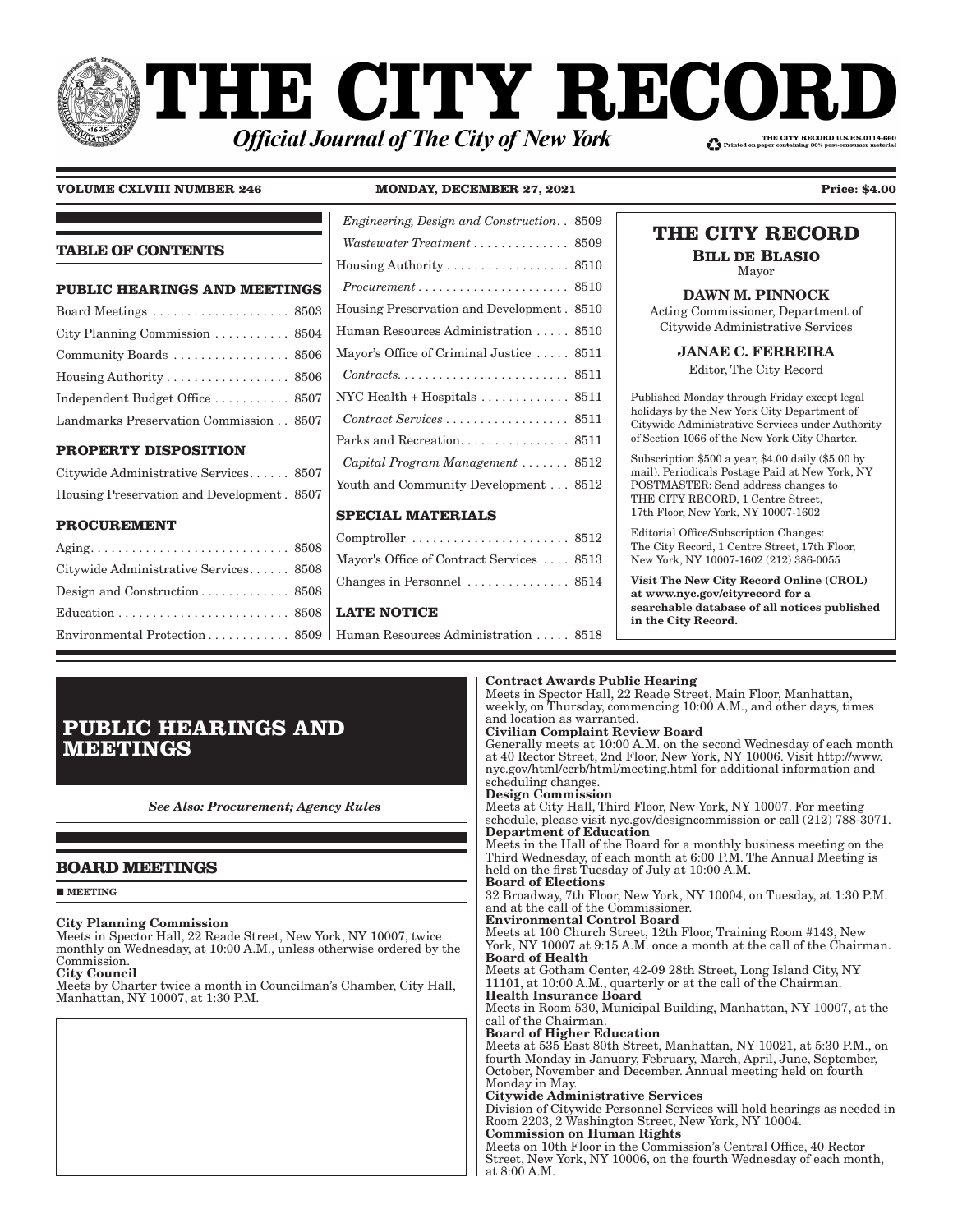### In Rem Foreclosure Release Board

Meets in Spector Hall, 22 Reade Street, Main Floor, Manhattan, Monthly on Tuesdays, commencing 10:00 A.M., and other days, times and location as warranted.

### Franchise and Concession Review Committee

Meets in Spector Hall, 22 Reade Street, Main Floor, and other days, times and location as warranted.

### Real Property Acquisition and Disposition

Meets in Spector Hall, 22 Reade Street, Main Floor, Manhattan, bi-weekly, on Wednesdays, commencing 10:00 A.M., and other days, times and location as warranted.

### Landmarks Preservation Commission

Meets in the Hearing Room, Municipal Building, 9th Floor North, 1 Centre Street in Manhattan on approximately three Tuesday's each month, commencing at 9:30 A.M. unless otherwise noticed by the Commission. For current meeting dates, times and agendas, please visit our website at www.nyc.gov/landmarks.

### Employees' Retirement System

Meets in the Boardroom, 22nd Floor, 335 Adams Street, Brooklyn, NY 11201, at 9:30 A.M., on the third Thursday of each month, at the call of the Chairman.

# Housing Authority

Board Meetings of the New York City Housing Authority are scheduled for the last Wednesday of each month (except August) at 10:00 A.M. in the Board Room on the 12th Floor of 250 Broadway, New York, NY 10007 (unless otherwise noted). Any changes to the schedule will be posted here and on NYCHA's website at http://www.nyc.gov/html/ nycha/html/about/boardmeeting\_schedule.shtml to the extent practicable at a reasonable time before the meeting. For additional information, please visit NYCHA's website or contact (212) 306-6088. Parole Commission

Meets at its office, 100 Centre Street, Manhattan, NY 10013, on Thursday, at 10:30 A.M. Board of Revision of Awards

Meets in Room 603, Municipal Building, Manhattan, NY 10007, at the call of the Chairman.

### Board of Standards and Appeals

Meets at 22 Reade Street, 1st Floor, in Manhattan on Mondays and Tuesdays at 10:00 A.M. Review sessions are customarily held immediately before the public hearing. For changes in the schedule or additional information, please call the Board's office at (212) 386-0009 or consult the Board's website at www.nyc.gov/bsa. Tax Commission

Meets in Room 936, Municipal Building, Manhattan, NY 10007, each month at the call of the President. Manhattan, monthly on Wednesdays, commencing 2:30 P.M.

# **CITY PLANNING COMMISSION**

### **PUBLIC HEARINGS**

In support of the City's efforts to contain the spread of COVID-19, the City Planning Commission will hold a remote public hearing, via the teleconferencing application Zoom, at 10:00 A.M., Eastern Daylight Time, on Wednesday, January 5, 2022, regarding the calendar items listed below.

The meeting will be live streamed through Department of City Planning's (DCP's) website and accessible from the following webpage, which contains specific instructions on how to observe and participate, as well as materials relating, to the meeting: https://www1.nyc.gov/site/ nycengage/events/city-planning-commission-public-meeting/326510/1

Members of the public should observe the meeting through DCP's website.

Testimony can be provided verbally by joining the meeting using either Zoom or by calling the following number and entering the information listed below:

 877 853 5247 US Toll-free 888 788 0099 US Toll-free

253 215 8782 US Toll Number

213 338 8477 US Toll Number

 Meeting ID: 618 237 7396 [Press # to skip the Participation ID] Password: 1

To provide verbal testimony via Zoom please follow the instructions available through the above webpage (link above).

Written comments will also be accepted until 11:59 P.M., one week before the date of vote. Please use the CPC Comments form that is accessible through the above webpage.

Please inform the Department of City Planning if you need a reasonable accommodation, such as a sign language interpreter, in order to participate in the meeting. The submission of testimony, verbal or

written, in a language other than English, will be accepted, and real time interpretation services will be provided based on available resources. Requests for a reasonable accommodation or foreign language assistance during the meeting should be emailed to *[AccessibilityInfo@ planning.nyc.gov]* or made by calling *[212-720-3508].* Requests must be submitted, at least five business days before the meeting.

### BOROUGH OF THE BRONX No. 1

## *660-668 EAST FORDHAM ROAD*

 $CD 6$  C 220091 ZSX IN THE MATTER OF an application submitted by Shadi Development, LLC, pursuant to Sections 197-c and 201 of the New York City Charter for the grant of a special permit, pursuant to Section 74-533 of the Zoning Resolution to waive all required accessory off-street parking spaces for dwelling units in a development within a Transit Zone, that includes, at least 20 percent of all dwelling units as income-restricted housing units, in connection with a proposed mixed-use development, on property, located, at 660-668 East Fordham Road (Block 03091, Lots 20,  $22, 24, 26 \& 27$ ).

Plans for this proposal are on file with the City Planning Commission and may be seen, at 120 Broadway,  $31<sup>st</sup>$  Floor, New York, NY 10271-0001.

### BOROUGH OF BROOKLYN Nos. 2 - 4 *1034 – 1042 ATLANTIC AVENUE REZONING* No. 2

CD 8 C 210386 ZMK

IN THE MATTER OF an application submitted by EMP Capital Group, pursuant to Sections 197-c and 201 of the New York City Charter for an amendment of the Zoning Map, Section No. 16c:

- 1. changing from an M1-1 District to an R7A District property, bounded by a line midway between, atlantic Avenue and Pacific Street, Classon Avenue, Pacific Street, and a line 315 feet northwesterly of Classon Avenue;
- 2. changing from an M1-1 District, to a C6-3A District property, bounded by the northeasterly boundary line of the Long Island Rail Road right-of-way (Atlantic Division), Classon Avenue, a line midway between, Atlantic Avenue and Pacific Street, and a line 315 feet northwesterly of Classon Avenue; and
- 3. establishing within the proposed R7A District a C2-4 District, bounded by a line midway between, Atlantic Avenue and Pacific Street, Classon Avenue, Pacific Street, and a line 315 feet northwesterly of Classon Avenue;

as shown on a diagram (for illustrative purposes only) dated September 20, 2021, and subject, to the conditions of CEQR Declaration E-637.

### No. 3

### CD 8 N 210387 ZRK

IN THE MATTER OF an application submitted by EMP Capital Group, pursuant to Section 201 of the New York City Charter, for an amendment of the Zoning Resolution of the City of New York, modifying Article III Chapter 5 for the purpose of amending street wall location regulations and modifying APPENDIX F for the purpose of establishing a Mandatory Inclusionary Housing area.

Matter underlined is new, to be added;

Matter <del>struck out</del> is to be deleted;

Matter within # # is defined in Section 12-10;

\* \* \* indicates where unchanged text appears in the Zoning Resolution

ARTICLE III COMMERCIAL DISTRICT REGULATIONS

### \* \* \*

Chapter 5 Bulk Regulations for Mixed Buildings in Commercial Districts \* \* \*

MODIFICATION OF HEIGHT AND SETBACK REGULATIONS \* \* \*

### 35-66

35-60

Special Height and Setback Provisions for Certain Areas \* \* \*

### 35-663

### Special height and setback provisions in C6-3A Districts along, atlantic Avenue within Community District 8, Borough of Brooklyn

In C6-3A Districts in Community District 8, in the Borough of Brooklyn, for a #zoning lot# with frontage along, atlantic Avenue, the #street wall# provisions of paragraph (a) of Section 35-651 shall apply along the Atlantic Avenue #street# frontage.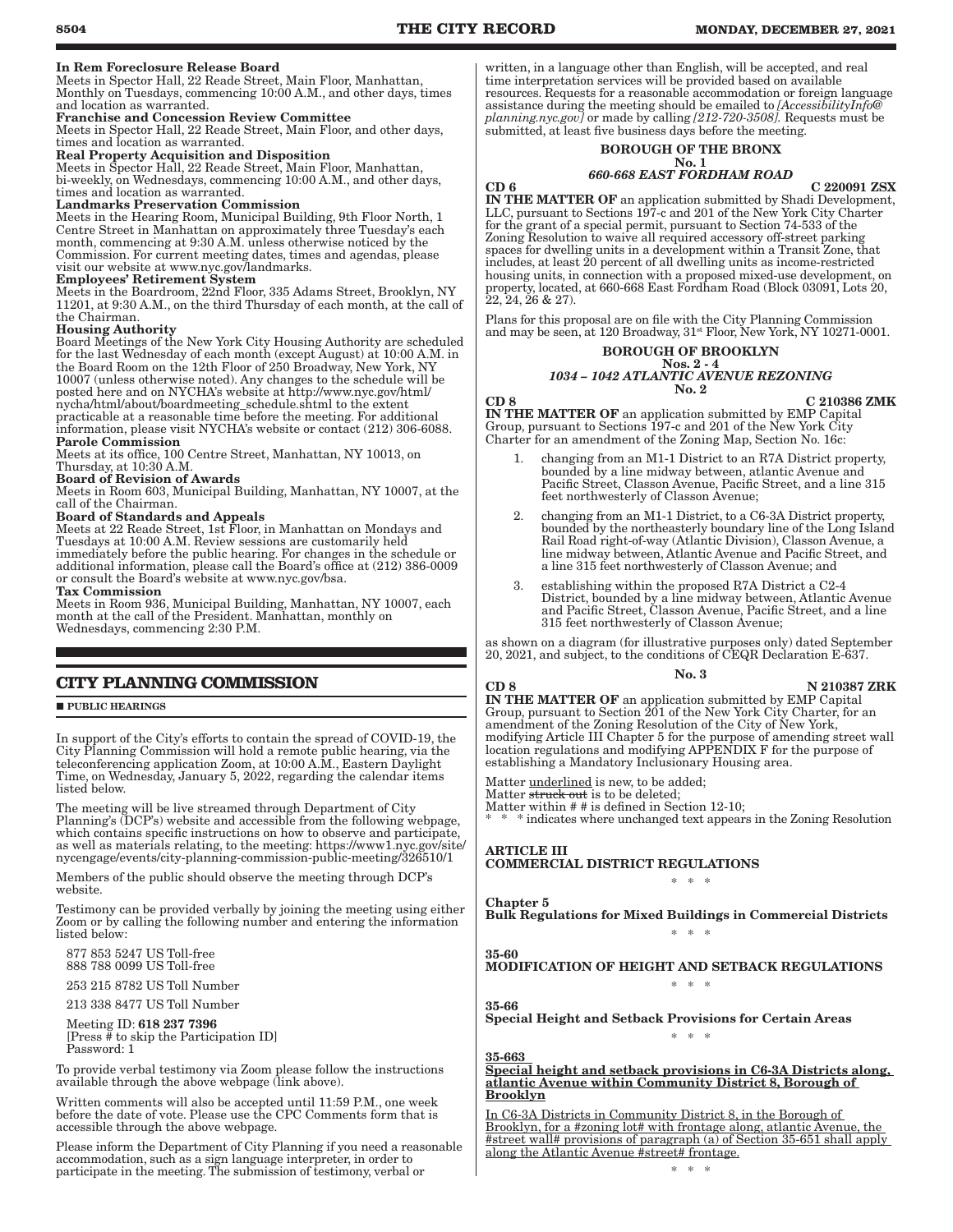# APPENDIX F

### Inclusionary Housing Designated Areas and Mandatory Inclusionary Housing Areas

\* \* \*

### BROOKLYN

\* \* \* Brooklyn Community District 8

\* \* \*

### Map 3 – [date of adoption]

### [EXISTING]



Inclusionary Housing designated area (within Community District 2, Brooklyn)

Mandatory Inclusionary Housing Program Area see Section 23-154(d)(3) Area 3 - 5/8/19 MIH Program Option 1 and Option 2 Area 5 - 8/27/20 MIH Program Option 1



Mandatory Inclusionary Housing Area (see Section 23-154(d)(3)) Area 3 - 5/8/19 MIH Program Option 1 and Option 2 Area 5 - 8/27/20 MIH Program Option 1 Area # - [date of adoption] MIH Program Option 1 and Option 2

Portion of Community District 8, Brooklyn

# \* \* \* No. 4

CD 8 C 210379 ZSK

IN THE MATTER OF an application submitted by EMP Capital Group, pursuant to Sections 197-c and 201 of the New York City Charter for the grant of a special permit, pursuant to Section 74-533 of the Zoning Resolution to reduce the required number of accessory off-street parking spaces to 20 for dwelling units in a development within a Transit Zone, that includes, at least 20 percent of all dwelling units as income-restricted housing units, in connection with a proposed mixed-use development on property, located, at 1034 -1042, atlantic

Avenue (Block 1125, Lots 29 and 33) in R7A/C2-4\* and C6-3A\* Districts.

\* Note: The site is proposed to be rezoned by changing an existing M1-1 District to R7A/C2-4 and C6-3A Districts under a concurrent related application for a Zoning Map change (C 210386 ZMK).

Plans for this proposal are on file with the City Planning Commission and may be seen, at 120 Broadway,  $31^{st}$  Floor, New York, NY 10271-0001.

### Nos. 5-7 *870 - 888 ATLANTIC AVENUE REZONING* No. 5

### CD 8 C 210335 ZMK

IN THE MATTER OF an application submitted by Y & T Development LLC, pursuant to Sections 197-c and 201 of the New York City Charter for an amendment of the Zoning Map, Section No. 16c, by changing from an existing M1-1 District to a C6-3A District, bounded by the northerly side of, atlantic Avenue, a line 200 feet westerly of Underhill Avenue, centerline of, atlantic Avenue and Pacific Street, and a line 200 feet westerly of Vanderbilt Avenue as shown on a diagram (for illustrative purposes only) dated September 20, 2021.

## No. 6

# CD 8 N 210336 ZRK

IN THE MATTER OF an application submitted by Y & T Development LLC, pursuant to Section 201 of the New York City Charter, for an amendment of the Zoning Resolution of the City of New York, modifying Article III Chapter 5 for the purpose of amending street wall location regulations and modifying APPENDIX F for the purpose of establishing a Mandatory Inclusionary Housing area.

Matter underlined is new, to be added; Matter struck out is to be deleted:

Matter within # # is defined in Section 12-10;

 $\hspace{0.1mm}^* \hspace{0.1mm}$  \* \* indicates where unchanged text appears in the Zoning Resolution

## ARTICLE III COMMERCIAL DISTRICT REGULATIONS

\* \* \*

Bulk Regulations for Mixed Buildings in Commercial Districts \* \* \*

# 35-60

Chapter 5

MODIFICATION OF HEIGHT AND SETBACK REGULATIONS \* \* \*

# 35-66

Special Height and Setback Provisions for Certain Areas

# 35-663

Special Height and Setback Provisions in C6-3A Districts along, Atlantic Avenue within Community District 8, Borough of Brooklyn

\* \* \*

In C6-3A Districts in Community District 8, in the Borough of Brooklyn, for a #zoning lot# with frontage along, atlantic Avenue, the #street wall# provisions of paragraph (a) of Section 35-651 shall apply along the, atlantic Avenue #street# frontage.

\* \* \*

# APPENDIX F

Inclusionary Housing Designated Areas and Mandatory Inclusionary Housing Areas

# BROOKLYN

\* \* \*

Brooklyn Community District 8

\* \* \*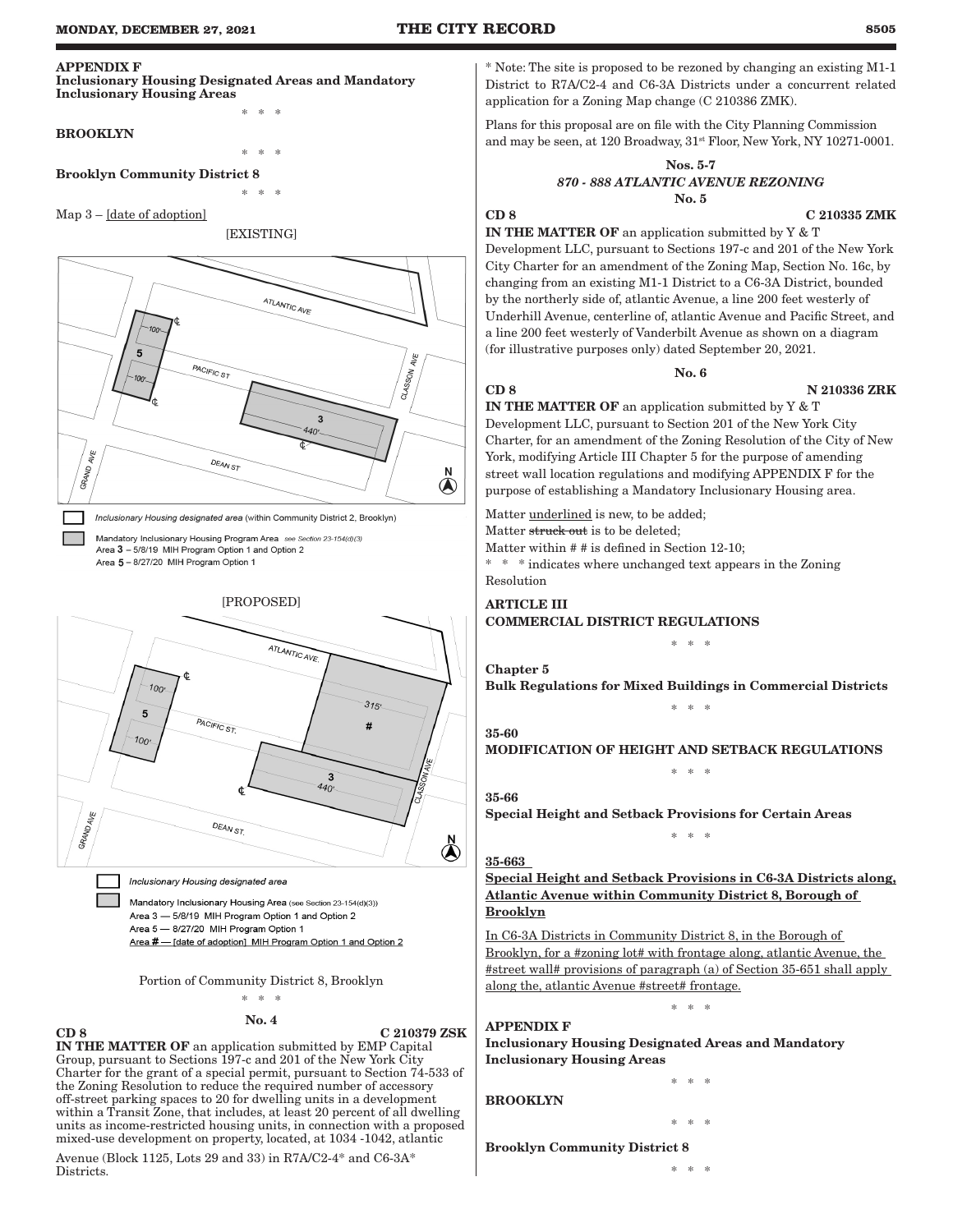# Map  $4$  – [Date of adoption]



Mandatory Inclusionary Housing Program Area see Section 23-154(d)(3) Area 6 - 9/23/21 MIH Program Option 1 and Deep Affordability Option





Mandatory Inclusionary Housing Program Area see Section 23-154(d)(3) Area 6 - 9/23/21 MIH Program Option 1 and Deep Affordability Option Area #- [date of adoption] MIH Program Option 2 and Workforce Option

Portion of Community District 8, Brooklyn

$$
\begin{array}{c}\n * \quad * \\
 \hline\n \text{No. 7}\n \end{array}
$$

$$
\mathbf{CD}:
$$

C 210260 ZSK

IN THE MATTER OF an application submitted by Y & T Development LLC, pursuant to Sections 197-c and 201 of the New York City Charter for the grant of a special permit, pursuant to Section 74-533 of the Zoning Resolution to reduce the number of required accessory off-street parking spaces for dwelling units in a development within a Transit Zone, that includes, at least 20 percent of all dwelling units as income-restricted housing units, in connection with a proposed mixed-use development, on property generally, bounded by the northerly side of Atlantic Avenue, a line 200 feet westerly of Underhill Avenue, centerline of Atlantic Avenue and Pacific Street, and a line 200 feet westerly of Vanderbilt Avenue (Block 1122, Lots 21 & 26), in a C6-3A\* District.

\* Note: The development site is proposed to be rezoned by changing an existing M1-1 District to C6-3A District under a concurrent related application for a Zoning Map change (C 210335 ZMK).

Plans for this proposal are on file with the City Planning Commission and may be seen, at 120 Broadway, 31st Floor, New York, NY 10271-0001.

### No. 8 *ENY | URP 5TH AMENDMENT*

 $CD 5$  C 220102 HUK IN THE MATTER OF an application submitted by the Department

of Housing Preservation and Development (HPD), pursuant to Section 505 of Article 15 of the General Municipal (Urban Renewal) Law of New York State and Section 197-c of the New York City Charter, for the fifth amendment, to the East New York I Urban Renewal Plan for the East New York I Urban Renewal Area.

### BOROUGH OF STATEN ISLAND No. 9

# *AMBOY ROAD RECONSTRUCTION*

 $CD 3$  C 200357 MMR IN THE MATTER OF an application submitted by The New York City Department of Transportation and The New York City Department of Design and Construction, pursuant to Sections 197-c and 199 of the New York City Charter for an amendment, to the City Map involving:

- 1) the establishment of a portion of Amboy Road between Richmond Avenue and Ridgecrest Avenue;
- 2) the adjustment of grades and block dimensions necessitated thereby;

including authorization for any acquisition or disposition of real property related thereto, in accordance with Map No. 4266 dated March 22, 2021 and signed by the Borough President.

### BOROUGH OF QUEENS No. 10

# *CLEARVIEW PUMP STATION REHABILITATION*

 $CD7$  C 200122 MMQ IN THE MATTER OF an application submitted by The New York City Department of Environmental Protection, pursuant to Sections 197-c and 199 of the New York City Charter and Section 5-430 et seq. of the New York City Administrative Code for an amendment, to the City Map involving:

- 1) the elimination, discontinuance and closing of a portion of the Clearview Expressway bounded by the Cross Island Parkway, Clearview Expressway and Roe Place;
- 2) the adjustment of grades and block dimensions necessitated thereby;

including authorization for any acquisition or disposition of real property related thereto, in accordance with Map No. 5035 dated December 23, 2020 and signed by the Borough President.

EDWIN MARSHALL, Calendar Officer City Planning Commission 120 Broadway, 31st Floor, New York, NY 10271 Telephone (212) 720-3370

Accessibility questions: (212) 720-3508, AccessibilityInfo@planning.nyc. gov, by: Thursday, December 30, 2021, 5:00 P.M.

d20-j5

# **COMMUNITY BOARDS**

**PUBLIC HEARINGS** 

NOTICE IS HEREBY GIVEN that the following matters have been scheduled for public hearing for Community Board:

BOROUGH OF QUEENS

COMMUNITY BOARD NO. 11 - Monday, January 3, 2022, 7:30 P.M., via Zoom, https://us06web.zoom.us/j/85642474393 or call-in number 1-646-558-8656

# #364-82BZ

 $\mathbf{3}$ 

An application to operate a SAF-T-SWIM program, at 245-24 Horace Harding Expressway, Douglaston, Queens

Capital Reconstruction of the Douglaston/Little Neck Library, 249-01 Northern Boulevard, Little Neck, Queens.

 $\bullet$  d27-j3

# **HOUSING AUTHORITY**

# **MEETING**

Because of the on-going COVID-19 health crisis and in relation to Chapter 417 of the Laws of 2021, the Board Meeting of the New York City Housing Authority, scheduled for Wednesday, December 29, 2021, at 10:00 A.M., will be limited to viewing the live-stream or listening via phone instead of attendance in person.

For public access, the meeting will be streamed live on NYCHA's YouTube Channel, http://nyc.gov/nycha, and NYCHA's Website, http:// on.nyc.gov/boardmeetings, or can be accessed via Zoom by calling (646)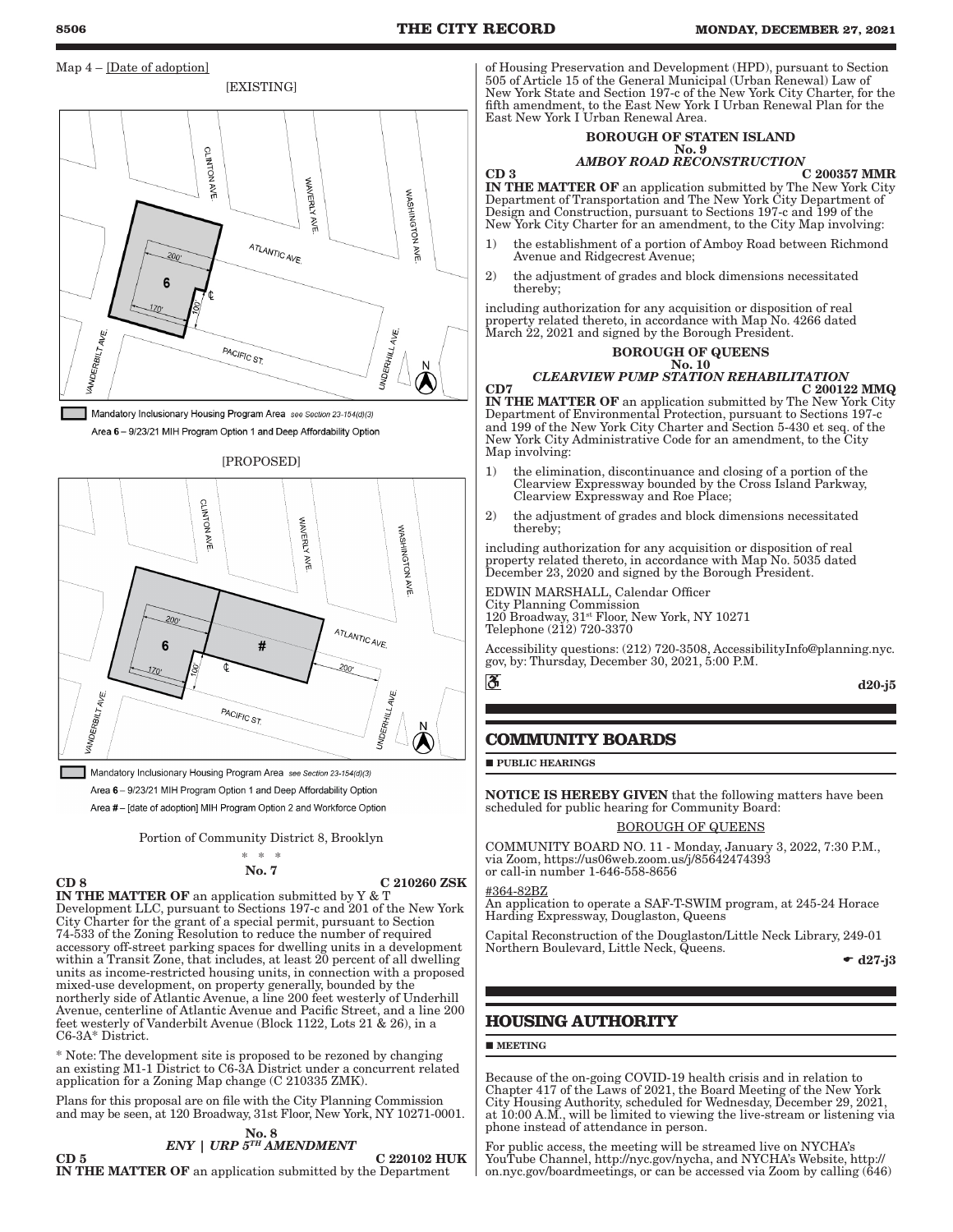558-8656 using Webinar ID: 885 2810 8215 and Passcode: 9699097634.

For those wishing to provide public comment, pre-registration is required via email, to corporate.secretary@nycha.nyc.gov, or by contacting (212) 306-6088, no later than 5:00 P.M., on the day prior to the Board Meeting. When pre-registering, please provide your name, development, or organization name, contact information and item you wish to comment on. You will then be contacted with instructions for providing comment. Comments are limited to the items on the Calendar.

Speaking time will be limited to three (3) minutes. Speakers will provide comment in the order in which the requests to comment are received. The public comment period will comment will conclude upon all speakers being heard or at the expiration of thirty (30) minutes allotted for public comment, whichever occurs first.

Copies of the Calendar are available on NYCHA's Website, at http:// www1.nyc.gov/site/nycha/about/board-calendar.page, to the extent practicable, no earlier than 24 hours before the upcoming Board Meeting. Copies of the draft Minutes are available on NYCHA's Website, at http://www1.gov/site/nycha/about/board-calendar.page, no earlier than 3:00 P.M., on the Thursday following the Board Meeting.

Any changes to the schedule will be posted on NYCHA's Website, at http://www1.nyc.gov/site/about/board-calendar.page, and via social media, to the extent practicable, at a reasonable time before the meeting.

Any person requiring a reasonable accommodation in order to participate in the Board Meeting, should contact the Office of the Corporate Secretary by phone, at (212) 306-6088, or by email, at corporate.secretary@nycha.nyc.gov, no later than Wednesday, December 22, 2021, at 5:00 P.M.

For additional information regarding the Board Meeting, please contact the Office of the Corporate Secretary by phone, at (212) 306-6088, or by email, at corporate.secretary@nycha.nyc.gov.

d14-29

# **INDEPENDENT BUDGET OFFICE**

**PUBLIC HEARINGS** 

The NYC Independent Budget Office, will hold an Advisory Board Meeting on Thursday, January 6, 2022, beginning at 8:30 A.M. This meeting will be held via Zoom. For log on information, please email iboenews@ibo.nyc.ny.us, by 8:00 A.M. 1/6/2022.

Accessibility questions: Lisa Neary, lisan@ibo.nyc.ny.us, by: Wednesday, January 5, 2022, 5:00 P.M.

 $\mathbf{S}$ 

d14-j6

# **LANDMARKS PRESERVATION COMMISSION**

**PUBLIC HEARINGS** 

NOTICE IS HEREBY GIVEN that, pursuant to the provisions of Title 25, Chapter 3 of the Administrative Code of the City of New York (Sections 25-303, 25-307, 25-308, 25-309, 25-313, 25-318, 25-320) on Tuesday January 4, 2022, at 9:30 A.M., the Landmarks Preservation Commission (LPC or agency) will hold a public hearing by teleconference, with respect to the properties list below, and then followed by a public meeting.

The final order and estimated times for each application will be posted on the Landmarks Preservation Commission website, the Friday before the hearing. Please note that the order and estimated times are subject to change. The teleconference will be by the Zoom app and will be live streamed on the LPC's YouTube channel, www.youtube.com/nyclpc. Members of the public should observe the meeting on the YouTube channel and may testify on particular matters by joining the meeting using either the Zoom app or by calling in from any phone. Specific instructions on how to observe and testify, including the meeting ID and password, and the call-in number, will be posted on the agency's website, under the "Hearings" tab, https://www1.nyc.gov/site/lpc/ hearings/hearings.page, on the Monday before the public hearing. Any person requiring language assistance services or other reasonable accommodation in order to participate in the hearing or attend the meeting should contact the LPC by contacting Sasha Sealey, Community and Intergovernmental Affairs, at ssealey@lpc.nyc.gov, at least five (5) business days before the hearing or meeting.

Please note: Due to the City's response to COVID-19, this public hearing and meeting is subject to change and/or cancellation.

### 95 Horatio Street - Gansevoort Market Historic District

### LPC-22-04263 - Block 643 - Lot 1 - Zoning: C6-2A CERTIFICATE OF APPROPRIATENESS

A Neo-Classical style warehouse, designed by John B. Snook and Sons and built in 1931-35. Application is to establish a Master Plan governing the installation of artwork.

55 North Moore Street - Tribeca West Historic District LPC-21-06718 - Block 188 - Lot 1 - Zoning: C6-2A CERTIFICATE OF APPROPRIATENESS

A Romanesque Revival style warehouse, built in 1890. Application is to replace storefront infill.

134 Spring Street - SoHo-Cast Iron Historic District LPC-22-04296 - Block 486 - Lot 11 - Zoning: M1-5A CERTIFICATE OF APPROPRIATENESS A Beaux-Arts style mercantile building, designed by Albert Wagner and built in 1895-96. Application is to install a flagpole.

### 393 West End Avenue - West End - Collegiate Historic District Extension

LPC-22-04139 - Block 1186 - Lot 83 - Zoning: R10A CERTIFICATE OF APPROPRIATENESS

A Colonial Revival style apartment building, designed by Goldner & Goldner and built in 1927. Application is to install a marquee, modify masonry openings and install windows, and modify a rooftop addition.

45-47 2nd Avenue - East Village/Lower East Side Historic District

LPC-22-03566 - Block 458 - Lot 27 - Zoning: C6-2A CERTIFICATE OF APPROPRIATENESS

A pair of Italianate style tenement buildings, designed by John O'Neil and built in 1867. Application is to construct a rooftop addition.

### 1022 Lexington Avenue - Upper East Side Historic District Extension

LPC-22-01239 - Block 1407 - Lot 59 - Zoning: 8C CERTIFICATE OF APPROPRIATENESS

A Neo-Grec style rowhouse, designed by Thom and Wilson and built in 1880-1881. Application is replace storefront and entrance infill, modify openings and construct a rear addition.

d20-j4

# **PROPERTY DISPOSITION**

# **CITYWIDE ADMINISTRATIVE SERVICES**

### **SALE**

The City of New York in partnership with PropertyRoom.com posts vehicle and heavy machinery auctions online every week, at: https://www.propertyroom.com/s/nyc+fleet

All auctions are open,, to the public and registration is free.

Vehicles can be viewed in person, at:

Kenben Industries Ltd., 1908 Shore Parkway, Brooklyn, NY 11214 Phone: (718) 802-0022

No previous arrangements or phone calls are needed to preview. Hours are Monday and Tuesday from 10:00 A.M. – 2:00 P.M.

f23-a4

# **HOUSING PRESERVATION AND DEVELOPMENT**

**PUBLIC HEARINGS** 

All Notices Regarding Housing Preservation and Development Dispositions of City-Owned Property appear in the Public Hearing Section.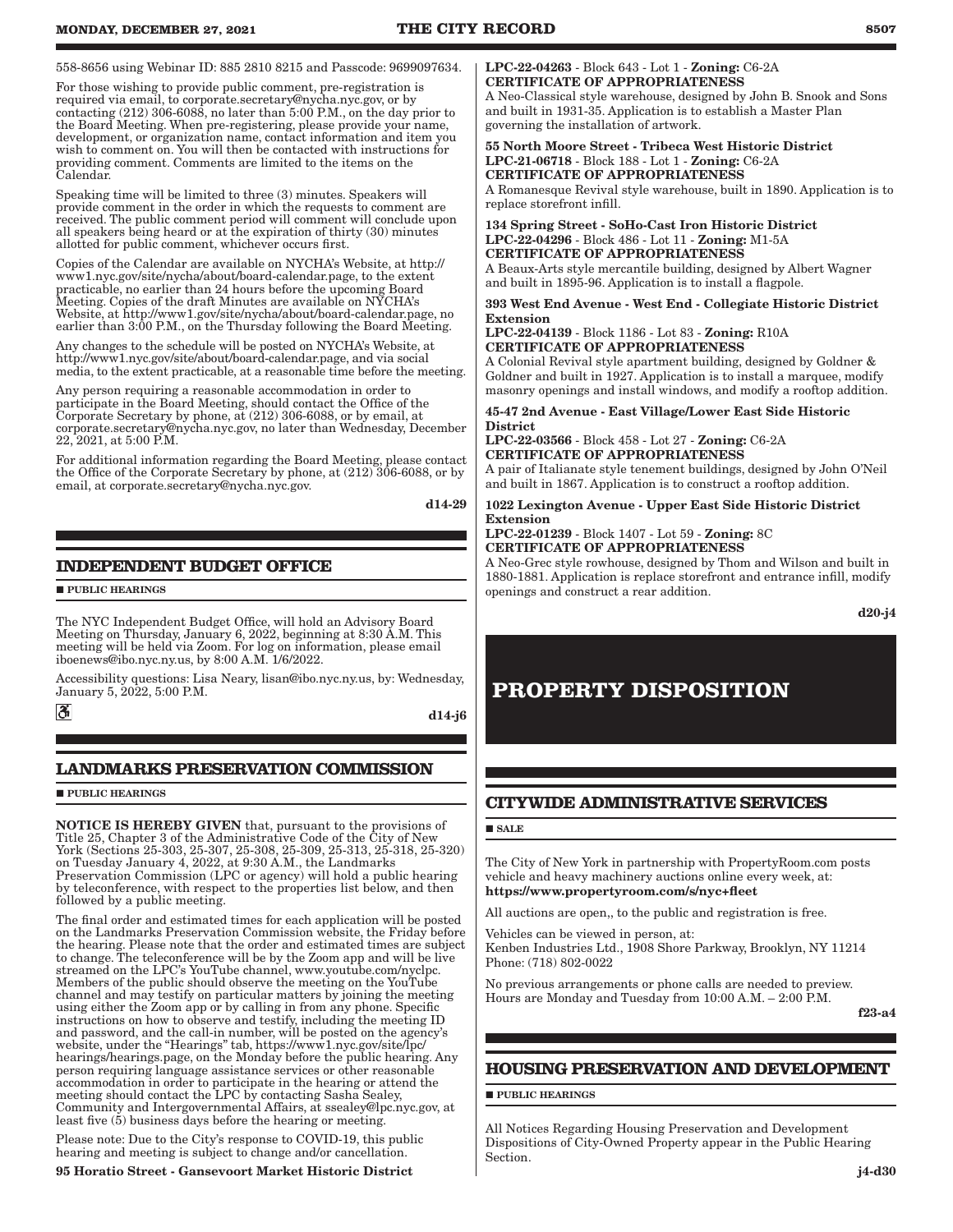# **PROCUREMENT**

# *"Compete To Win" More Contracts!*

*Thanks to a new City initiative - "Compete To Win" - the NYC Department of Small Business Services offers a new set of FREE services to help create more opportunities for minority and Women-Owned Businesses to compete, connect and grow their business with the City. With NYC Construction Loan, Technical Assistance, NYC Construction Mentorship, Bond Readiness, and NYC Teaming services, the City will be able to help even more small businesses than before.*

*Win More Contracts, at nyc.gov/competetowin*

*"The City of New York is committed to achieving excellence in the design and construction of its capital program, and building on the tradition of innovation in architecture and engineering that has contributed,, to the City's prestige as a global destination. The contracting opportunities for construction/construction services and construction-related services that appear in the individual agency listings below reflect that commitment to excellence."*

# HHS ACCELERATOR PREQUALIFICATION

To respond to human services Requests for Proposals (RFPs), in accordance with Section 3-16 of the Procurement Policy Board Rules of the City of New York ("PPB Rules"), vendors must first complete and submit an electronic HHS Accelerator Prequalification Application using the City's PASSPort system. The PASSPort system is a web-based system maintained by the City of New York for use by its Mayoral Agencies to manage procurement. Important business information collected in the Prequalification Application is required every three years. Documents related to annual corporate filings must be submitted on an annual basis to remain eligible to compete. Prequalification applications will be reviewed to validate compliance with corporate filings and organizational capacity. Approved organizations will be eligible to compete and would submit electronic proposals through the PASSPort system. The PASSPort Public Portal, which lists all RFPs, including HHS RFPs that require HHS Accelerator Prequalification, may be viewed, at https://passport. cityofnewyork.us/page.aspx/en/rfp/request\_browse\_public. All current and prospective vendors should frequently review information listed on roadmap to take full advantage of upcoming opportunities for funding. For additional information about HHS Accelerator Prequalification and PASSPort, including background materials, user guides and video tutorials, please visit https://www1.nyc.gov/site/mocs/systems/ about-go-to-passport.page.

# **AGING**

**AWARD** 

*Human Services/Client Services*

PROVIDE OLDER ADULT CENTER SERVICES - Competitive Sealed Proposals/Pre-Qualified List - PIN# 12521P0019076 - AMT: \$2,114,550.00 - TO: Congregation Yetev Lev Dsatmar, 125 Heyward Street, Brooklyn, NY 11206.

DFTA ID: C23

Older Adult Centers (OAC), provide an outlet aimed at socialization for community-dwelling older adults and prevent them from being isolated and disenfranchised. Older Adults engage in various programs and participate classes and activities including but not limited to art, music, dance, chronic disease self-management classes, nutrition workshops, benefits screenings, technology classes; recreational trips, transportation services; and congregate meals.

Congregation Yetev Lev --Williamsburg Satmar, 125 Heyward Street, Brooklyn, NY 11206

# **CITYWIDE ADMINISTRATIVE SERVICES**

**AWARD** 

ARIS DEFENDER SONAR SYSTEMS (BRAND SPECIFIC) - NYPD - Competitive Sealed Bids - PIN# 8572100124 - AMT: \$219,549.49 - TO: Ocean Marine Industries Inc., 2810 Hudson Street, Chesapeake, VA 23324.

*Goods and Services*

 $\bullet$  d27

*Services (other than human services)*

EQUIPMENT MAINTENANCE PROGRAM - OGS - Intergovernmental Purchase - PIN# 8572100036 - AMT: \$21,751,022.00 - TO: The Remi Group LLC, 6325 Ardrey Kell Road, Suite 200, Charlotte, NC 28277.

 $\bullet$  d27

# **DESIGN AND CONSTRUCTION**

AWARD

*Construction Related Services*

RQ\_A&E, ARCHITECTURAL DESIGN REQUIREMENTS CONTRACTS FOR SMALL, MEDIUM AND LARGE PROJECTS, CITYWIDE (ARCHITECT PRIME) - LARGE CATEGORY - Competitive Sealed Proposals - Other - PIN# 85020P0013018 - AMT: \$20,000,000.00 - TO: Marvel Architects Landscape Architects Urban Design, 145 Hudson Street, New York, NY 10013-2103.

 $\bullet$  d27

*Construction/Construction Services*

RECONSTRUCTION OF COMBINED SEWERS - Competitive Sealed Bids - PIN# 85021B0137001 - AMT: \$2,718,888.69 - TO: P&T II Contracting Corp., 2417 Jericho Turnpike, Suite 315, Garden City Park, NY 11040.

Reconstruction of combined sewers in: West Broadway between Thomas Street and Leonard Street, including street lighting and private utility work together with all work incidental thereto borough of Manhattan, City of New York.

NA-CONSTRUCTION

 $\bullet$  d27

# **EDUCATION**

SOLICITATION

*Goods and Services*

INVESTMENT MANAGER SEARCH FOR GLOBAL LISTED INFRASTRUCTURE EX FOSSIL FUELS - Request for Proposals - PIN# BER13041 - Due 1-19-22 at 5:00 P.M.

Investment Manager Search, for Global Listed Infrastructure Ex Fossil Fuels The New York City Board of Education Retirement System ("BERS"), is conducting this investment manager search (this "Search"), to identify and select investment management firms, or a pool of investment management firms, to create and manage one or more Global Listed Infrastructure (Ex Fossil Fuels) Equity Portfolio for BERS. How to Participate in this Search: To be considered, investment management firms must comply with the requirements  $(1) - (3)$  listed below: 1. All firms shall carefully review the Notice of Search and the Minimum Requirements described in Section 1.4 of the Investment Manager Notice of Search. Interested firms that meet the Minimum Requirements must enter their information in eVestment Alliance's database to be considered by Segal Marco Advisors, BERS' Investment Consultant. Information on requirements for entering information into these databases can be found at, https://www.evestment.com (click on "Submit My Data"). The Investment Consultant will review the database and provide BERS with a written report identifying the investment managers that meet the Minimum Requirements. 2. All firms must ensure that they completely identify their firm and product information in the aforementioned databases. Additionally, firms must ensure that the information (such as organization, product, returns, portfolio characteristics and AUM data) is current and accurate as of September 30, 2021. 3. There is no fee for entering information into the aforementioned database. Firms are advised that information in the database may become part of any pool contract that results from this Search. Current and accurate data must be in the aforementioned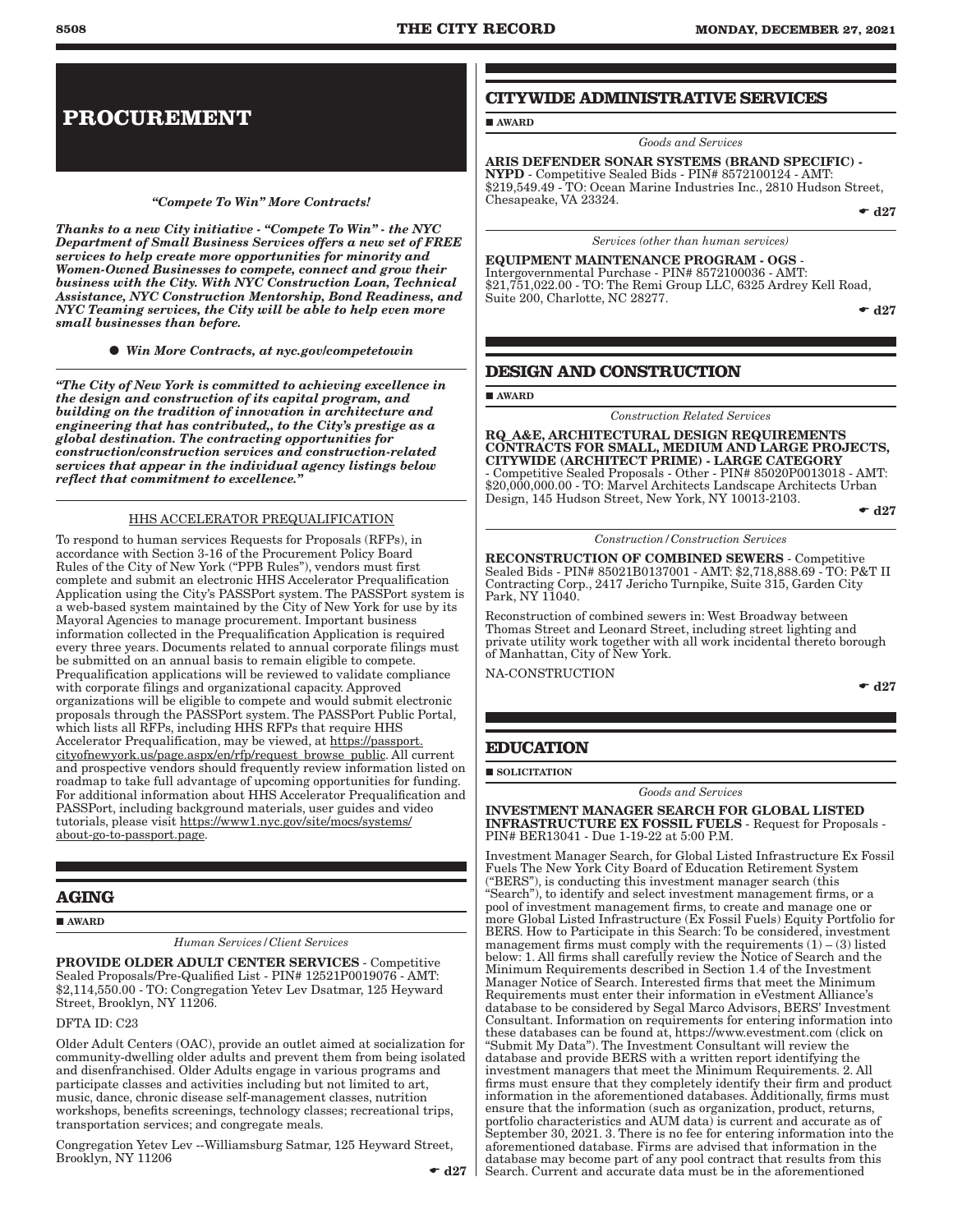databases by the deadline stated in Section I of this Notice of Search, at which time the Investment Consultant shall commence its review of the database. Consistent with the policies expressed by the City of New York, participation by Minority-Owned and Women-Owned businesses or partnering arrangements with Minority-Owned and Women-Owned investment firms are encouraged. Additionally, participation by small and New York City-based businesses is also encouraged. The Notice of Search which fully describes the scope of the search, minimum requirements, how to participate and the evaluation process, will be available for download from the BERS' website, https://www.bers.nyc. gov/site/bers/notices/requests-for-proposals.page, on or about December 15, 2021. To download the Notice of Search, from BERS' website, select "RFPs & Solicitations" then "Notice of Search for "Investment Manager Search for Global Listed Infrastructure Ex Fossil Fuels" and complete the form. Questions about the Notice of Search should be transmitted by email, to Sabrina Hayat, at BERSProcurement@bers.nyc.gov, by January 19, 2022, by 3:00 P.M. EST.

*Use the following address* unless otherwise specified in notice, to secure, examine or submit bid/proposal documents, vendor prequalification and other forms; specifications/blueprints; other information; and for opening and reading of bids at date and time specified above.

*Education, 55 Water Street, 50th Floor, New York, NY 10041. Sabrina Hayat (929) 305-3874; BERSProcurement@bers.nyc.gov*

d21-j19

# **ENVIRONMENTAL PROTECTION**

AWARD

*Construction/Construction Services*

BWT-JOC-20-EG JOB ORDER CONTRACTING EAST - Competitive Sealed Bids - PIN# 82621B0010001 - AMT: \$15,000,000.00 - TO: Delphi Plumbing & Heating Inc., 242 43rd Street, Brooklyn, NY 11232.

 $\bullet$  d<sub>27</sub>

### **SOLICITATION**

*Construction/Construction Services*

82621B0114-BEPA: GI-CONS-1 GREEN INFRASTRUCTURE INSTALLATION AT VARIOUS NYC PARKS SITES AND ONE NYC HOUSING SITE IN BROOKLYN AND QUEENS - Competitive Sealed Bids - PIN# 82621B0114 - Due 1-27-22 at 10:00 A.M.

GI-CONS-1 The installation of cost effective green infrastructure, provides an ideal solution over large and costly grey infrastructure projects.

This Competitive Sealed Bid ("RFx), is being released through PASSPort, New York City's online procurement portal. Responses to this RFx should be submitted via PASSPort. To access the solicitation, vendors should visit the PASSPort Public Portal, at https://www1.nyc. gov/site/mocs/systems/about-go-to-passport.page, and click on the "Search Funding Opportunities in PASSPort" blue box. This will take you to the Public Portal of all procurements in the PASSPort system. To quickly locate the RFx, insert the EPIN 82621B0114 into the Keywords search field. If you need assistance submitting a response, please contact, help@mocs.nyc.gov, on the Response Due Date at 10: A.M. Please be advised that you will be required to submit a PAPER copy of the Bid Submission Form and the Bid Security to NYC Department of Environmental Protection, 96-05 Horace Harding Expressway, 1st Floor Low Rise, Flushing, NY 11373.

Pre Bid Conference location -Microsoft TEAMS: call in (audio only) +1 347-921-5612,,363836006# virtual NY 11373. Link: https://teams. microsoft.com/l/meetup-join/19%3ameeting\_MTMzNTljYmUtYmU4YS 00M2I0LTg4NzctNjVmNWI5YmY3NjA5%40thread.v2/0?context=%7b %22Tid%22%3a%22f470a35f-0853-4633-aae3-ce4e8b5085a3%22%2 c%22Oid. Mandatory: no Date/Time - 2022-01-06 10:00:00.

 $\bullet$  d27

### **ENGINEERING, DESIGN AND CONSTRUCTION**

### **SOLICITATION**

*Construction/Construction Services*

82621B0102-BEDC - JA-179 STANDBY GENERATORS AT JAMAICA WRRF - Competitive Sealed Bids - PIN# 82621B0102 - Due 2-8-22 at 10:00 A.M.

JA-179 Installation of Standby Generators, Jamaica Wastewater Resource Recovery Facility.

This Competitive Sealed Bid ("RFx), is being released through PASSPort, New York City's online procurement portal. Responses to this RFx should be submitted via PASSPort. To access the solicitation, vendors should visit the PASSPort Public Portal, at https://www1.nyc. gov/site/mocs/systems/about-go-to-passport.page, and click on the "Search Funding Opportunities in PASSPort" blue box. This will take you to the Public Portal of all procurements in the PASSPort system. To quickly locate the RFx, insert the EPIN 82621B0102 into the Keywords search field. If you need assistance submitting a response, please contact help@mocs.nyc.gov, on the Response Due Date at 10:00 A.M. Please be advised that you will be required to submit a PAPER copy of the Bid Submission Form and the Bid Security to NYC Department of Environmental Protection, 96-05 Horace Harding Expressway, 1st Floor Low Rise, Flushing, NY 11373

Pre bid conference location -Microsoft TEAMS CALL - +1 347-921- 5612,,41579087# United States, New York City Phone Conference ID: 415 790 87#, https://teams.microsoft.com/l/meetup-join/19%3ameeting\_  $\mathrm{ZDBk}$ NjYyYjYtMzNhMi00Zjc3LWE5MTEtNTY3OWY4YTZlMWI0%40 thread.v2/0?context=%7b%22Tid%22%3a%22f470a35f-0853-4633-aae3 ce4e8b5085a3%22%2c%22Oid Flushing, NY 11373. Mandatory: no Date/Time - 2022-01-10 10:00:00.

 $\bullet$  d27

### **WASTEWATER TREATMENT**

**SOLICITATION** 

*Construction/Construction Services*

82622B0013-BWT-JOC-22-PWH JOB ORDER CONTRACT FOR ALL WASTEWATER RESOURCE RECOVERY FACILITIES HVAC - Competitive Sealed Bids - PIN# 82622B0013 - Due 1-25-22 at 10:00 A.M.

BWT-JOC-22-PWH: The work under this contract is for HVAC Work under a series of small to medium size construction projects, at all Bureau of Wastewater Treatment (BWT), Wastewater Resource Recovery Facilities.

This Competitive Sealed Bid ("RFx) is being released through PASSPort, New York City's online procurement portal. Responses to this RFx should be submitted via PASSPort. To access the solicitation, vendors should visit the PASSPort Public Portal, at https://www1.nyc. gov/site/mocs/systems/about-go-to-passport.page and click on the "Search Funding Opportunities in PASSPort" blue box. This will take you to the Public Portal of all procurements in the PASSPort system. To quickly locate the RFx, insert the EPIN 82622B0013 into the Keywords search field. If you need assistance submitting a response, please contact help@mocs.nyc.gov, on the Response Due Date at 10:00 A.M. Please be advised that you will be required to submit a PAPER copy of the Bid Submission Form and the Bid Security to NYC Department of Environmental Protection, 96-05 Horace Harding Expressway, 1st Floor Low Rise, Flushing, NY 11373

Pre Bid Conference location -+1 347-921-5612,,574245951# Phone Conference ID: 574 245 951#, https://teams.microsoft.com/l/meetupjoin/19%3ameeting\_NzY3MmRmNDYtNGU2NC00ZmNlLWI1MmYtZ mNhMjZkZjQ1NGJl%40thread.v2/0?context=%7b%22Tid%22%3a%22f 470a35f-0853-4633-aae3-ce4e8b5085a3%22%2c%22Oid Virtual NY 11373. Mandatory: no Date/Time - 2022-01-05 10:00:00.

 $- d27$ 

82621B0065-BWT-JOC-22-NG JOB ORDER CONTRACT FOR NORTH REGION GENERAL CONSTRUCTION - Competitive Sealed Bids - PIN# 82621B0065 - Due 1-25-22 at 10:00 A.M.

JOC-22-NG: The work under this contract is for General Construction under a series of small to medium size construction projects, at various Bureau of Wastewater Treatment (BWT) facilities within the North Region (Bowery Bay, Hunts Point, Tallman Island, and Wards Island Wastewater Treatment Plant areas).

This Competitive Sealed Bid ("RFx), is being released through PASSPort, New York City's online procurement portal. Responses to this RFx should be submitted via PASSPort. To access the solicitation, vendors should visit the PASSPort Public Portal, at https://www1.nyc.gov/site/ mocs/systems/about-go-to-passport.page, and click on the "Search Funding Opportunities in PASSPort" blue box. This will take you to the Public Portal of all procurements in the PASSPort system. To quickly locate the RFx, insert the EPIN 82621B0065 into the Keywords search field. If you need assistance submitting a response, please contact, help@ mocs.nyc.gov, on the Response Due Date at 10:00 A.M. Please be advised that you will be required to submit a PAPER copy of the Bid Submission Form and the Bid Security to NYC Department of Environmental Protection, 96-05 Horace Harding Expressway, 1st Floor Low Rise, Flushing, NY 11373.

Pre Bid Conference location -Microsoft TEAMS Call in - +1 347-921- 5612,,574245951#, Phone Conference ID: 574 245 951#, https://teams. microsoft.com/l/meetup-join/19%3ameeting\_NzY3MmRmNDYtNGU2N C00ZmNlLWI1MmYtZmNhMjZkZjQ1NGJl%40thread.v2/0?context=% 7b%22Tid%22%3a%22f470a35f-0853-4633-aae3-ce4e8b5085a3%22%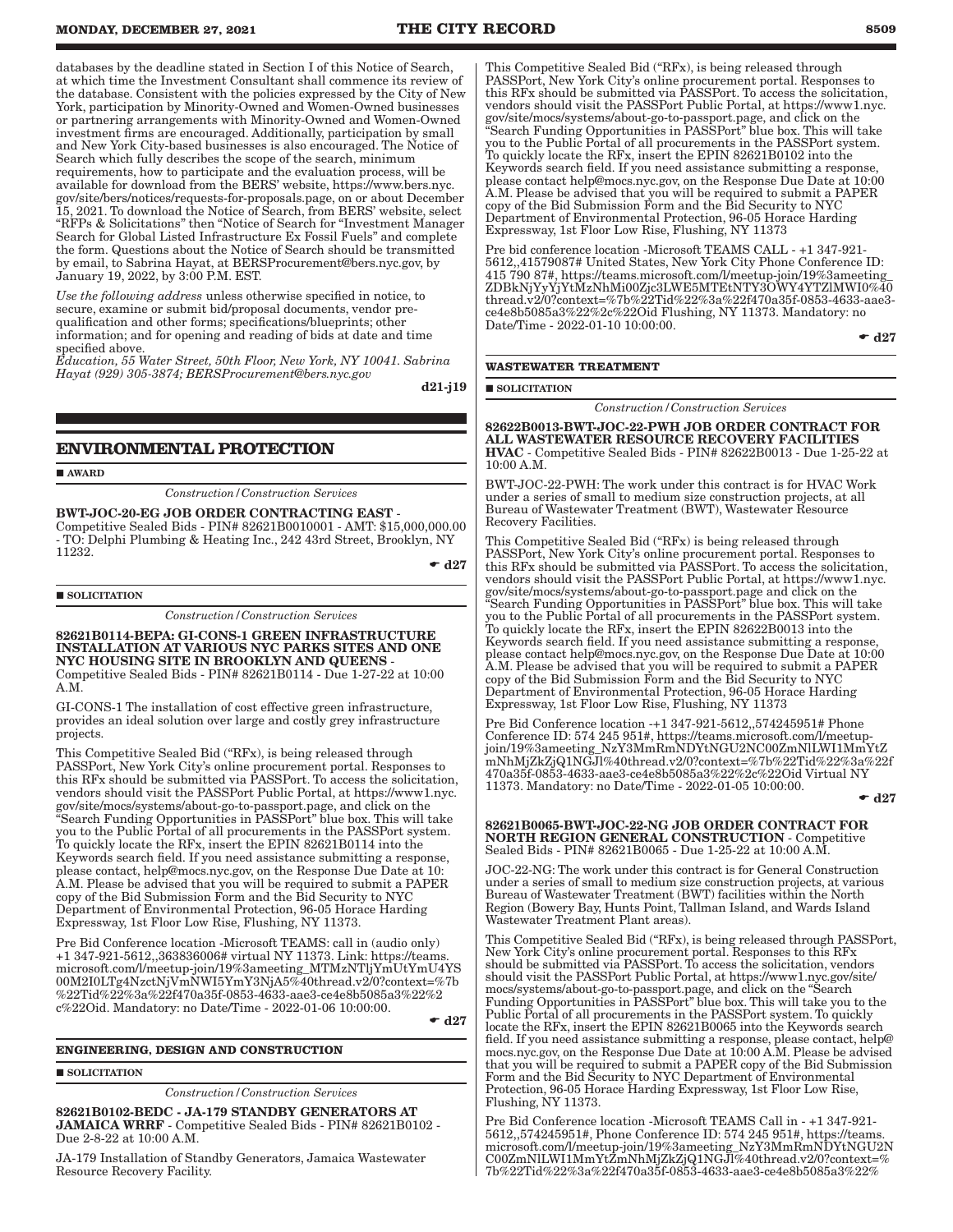2c%22Oid Flushing, NY 11373. Mandatory: no Date/Time - 2022-01-05 10:00:00.

 $-127$ 

# **HOUSING AUTHORITY**

# **PROCUREMENT**

**SOLICITATION** 

### *Construction Related Services*

SMD\_SERVICES\_MAINTENANCE PAINTING OF APARTMENTS-VARIOUS DEVELOPMENTS WITHIN THE BOROUGHS OF QUEENS AND BRONX - Competitive Sealed Bids - Due 1-20-22 at 12:00 A.M.

355926 - Woodside Houses, Queens - Due at 10:00 A.M. 355927 - Union Avenue-East 163rd Street, Davidson Houses, Claremont Parkway-Franklin Avenue, South Bronx Area (Site 402), Union Avenue-East 166th Street, Stebbins Avenue- Hewitt Place, Bronx - Due at 10:05 A.M.

355928 - Sotomayor Houses, 1471 Watson Avenue, Glebe Avenue- Westchester Avenue, Bronx Due at 10:10 A.M.

The Work shall consist of furnishing labor, material, equipment, insurance, incidental items and permits, all in accordance with the Contract Documents, for the painting of residential apartments in any of the Buildings constituting the Development(s) included in this Contract. The Contractor must paint complete apartments (including all bedrooms, kitchen, living room, foyer, dinette, halls, bathrooms) in the manner described below, using a Standard One (1) Coat Paint System or a Standard Two (2) Coat Paint System or Three (3) Coat Paint System Modernization as stated in the Specifications and as directed by the Authority in Work Authorizations.

Interested vendors are invited to obtain a copy of the opportunity at NYCHA's website, by going to the http://www.nyc.gov/nychabusiness. On the left side, click on "iSupplier Vendor Registration/Login" link. (1) If you have an iSupplier account, then click on the "Login for registered vendors" link and sign into your iSupplier account. (2) If you do not have an iSupplier account you can Request an account by clicking on "New suppliers register in iSupplier" to apply for log-in credentials. Once you have accessed your iSupplier account, log into your account, then choose under the Oracle Financials home page, the menu option "Sourcing Supplier", then choose "Sourcing", then choose "Sourcing Homepage"; and conduct a search in the "Search Open Negotiations" box for the RFQ Number(s) 355926, 355927, 355928.

Note: In response to the COVID-19 outbreak, we are accepting only electronic bids submitted online via iSupplier. Paper bids will not be accepted or considered. Please contact NYCHA Procurement, at procurement@nycha.nyc.gov, for assistance.

*Use the following address* unless otherwise specified in notice, to secure, examine or submit bid/proposal documents, vendor prequalification and other forms; specifications/blueprints; other information; and for opening and reading of bids at date and time specified above.

*Housing Authority, 90 Church Street, 6th Floor, New York, NY 10007. Anush Arustamyan (212) 306-4533; Anush.Arustamyan@nycha.nyc.gov*

 $\bullet$  d<sub>27</sub>

# **HOUSING PRESERVATION AND DEVELOPMENT**

### **AWARD**

*Construction/Construction Services*

LEAD ABATEMENT IN MANHATTAN & BRONX - Competitive Sealed Bids - PIN# 80621B0356002 - AMT: \$1,802,675.00 - TO: Linear Environmental Corp., 10-25 44th Avenue, Long Island City, NY 11101-6913.

The Lead Abatement Services to be procured through this contract, are required to fulfill the Agency's programmatic responsibility to ensure that residential buildings comply with applicable housing code and other laws. HPD has neither sufficient staff with the requisite expertise, nor the equipment necessary to perform the required volume of this type of work.

 $\bullet$  d27

### LEAD ABATEMENT IN BROOKLYN & STATEN ISLAND

- Competitive Sealed Bids - PIN# 80621B0356001 - AMT: \$1,802,675.00 - TO: Linear Environmental Corp., 10-25 44th Avenue, Long Island City, NY 11101-6913.

The Lead Abatement Services to be procured through this contract, are

required to fulfill the Agency's programmatic responsibility to ensure that residential buildings comply with applicable housing code and other laws. HPD has neither sufficient staff with the requisite

expertise, nor the equipment necessary to perform the required volume of this type of work.

 $\bullet$  d27

## **HUMAN RESOURCES ADMINISTRATION**

**SOLICITATION** 

### *Services (other than human services)*

06921N0416-OFFICE OF ECONOMIC OPPORTUNITY YOUTH PROJECT - Negotiated Acquisition - Other - PIN#06921N0416 - Due 12-28-21 at 2:00 P.M.

The Mayor's Office for Economic Opportunity ("NYC Opportunity") has funds for a procurement for research on unconditional cash transfers to homeless youth, that could immensely benefit New York City. As part of our work to find new ways to address homelessness and increase the social safety net for New Yorkers in need, NYC Opportunity specifically wants to study the impacts of an unconditional cash allowance on the housing stability and wellbeing of young adults who are homeless in NYC. This is in line with the Mayor's priority of addressing the homeless crisis in NYC. The researchers are creating a randomized control study to offer youth cash transfers for 18-24 months. They will randomly assign 30 homeless youth into an experimental group that receives cash transfers, and 30 who do not. The primary research questions will address how the intervention results in outcomes related to housing stability (primary outcome); empowerment; education and employment; and social, emotional, and economic well-being.

The Mayor's Office for Economic Opportunity ("NYC Opportunity"), has funds for a procurement for research on unconditional cash transfers to homeless youth. NYC Opportunity, with HRA, currently holds a master contract with Chapin Hall, at the University of Chicago, since 2014. NYC Opportunity specifically wants to study the impacts of an unconditional cash allowance on the housing stability and wellbeing of young adults who are homeless in NYC. The total project will cost approximately \$2.5 million, of which NYC Opportunity will contribute \$300,000 to Chapin to support the evaluation. The rest is raised via private philanthropy, at great benefit, to the City. Proceeding with this procurement reflects a significant cost savings compared to what it would cost NYC Opportunity to do the work themselves, yet they will benefit from the full study's findings.

d20-27

# AWARD

*Human Services/Client Services*

PROV OF PERM. SUPPORTIVE CONGR.HOUSING FOR HASA CLIENTS. - Competitive Sealed Proposals - Other - PIN# 06922P0024001 - AMT: \$6,509,500.00 - TO: Housing Options & Geriatric Association Resources, 787 East 156th Street, 2nd Floor, Bronx, NY 10455-5106.

To provide permanent supportive congregate housing and services to HIV/AIDS Services Administration (HASA) clients, who have a history of mental illness, substance use disorder, or mental illness with a co-occurring substance use disorder (SA Comp I.)

 $\bullet$  d27

*Services (other than human services)*

HRA MUNICIPAL CEMETERY BURIAL OPERATIONS - Competitive Sealed Proposals - Judgment required in evaluating proposals - PIN# 06921P0330001 - AMT: \$33,000,000.00 - TO: J. Pizzirusso Landscaping Corp., 7104 Avenue W, Brooklyn, NY 11234.

Term: 7/1/2021 - 6/30/2024

 $\bullet$  d27

INTENT TO AWARD

*Services (other than human services)*

06922Y0083-SOLE SOURCE-BUS AND SUBWAY ADS FOR FAIR FARES CAMPAIGN - Request for Information - PIN# 06922Y0083 - Due 1-4-22 at 2:00 P.M.

DSS/HRA, intends to enter into a Sole Source contract with Outfront Media Group, LLC, for placing the Fair Fares campaign ads on buses and subways from 9/13/2021 to 12/5/2021. Outfront is the current advertising licensee for the MTA subway, commuter rail and bus systems. Outfront has the exclusive right to post and display advertising on those systems.

Any firm or organization which believes they can also provide this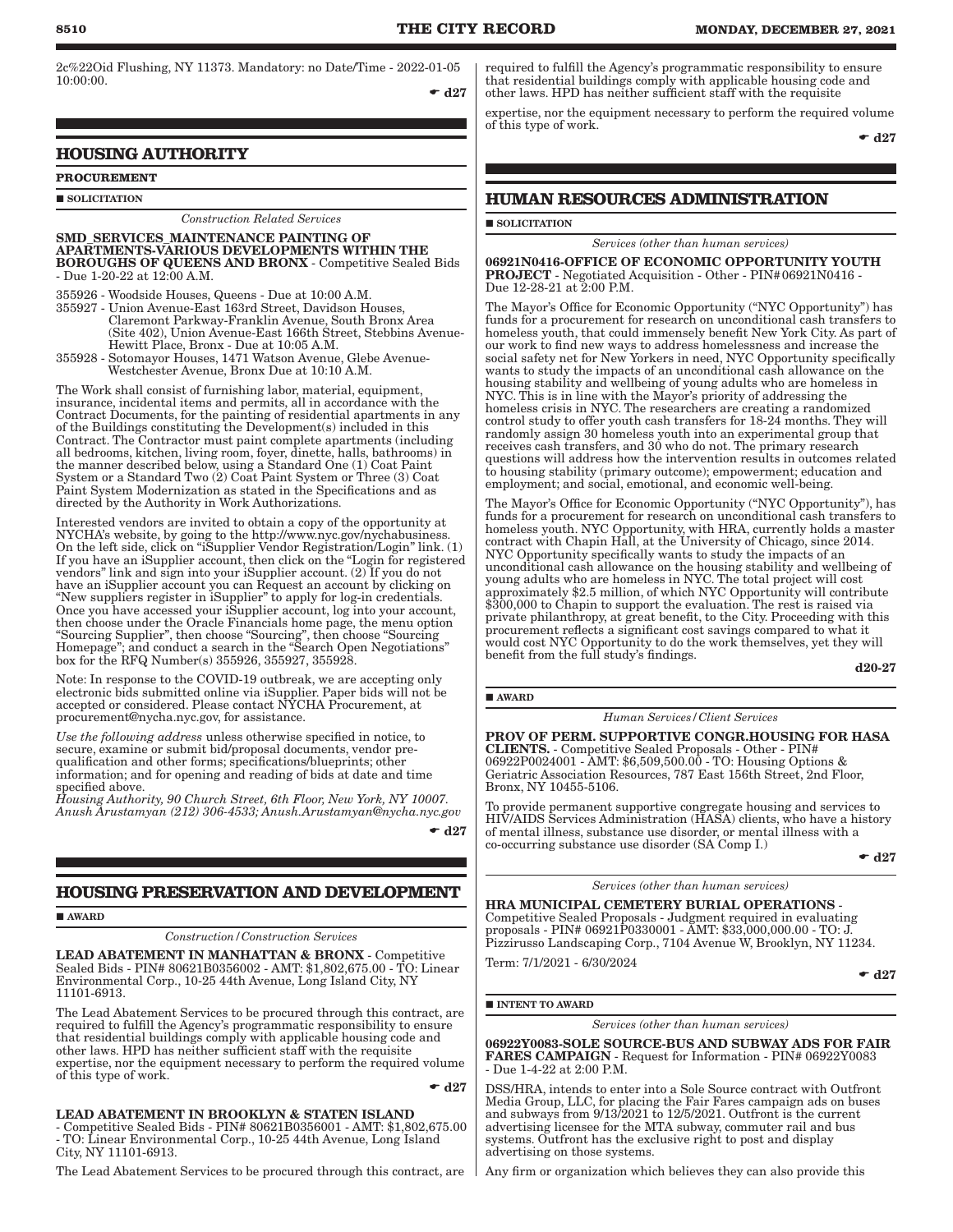service is invited to respond to the RFI "06922Y0083-SOLE SOURCE-BUS AND SUBWAY ADS FOR FAIR FARES CAMPAIGN" on PASSPort. If you have any questions, please email,"frazierjac@dss.nyc. gov", with the subject line "06922Y0083-SOLE SOURCE-BUS AND SUBWAY ADS FOR FAIR FARES CAMPAIGN ". Please indicate your interest by responding to the RFI EPIN: 06922Y0083 in PASSPort no later than January 4, 2022, 2:00 P.M.

 $\bullet$  d27-j3

# **MAYOR'S OFFICE OF CRIMINAL JUSTICE**

**CONTRACTS**

**INTENT TO AWARD** 

*Human Services/Client Services*

ADVANCE PEACE SOLE SOURCE - Sole Source - Available only from a single source - PIN# 00222S0003 - Due 12-28-21 at 5:00 P.M.

Pursuant to Section 3-05 of the PPB Rules, the Mayor Office of Criminal Justice, intends to enter into a sole source contract with Safe Passages, 250 Frank H Ogawa Plaza, Suite 6306, Oakland, CA 94612. The vendor will provide Advance Peace Model Training and technical assistance from 1/1/22 to 6/30/23 for \$600,000.

Any firm or organization which believes they can also provide these services, is invited to respond to the RFI "00222Y0076-Advance Peace" by emailing, mocjprocurements@cityhall.nyc.gov, with the subject line "00222Y0076-Advance Peace" no later than December 28, 2021, 5:00 P.M.

*Use the following address* unless otherwise specified in notice, to secure, examine or submit bid/proposal documents, vendor prequalification and other forms; specifications/blueprints; other information; and for opening and reading of bids at date and time specified above.

*Mayor's Office of Criminal Justice, 1 Centre Street, 10th Floor, Room 1012, New York, NY 10007. Alison MacLeod (212) 416-5252; amacleod@cityhall.nyc.gov*

d21-28

CURE VIOLENCE GLOBAL TRAINING - Sole Source - Available only from a single source - PIN# 00222S0004 - Due 12-28-21 at 5:00 P.M.

Pursuant to Section 3-05 of the PPB Rules, the Mayor Office of Criminal Justice, intends to enter into a sole source contract with Cure Violence Global, 227 West Monroe Street, Chicago, IL 60606. The vendor will provide Violence Interruption and Reduction Training (VIRT) from 11/1/21 to 6/30/23 for \$1,000,000.

Any firm or organization which believes they can also provide these services, is invited to respond to the RFI " 00222Y0068-Cure Violence Global" by emailing, mocjprocurements@cityhall.nyc.gov, with the subject line "00222Y0068-Cure Violence Global" no later than December 28, 2021, 5:00 P.M.

*Use the following address* unless otherwise specified in notice, to secure, examine or submit bid/proposal documents, vendor prequalification and other forms; specifications/blueprints; other information; and for opening and reading of bids at date and time specified above.

*Mayor's Office of Criminal Justice, 1 Centre Street, 10th Floor, Room 1012, New York, NY 10007. Alison MacLeod (212) 416-5252; mocjprocurements@cityhall.nyc.gov*

d21-28

# **NYC HEALTH + HOSPITALS**

**CONTRACT SERVICES**

**SOLICITATION** 

*Construction/Construction Services*

ELMHURST MAIN BLDG ROOF REPLACEMENT 4.8M - 5.3M - Competitive Sealed Bids - PIN# 33202018 - Due 2-2-22 at 1:30 P.M.

Elmhurst Hospital, main Building Roof Replacement, 79-01 Broadway, Elmhurst, NY.

NYC Health + Hospitals, is requiring all vendors and contractors to maintain proof of COVID-19 vaccination for all of their employees who spend time at a NYC Health + Hospitals facility. Proof of COVID-19 vaccination is completion of the vaccination series as outlined by the manufacturer.

Only Bidders on record and marked paid will be allowed to bid. Bidders who are planning to bid are required to purchase the Bid Forms Section "A" for \$30 Non-Refundable Fee at one of the Mandatory

Pre-Bid Meetings with a Company Check or Money Order (Payable to NYCHH). Bidders are encouraged to arrive at least 30 minutes before Mandatory Pre-Bid Meetings start time to make purchases. Social distancing protocols must be observed, and limit your staff to one person at the meetings.

All Bids shall be in accordance with the terms of the NYC Health and Hospitals (HHC) Project Labor Agreement.

Technical Questions must be submitted in writing by email, no later than five (5) calendar days after the Mandatory Pre-Bid Meetings, to Clifton.Mclaughlin@nychhc.org, and Janet.Olivera@nychhc.org.

Mandatory Meetings/site tours are scheduled for Monday, January 10, at 11:00 A.M., and Tuesday, January 11, at 11:00 A.M., Auditorium, A122, 79-01 Broadway, Elmhurst, NY.

Under Article 15A of The State of New York, the following M/WBE goals apply to this contract, MBE 20 percent and WBE 10 percent. These goals apply to any bid Submitted of \$100,000 or more. Bidders not complying with these Terms will have their bids declared Non-Responsive.

Requires Trade Licenses (Where Applicable).

*Use the following address* unless otherwise specified in notice, to secure, examine or submit bid/proposal documents, vendor prequalification and other forms; specifications/blueprints; other information; and for opening and reading of bids at date and time specified above.

*NYC Health + Hospitals, 55 Water Street, 25th Floor, New York, NY 10041. Clifton Mc Laughlin (212) 442-3658; Clifton.Mclaughlin@nychhc.org*

 $\bullet$  d27

# **PARKS AND RECREATION**

AWARD

*Construction/Construction Services*

WOODLAWN PLAYGROUND SPRAY SHOWER RECONSTRUCTION - Competitive Sealed Bids - PIN# X092-118M - AMT: \$911,248.00 - TO: Bloom Construction Inc., 269-20 Union Turnpike, New Hyde Park, NY 11040.

EPIN: 84619B0196

WILLIS PLAYGROUND RECONSTRUCTION - Competitive Sealed Bids - PIN# X217-118M - AMT: \$2,288,601.48 - TO: WBE Unlimited Corp., 36-22A Francis Lewis Boulevard, Flushing, NY 11358. E-Pin :84619B0184

 $\bullet$  d27

 $\bullet$  d27

ARDEN HEIGHTS WOODS TRAILHEAD PARKING CONSTRUCTION AND TRAIL IMPROVEMENTS - Competitive Sealed Bids - PIN# R120-117M - AMT: \$1,235,171.00 - TO: K and V Construction Inc., 539 Hobart Road, Parmaus, NJ 07652.

EPIN 84619B0128.

 $\bullet$  d27

DEVOE PARK DOG RUN CONSTRUCTION - Competitive Sealed Bids - PIN# X013-218M - AMT: \$763,950.00 - TO: Prestige Pavers of NYC Inc., 162-48A 14th Avenue, Whitestone, NY 11357.

X013-218M - Devoe Park Dog Run Construction E-Pin # 84619B0209

 $\bullet$  d27

WAKEFIELD PLAYGROUND RECONSTRUCTION - Competitive Sealed Bids - PIN# X188-117MA - AMT: \$4,131,373.27 - TO: AAH Construction Corporation, 21-77 31st Street, Suite 107, Astoria, NY 11105.

E-Pin: 84619B016

 $\bullet$  d27

WARING PLAYGROUND RECONSTRUCTION - Competitive Sealed Bids - PIN# X002-118M - AMT: \$3,126,687.61 - TO: UA Construction Corp., 3950N Macquesen Parkway, Mount Vernon, NY 10550.

EPIN: 84619B0125001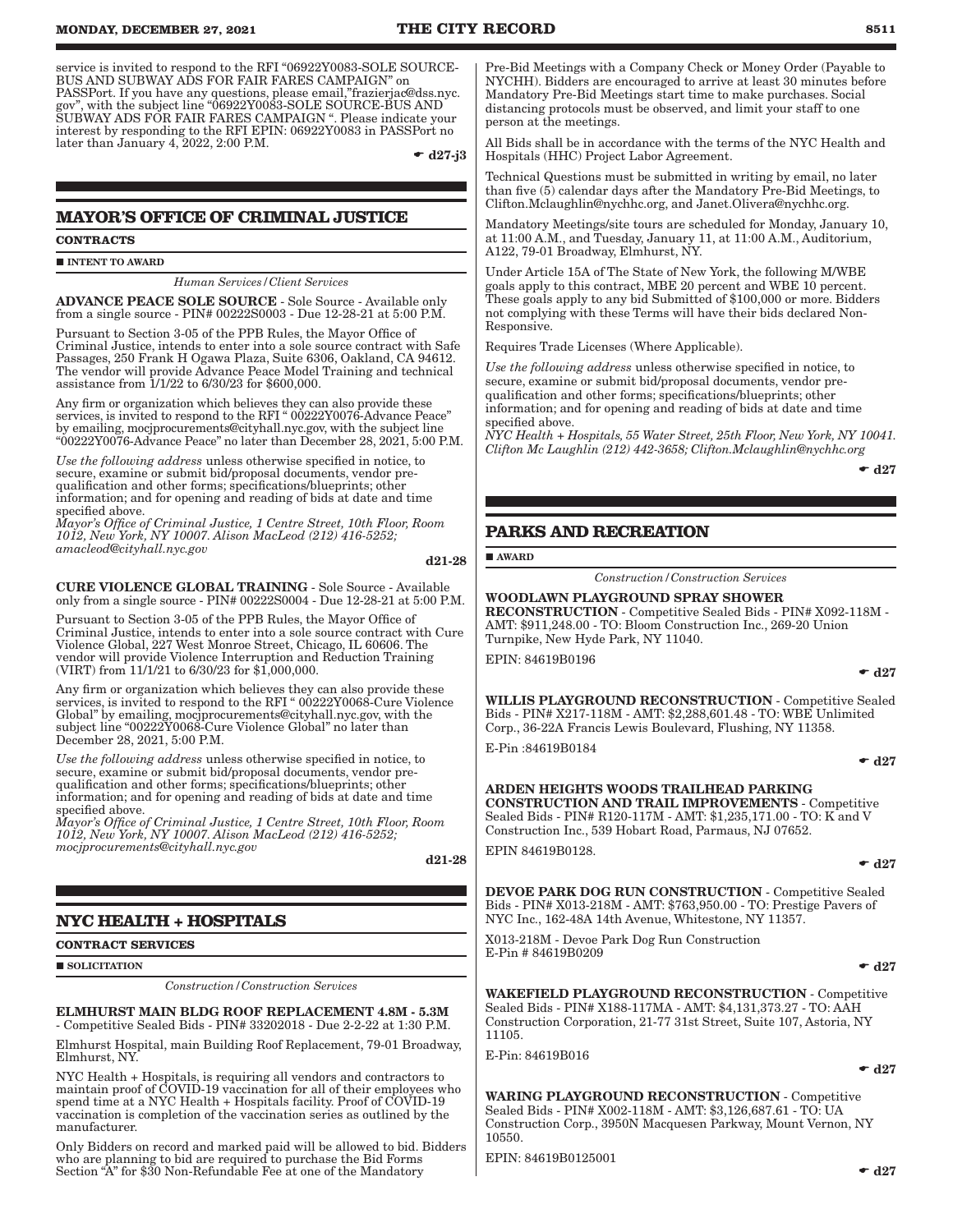| 8512                                                                                                                                                                                                                                                                                                              | THE CITY RECORD<br><b>MONDAY, DECEMBER 27, 2021</b>                                                                                                                                                                                                                                                                                                                                                                                                                                                                                                                                                                                                                   |
|-------------------------------------------------------------------------------------------------------------------------------------------------------------------------------------------------------------------------------------------------------------------------------------------------------------------|-----------------------------------------------------------------------------------------------------------------------------------------------------------------------------------------------------------------------------------------------------------------------------------------------------------------------------------------------------------------------------------------------------------------------------------------------------------------------------------------------------------------------------------------------------------------------------------------------------------------------------------------------------------------------|
| <b>STATEN ISLAND REFORESTATION FY20 - Competitive Sealed</b><br>Bids - PIN# RG-419M - AMT: \$1,150,000.00 - TO: F. A. Bartlet Tree<br>Expert Company, 2240 Saw Mill River Road, Elmsford, NY 10523.                                                                                                               | Parks and Recreation, 117-02 Roosevelt Avenue, Olmsted Annex, K.<br>Murphy; Myra Santiago; Myra.santiago@parks.nyc.gov<br>$\bullet$ d27                                                                                                                                                                                                                                                                                                                                                                                                                                                                                                                               |
| EPIN: 84619B0232                                                                                                                                                                                                                                                                                                  |                                                                                                                                                                                                                                                                                                                                                                                                                                                                                                                                                                                                                                                                       |
| $\bullet$ d27<br><b>NOBLE PLAYGROUND COMFORT STATION</b><br>RECONSTRUCTION - Competitive Sealed Bids - PIN# X123-118M<br>- AMT: \$1,384,500.00 - TO: Aurion Services Inc., 849 73rd Street,<br>Brooklyn, NY 11228.<br>E-Pin: 84619B0074<br>$\bullet$ d27<br><b>MORTON PLAYGROUND RECONSTRUCTION - Competitive</b> | 84622B0002-M037-418MA-QUISQUEYA PLAYGROUND<br><b>COMFORT STATION RECONSTRUCTION - Competitive Sealed</b><br>Bids - PIN# 84622B0002 - Due 1-18-22 at 3:30 P.M.<br>Please note that date of Bid Submission is different than date of Bid<br>Opening. Please refer to website for updated procedures due to<br>pandemic. This procurement is subject to: Wick Law Subcontractor ID<br>Requirements Participation goals for MBEs and/or WBEs, as required<br>by Local Law 1 of 2013. Bid Submission Due Date: 1/18/22. Time: 3:30<br>P.M., by Mail or Drop Box at Olmsted Center Annex. Date of Bid<br>Opening (via Zoom Conference): 1/20/22. Time: 10:30 A.M., https:// |
| Sealed Bids - PIN# X001A-119M - AMT: \$2,420,730.28 - TO: Vernon<br>Hills Contracting Corp., 395 North Macquesten Parkway, Mount<br>Vernon, NY 10550.                                                                                                                                                             | us02web.zoom.us/j/9573076290?pwd=cnVXVzN2Q014SjBLaktvVzIz<br>WnlvUT09. Meeting ID: 957 307 6290 Passcode: 118035 Conf. Number:<br>$+1(929)$ 205-6099, 9573076290#, *118035#.                                                                                                                                                                                                                                                                                                                                                                                                                                                                                          |
| EPIN: 84620B0053<br>$\bullet$ d27                                                                                                                                                                                                                                                                                 | The Cost Estimate Range is: \$1,000,000.00 to \$3,000,000.00. Bid<br>documents are available online for free through NYC PASSPort<br>System, https://www1.nyc.gov/site/mocs/systems/about-go-to-passport.<br>page. To download the bid solicitation documents (including drawings if                                                                                                                                                                                                                                                                                                                                                                                  |
| <b>FOX PLAYGROUND COMFORT STATION CONSTRUCTION</b><br>- Competitive Sealed Bids - PIN# X247-118M - AMT: \$2,993,125.00 -<br>TO: AAH Construction Corporation, 21-77 31st Street, Suite 107,                                                                                                                       | any), you must have an NYC ID Account and Login.<br>$\bullet$ d27                                                                                                                                                                                                                                                                                                                                                                                                                                                                                                                                                                                                     |
| Astoria, NY 11105.                                                                                                                                                                                                                                                                                                | 84621B0080-CNYG-1119MA-CITYWIDE SYNTHETIC TURF<br><b>FIELD RECONSTRUCTION - Competitive Sealed Bids -</b>                                                                                                                                                                                                                                                                                                                                                                                                                                                                                                                                                             |
| EPIN: 84619B0121<br>$\bullet$ d27                                                                                                                                                                                                                                                                                 | PIN# 84621B0080 - Due 1-21-22 at 3:30 P.M.                                                                                                                                                                                                                                                                                                                                                                                                                                                                                                                                                                                                                            |
|                                                                                                                                                                                                                                                                                                                   | Please note that date of Bid Submission is different than date of Bid                                                                                                                                                                                                                                                                                                                                                                                                                                                                                                                                                                                                 |
| <b>CAPITAL PROGRAM MANAGEMENT</b>                                                                                                                                                                                                                                                                                 | Opening. Please refer to website for updated procedures due to<br>pandemic. This procurement is subject to: Participation goals for MBEs                                                                                                                                                                                                                                                                                                                                                                                                                                                                                                                              |
| <b>INTENT TO AWARD</b>                                                                                                                                                                                                                                                                                            | and/or WBEs as required by Local Law 1 of 2013. Apprenticeship                                                                                                                                                                                                                                                                                                                                                                                                                                                                                                                                                                                                        |
| <b>Construction / Construction Services</b>                                                                                                                                                                                                                                                                       | Requirements Bid Submission Due Date: 1/21/22. Time: 3:30 P.M., by<br>Mail or Drop Box at Olmsted Center Annex. Date of Bid Opening (via                                                                                                                                                                                                                                                                                                                                                                                                                                                                                                                              |
| 84622Y0160-RESURFACING WORK AT OCEAN BREEZE,<br><b>ATHLETIC COMPLEX</b> - Request for Information - PIN#84622Y0160<br>- Due 1-3-22 at 2:00 P.M.                                                                                                                                                                   | Zoom Conference): 1/24/22 Time: 10:30 A.M., https://us02web.zoom.us/j/<br>9573076290?pwd=cnVXVzN2Q014SjBLaktvVzIzWnlvUT09. Meeting<br>ID: 957 307 6290 Passcode: 118035 Conf. Number: +1 (929) 205-6099,                                                                                                                                                                                                                                                                                                                                                                                                                                                              |
| The City of New York ("The City"), via the Department of Parks and<br>Recreation ("Parks"), has jurisdiction over the facility known as the<br>Ocean Breeze, athletic Complex ("OBAC"), a state-of-the art track and<br>field facility in the Borough of Staten Island.                                           | 9573076290#, *118035#.<br>The Cost Estimate Range is: \$3,000,000.00 to \$5,000,000.00. Bid<br>documents are available online for free through NYC PASSPort<br>System, https://www1.nyc.gov/site/mocs/systems/about-go-to-passport.                                                                                                                                                                                                                                                                                                                                                                                                                                   |
| The work is limited to surface renovation work.                                                                                                                                                                                                                                                                   | page. To download the bid solicitation documents (including drawings if<br>any), you must have an NYC ID Account and Login.                                                                                                                                                                                                                                                                                                                                                                                                                                                                                                                                           |
| Resurfacing work is a renovation process that prolongs the life of a<br>track by replacing the worn surface without removing and replacing<br>the underlying base.                                                                                                                                                | $\bullet$ d27                                                                                                                                                                                                                                                                                                                                                                                                                                                                                                                                                                                                                                                         |
| $d20-27$                                                                                                                                                                                                                                                                                                          |                                                                                                                                                                                                                                                                                                                                                                                                                                                                                                                                                                                                                                                                       |
| <b>SOLICITATION</b>                                                                                                                                                                                                                                                                                               | YOUTH AND COMMUNITY DEVELOPMENT                                                                                                                                                                                                                                                                                                                                                                                                                                                                                                                                                                                                                                       |
| <b>Construction/Construction Services</b>                                                                                                                                                                                                                                                                         | $\blacksquare$ AWARD                                                                                                                                                                                                                                                                                                                                                                                                                                                                                                                                                                                                                                                  |
| RECONSTRUCTION OF BASKETBALL COURTS.<br>DEMOLITION OF THE ABOVE GRADE MINI POOL AND<br><b>CONSTRUCTION OF AN IN GROUND MINI POOL IN</b><br>EDENWALD PLAYGROUND, BOROUGH OF THE BRONX<br>- Competitive Sealed Bids - PIN# 84621B0003 - Due 1-24-22 at 12:00 A.M.                                                   | Services (other than human services)<br>WORKFORCE INVESTMENT OPPORTUNITY ACT CAPACITY<br>BUILDING - Negotiated Acquisition - Other - PIN# 26022N0350001 -<br>AMT: \$100,000.00 - TO: Literacy Assistance Center, 85 Broad Street,<br>27th Floor, New York, NY 10004.                                                                                                                                                                                                                                                                                                                                                                                                  |
| X165-116MA1                                                                                                                                                                                                                                                                                                       | $\bullet$ d27                                                                                                                                                                                                                                                                                                                                                                                                                                                                                                                                                                                                                                                         |
| Please note that date of Bid Submission is different than date of Bid                                                                                                                                                                                                                                             |                                                                                                                                                                                                                                                                                                                                                                                                                                                                                                                                                                                                                                                                       |

Opening. Please refer to website for updated procedures due to pandemic.

This procurement is subject to: Participation goals for MBEs and/or WBEs as required by Local Law 1 of 2013.

Apprenticeship Requirements

Bid Submission Due Date: 1/24/2022. Time: 3:30 P.M.,. by Passport submission and total/bid security by Mail or Drop Box at Olmsted Center Annex

Date of Bid Opening (via Zoom Conference): 1/26/2022. Time: 10:30 A.M., https://us02web.zoom.us/j/9573076290?pwd=cnVXVzN2Q014SjB LaktvVzIzWnlvUT09. Meeting ID: 957 307 6290 Passcode: 118035 Conf. Number: +1 (929) 205-6099, 9573076290#, \*118035#

The Cost Estimate Range is: \$3,000,000.00 to \$5,000,000.00.

Bid documents are available online for free through NYC PASSPort System, https://www1.nyc.gov/site/mocs/systems/about-go-to-passport. page. To download the bid solicitation documents (including drawings if any), you must have an NYC ID Account and Login.

*Use the following address* unless otherwise specified in notice, to secure, examine or submit bid/proposal documents, vendor prequalification and other forms; specifications/blueprints; other information; and for opening and reading of bids at date and time specified above.

Damage

Parcel No. Block<br>17A-3 ADJACENT TO 6146 ADJACENT TO 160 ADJACENT TO 6146

# **SPECIAL MATERIALS**

# **COMPTROLLER**

 $\blacksquare$  NOTICE

NOTICE OF ADVANCE PAYMENT OF AWARDS PURSUANT TO THE STATUTES IN SUCH cases made and provided, notice is hereby given that the Comptroller of the City of New York, will be ready to pay, at 1 Centre Street, Room 629, New York, NY 10007 on 12/29/2021 to the person or persons legally entitled an amount as certified to the Comptroller by the Corporation Counsel on damage parcels, as follows: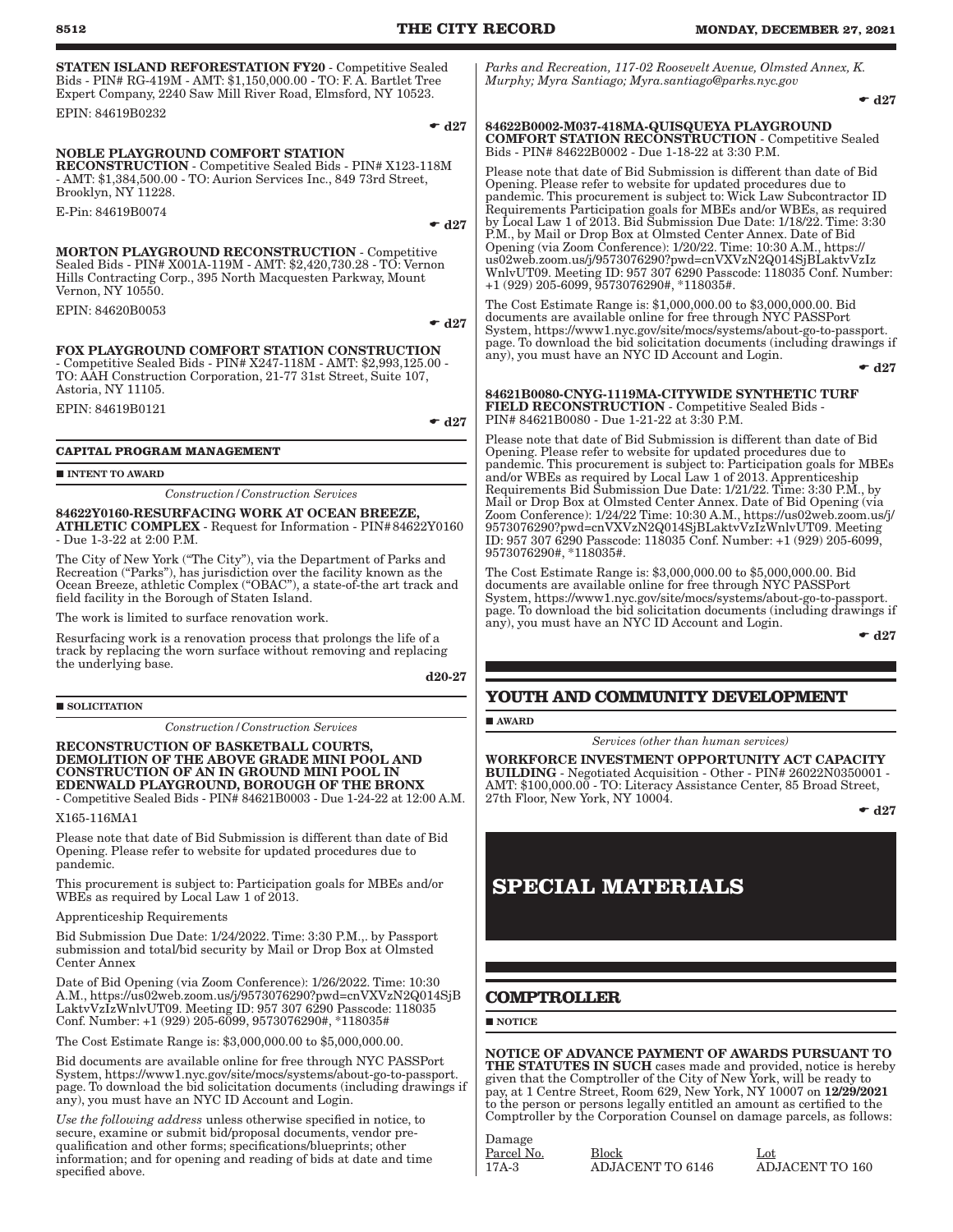### **MONDAY, DECEMBER 27, 2021 THE CITY RECORD 8513** Acquired in the proceeding entitled: WEST CASTOR PLACE subject to any liens and encumbrances of record on such property. The amount advanced shall cease to bear interest on the specified date above. Scott M. Stringer Comptroller d14-28 NOTICE OF ADVANCE PAYMENT OF AWARDS PURSUANT TO THE STATUTES IN SUCH cases made and provided, notice is hereby given that the Comptroller of the City of New York, will be ready to pay, at 1 Centre Street, Room 629, New York, NY 10007, on 1/6/2022, to the person or persons legally entitled an amount as certified to the Comptroller by the Corporation Counsel on damage parcels, as follows: Damage Parcel No. Block Lot Lot Lot ADJACENT TO 48 1A AND 1B ADJACENT TO 8008 2A ADJACENT TO 8008 ADJACENT TO 45<br>3 AND 3A PART OF AND PART OF AND PART OF AND ADJACENT TO 8008 PART OF AND ADJACENT TO 42 4 PART OF 8008 PART OF 28 Acquired in the proceeding entitled: AMBOY ROAD NORTHEAST AND SOUTHWEST OF PAGE AVENUE subject to any liens and encumbrances of record on such property. The amount advanced shall cease to bear interest on the specified date above. Scott M. Stringer Comptroller d21-j5 NOTICE OF ADVANCE PAYMENT OF AWARDS PURSUANT TO THE STATUTES IN SUCH cases made and provided, notice is hereby given that the Comptroller of the City of New York, will be ready to pay, at 1 Centre Street, Room 629, New York, NY 10007 on 12/29/2021 to the person or persons legally entitled an amount as certified to the Comptroller by the Corporation Counsel on damage parcels, as follows: Damage Parcel No. Block<br>12095 Lot<br>PART OF LOT 6 Acquired in the proceeding entitled: 142 ND STREET subject to any liens and encumbrances of record on such property. The amount advanced shall cease to bear interest on the specified date above. Scott M. Stringer Comptroller d14-28 NOTICE OF ADVANCE PAYMENT OF AWARDS PURSUANT TO THE STATUTES IN SUCH cases made and provided, notice is hereby given that the Comptroller of the City of New York, will be ready to pay, at 1 Centre Street, Room 629, New York, NY 10007, on 1/6/2022, to the person or persons legally entitled an amount as certified to the Comptroller by the Corporation Counsel on damage parcels, as follows: Damage Parcel No. Block Lot 17A-4 ADJACENT TO 6146 ADJACENT TO 166<br>17A-6 ADJACENT TO 6146 ADJACENT TO 183 ADJACENT TO 6146 17A-7 ADJACENT TO 6146 ADJACENT TO 185 17A-8 ADJACENT TO 6146 ADJACENT TO 186<br>17A-9 ADJACENT TO 6146 ADJACENT TO 187 ADJACENT TO 6146 17A-10 ADJACENT TO 6146 ADJACENT TO 188 Acquired in the proceeding entitled: WEST CASTOR PLACE subject to any liens and encumbrances of record on such property. The amount advanced shall cease to bear interest on the specified date above. Scott M. Stringer Comptroller d21-j5 **MAYOR'S OFFICE OF CONTRACT SERVICES NOTICE** Notice of Intent to Issue New Solicitation(s) Not Included in FY 2022 Annual Contracting Plan and Schedule NOTICE IS HEREBY GIVEN that the Mayor will be issuing the following solicitation(s) not included in the FY 2022 Annual Contracting Plan and Schedule that is published, pursuant to New York City Charter § 312(a): Agency: Department of Sanitation Description of services sought: Services for community compost education, training, and technical assistance Start date of the proposed contract: July 1, 2022 End date of the proposed contract: June 30, 2024 Method of solicitation the agency intends to utilize: Request for Proposal Personnel in substantially similar titles within agency: Community Coordinator Headcount of personnel in substantially similar titles within agency: 3  $\bullet$  d27 Notice of Intent to Extend Contract(s) Not Included in FY 2022 Annual Contracting Plan and Schedule NOTICE IS HEREBY GIVEN that the Mayor will be entering into the following extension(s) of (a) contract(s) not included in the  $\overline{F}Y$  2022 Annual Contracting Plan and Schedule that is published, pursuant to New York City Charter § 312(a): Agency: DEP (Housing Recovery Operations) Description of services sought: Subject Matter Expertise for the Build it Back Program Start date of the proposed contract: 1/1/2022 End date of the proposed contract: 12/31/2022 Method of solicitation the agency intends to utilize: Negotiated Acquisition Extension Personnel in substantially similar titles within agency: None Headcount of personnel in substantially similar titles within agency: 0  $\bullet$  d27 Notice of Intent to Extend Contract(s) Not Included in FY 2022 Annual Contracting Plan and Schedule NOTICE IS HEREBY GIVEN that the Mayor will be entering into the following extension(s) of (a) contract(s) not included in the  $\overline{F}Y$  2022 Annual Contracting Plan and Schedule that is published, pursuant to New York City Charter § 312(a): Agency: Department of Environmental Protection Vendor: AARCO Environmental Services Corp. Nature of services: Furnishing all labor/materials needed for Services of Mobile Vactor – Jet Flusher Machine for Sewer and Catch Basin cleaning with an operator and laborer, Citywide Method of extension the agency intends to utilize: Renewal New start date of the proposed extended contract: 3/2/2022 New end date of the proposed extended contract: 3/1/2023 Modifications sought to the nature of services performed under the contract: None Reason(s) the agency intends to extend the contract: Continuation of Services Personnel in substantially similar titles within agency: None Headcount of personnel in substantially similar titles within agency: 0  $\bullet$  d27 Notice of Intent to Issue New Solicitation(s) Not Included in FY 2022 Annual Contracting Plan and Schedule NOTICE IS HEREBY GIVEN that the Mayor will be issuing the following solicitation(s) not included in the FY 2022 Annual Contracting Plan and Schedule that is published, pursuant to New York City Charter § 312(a): Agency: Department of Environmental Protection Description of services: HMHD-23: Handling, Removal and Disposal of Hazardous Waste, Materials and Emergency Spill Response Start date of proposed contract: 5/12/2022 End date of proposed contract: 5/11/2024 Method of solicitation the agency intends to utilize: Competitive Sealed Bid Personnel in substantially similar titles within agency: None Headcount of personnel in substantially similar titles within agency: 0  $\bullet$  d27 Notice of Intent to Issue New Solicitation(s) Not Included in FY 2022 Annual Contracting Plan and Schedule NOTICE IS HEREBY GIVEN that the Mayor will be issuing the following solicitation(s) not included in the FY 2022 Annual Contracting Plan and Schedule that is published, pursuant to New York City Charter § 312(a):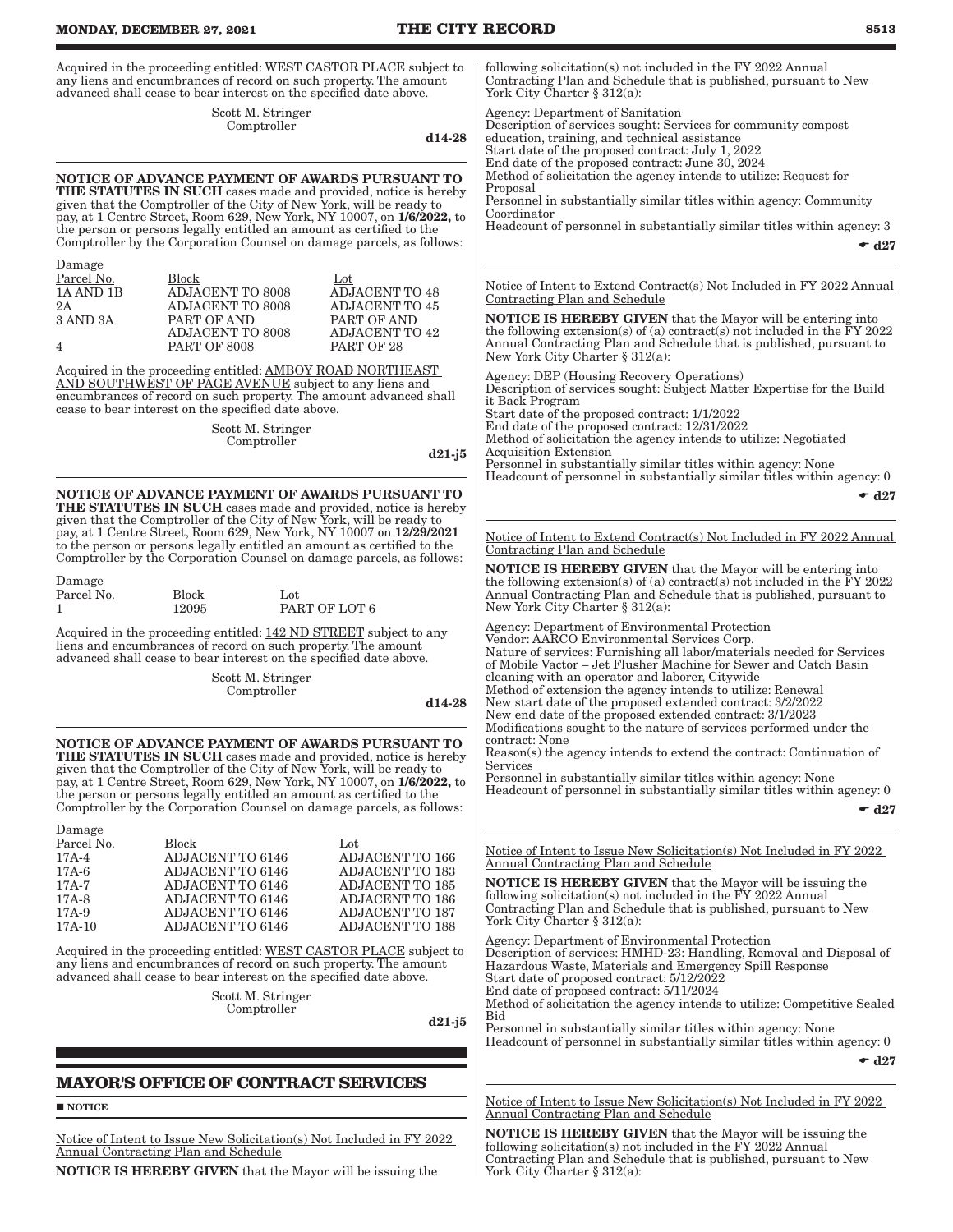**8514 THE CITY RECORD MONDAY, DECEMBER 27, 2021** Agency: New York City Department of Transportation Description of services sought: Consultant Management Services in Connection with the NYC Clean Trucks Program Start date of the proposed contract: 6/29/22 End date of the proposed contract: 6/28/23 Method of solicitation the agency intends to utilize: Negotiated Acquisition Personnel in substantially similar titles within agency: None Headcount of personnel in substantially similar titles within agency: 0  $\bullet$  d27 **CHANGES IN PERSONNEL BOARD OF ELECTION POLL WORKERS FOR PERIOD ENDING 10/15/21 TITLE** NAME NUM SALARY ACTION PROV EFF DATE AGENCY<br> **TOOMBS JR** NAOUAN A 9POLL \$1.0000 APPOINTED YES 01/01/21 300 **S1.0000 APPOINTED TOPIWALLA LAYLA R 9POLL \$1.0000 APPOINTED YES 01/01/21 300 TORRES CARMEN 9POLL \$1.0000 APPOINTED YES 01/01/21 300** T 9POLL \$1.0000 APPOINTED YES **TRIFONOV DENNIS 9POLL \$1.0000 APPOINTED YES 01/01/21 300 UDDIN 1998 1.0000 APPOINTED YES 01/01/21 300**<br> **UDDIN 18HRAQ 9POLL \$1.0000 APPOINTED YES 01/01/21 300**<br>
VALDEZ CHECO ROSA M 9POLL \$1.0000 APPOINTED YES 01/01/21 300 **ROSA M 9POLL \$1.0000 APPOINTED YES**<br>JESSICA 9POLL \$1.0000 APPOINTED YES **VALERA JESSICA 9POLL \$1.0000 APPOINTED YES 01/01/21 300 VALERIO ISAIAH 9POLL \$1.0000 APPOINTED YES 01/01/21 300 VARGAS MAYA N 9POLL \$1.0000 APPOINTED YES 01/01/21 300 VASILIU THOMAS 9POLL \$1.0000 APPOINTED YES 01/01/21 300 VASQUEZ STEFANIE M 9POLL \$1.0000 APPOINTED YES 01/01/21 300** 01/01/21 300 **VETTER JOHN F 9POLL \$1.0000 APPOINTED YES 01/01/21 300 VICTORINE YOLISA 9POLL \$1.0000 APPOINTED YES 01/01/21 300 VIERA NEREDIA 9POLL \$1.0000 APPOINTED YES 01/01/21 300 VILLACIS JUDITH A 9POLL \$1.0000 APPOINTED YES 01/01/21 300 VOSO HENRY 9POLL \$1.0000 APPOINTED YES 01/01/21 300 VURAL MARISA L 9POLL \$1.0000 APPOINTED YES 01/01/21 300 WALKER ANN MARI 9POLL \$1.0000 APPOINTED YES 01/01/21 300 WALKER VALERIE 9POLL \$1.0000 APPOINTED YES 01/01/21 300**  $01/01/21$ **WANG LING 9POLL \$1.0000 APPOINTED YES 01/01/21 300 WANG RITA 9POLL \$1.0000 APPOINTED YES 01/01/21 300**  $AP$ POINTED **WARE CIERRA N 9POLL \$1.0000 APPOINTED YES 01/01/21 300** WATKINS CLARA 9POLL \$1.0000 APPOINTED YES 01/01/21 300<br>WEISS ELLEN 9POLL \$1.0000 APPOINTED YES 01/01/21 300 **WEISS ELLEN 9POLL \$1.0000 APPOINTED YES 01/01/21 300 WHYTE NESHELL C 9POLL \$1.0000 APPOINTED YES 01/01/21 300 WILCOX HELIA H 9POLL \$1.0000 APPOINTED YES 01/01/21 300 WILLIAMS ANTHONY L 9POLL \$1.0000 APPOINTED YES 01/01/21 300 WILLIAMS CHANTARA 9POLL \$1.0000 APPOINTED YES 01/01/21 300 WILLIAMS DELLON I 9POLL \$1.0000 APPOINTED YES 01/01/21 300 WILLIAMS LORETTA C 9POLL \$1.0000 APPOINTED YES 01/01/21 300**  $$1.0000$  **APPOINTED BOARD OF ELECTION POLL WORKERS FOR PERIOD ENDING 10/15/21** TITLE NAME **NAME** NUM SALARY ACTION PROVEFF DATE AGENCY<br> **WILLIAMS-ANDERS PARTRICI 9POLL \$1.0000 APPOINTED YES 01/01/21 300 WILLIAMS-ANDERS PARTRICI 9POLL \$1.0000 APPOINTED YES 01/01/21 300 WICTORIA 9POLL \$1.0000 APPOINTED YES 01/01/21**<br>FULLER X 9POLL 51.0000 APPOINTED YES 01/01/21 **WONG EDDIE K 9POLL \$1.0000 APPOINTED YES 01/01/21 300**

| MOMA        | ם בעעם          | A | <b>ARATT</b> | <b>DUUU.LG</b> | <b>APPOINIED</b> | 155 | 01/01/21 | JUU |
|-------------|-----------------|---|--------------|----------------|------------------|-----|----------|-----|
| <b>WONG</b> | <b>JESSICA</b>  |   | 9POLL        | \$1,0000       | APPOINTED        | YES | 01/01/21 | 300 |
| <b>WONG</b> | <b>JESSICA</b>  |   | 9POLL        | \$1,0000       | APPOINTED        | YES | 01/01/21 | 300 |
| <b>WONG</b> | KIT             |   | 9POLL        | \$1,0000       | APPOINTED        | YES | 01/01/21 | 300 |
| <b>WONG</b> | PEIYU           |   | 9POLL        | \$1,0000       | APPOINTED        | YES | 01/01/21 | 300 |
| WRIGHT      | <b>SHANEL</b>   | s | 9POLL        | \$1,0000       | APPOINTED        | YES | 01/01/21 | 300 |
| WU          | LIANMING        |   | 9POLL        | \$1,0000       | APPOINTED        | YES | 01/01/21 | 300 |
| <b>XIAO</b> | <b>NICHOLAS</b> |   | 9POLL        | \$1,0000       | APPOINTED        | YES | 01/01/21 | 300 |
| <b>XIAO</b> | OING PIN        |   | 9POLL        | \$1,0000       | APPOINTED        | YES | 01/01/21 | 300 |
| XU          | BAOYING         |   | 9POLL        | \$1,0000       | APPOINTED        | YES | 01/01/21 | 300 |
| YAN         | LAI             | s | 9POLL        | \$1,0000       | APPOINTED        | YES | 01/01/21 | 300 |
| YAN         | <b>SHAN</b>     |   | 9POLL        | \$1,0000       | APPOINTED        | YES | 01/01/21 | 300 |
| YANG        | <b>JING</b>     |   | 9POLL        | \$1,0000       | APPOINTED        | YES | 01/01/21 | 300 |
| YANG        | <b>SHASHA</b>   |   | 9POLL        | \$1,0000       | APPOINTED        | YES | 01/01/21 | 300 |
| YANG        | XI              |   | 9POLL        | \$1,0000       | APPOINTED        | YES | 01/01/21 | 300 |
| YANG        | ZHUYUN          |   | 9POLL        | \$1,0000       | <b>APPOINTED</b> | YES | 01/01/21 | 300 |
| YE          | <b>CUIHUA</b>   |   | 9POLL        | \$1,0000       | APPOINTED        | YES | 01/01/21 | 300 |
| YE          | NINGLI          |   | 9POLL        | \$1,0000       | APPOINTED        | YES | 01/01/21 | 300 |
| YEH         | JANE            |   | 9POLL        | \$1,0000       | APPOINTED        | YES | 01/01/21 | 300 |
| YESNICK     | <b>KAREN</b>    |   | 9POLL        | \$1,0000       | APPOINTED        | YES | 01/01/21 | 300 |
| YI          | YING            |   | 9POLL        | \$1,0000       | APPOINTED        | YES | 01/01/21 | 300 |
| YIU         | <b>EVA</b>      |   | 9POLL        | \$1.0000       | APPOINTED        | YES | 01/01/21 | 300 |
| YU          | CAIYI           |   | 9POLL        | \$1,0000       | APPOINTED        | YES | 01/01/21 | 300 |
| YU          | JI              | P | 9POLL        | \$1,0000       | APPOINTED        | YES | 01/01/21 | 300 |
| YUAN        | YIDAN           |   | 9POLL        | \$1.0000       | APPOINTED        | YES | 01/01/21 | 300 |
| ZAHAN       | LUBNA           |   | 9POLL        | \$1,0000       | APPOINTED        | YES | 01/01/21 | 300 |
| ZARNOFF     | DEVIN           | s | 9POLL        | \$1,0000       | APPOINTED        | YES | 01/01/21 | 300 |
| ZENG        | XIAOMIN         |   | 9POLL        | \$1,0000       | APPOINTED        | YES | 01/01/21 | 300 |
| ZHANG       | AXEL            | B | 9POLL        | \$1,0000       | APPOINTED        | YES | 09/28/21 | 300 |
| ZHANG       | <b>HAO</b>      |   | 9POLL        | \$1,0000       | APPOINTED        | YES | 01/01/21 | 300 |
| ZHANG       | <b>HESHENG</b>  |   | 9POLL        | \$1,0000       | APPOINTED        | YES | 01/01/21 | 300 |
| ZHANG       | <b>KASEY</b>    |   | 9POLL        | \$1,0000       | APPOINTED        | YES | 01/01/21 | 300 |
| ZHANG       | LI              |   | 9POLL        | \$1,0000       | APPOINTED        | YES | 01/01/21 | 300 |
| ZHANG       | MINGRUI         |   | 9POLL        | \$1.0000       | APPOINTED        | YES | 01/01/21 | 300 |
| ZHANG       | WEI             |   | 9POLL        | \$1,0000       | APPOINTED        | YES | 01/01/21 | 300 |
| ZHAO        | <b>INA</b>      |   | 9POLL        | \$1,0000       | APPOINTED        | YES | 01/01/21 | 300 |
|             |                 |   |              |                |                  |     |          |     |

| ZHAO                                         | XIAOLAN                |              | 9POLL          | \$1,0000                                                   | APPOINTED                                | YES        | 01/01/21                         | 300                  |
|----------------------------------------------|------------------------|--------------|----------------|------------------------------------------------------------|------------------------------------------|------------|----------------------------------|----------------------|
| ZHRNG<br>ZHENG                               | IRINA<br>LEE           | L            | 9POLL<br>9POLL |                                                            | \$1.0000 APPOINTED<br>\$1.0000 APPOINTED | YES<br>YES | 01/01/21<br>01/01/21             | 300<br>300           |
| ZHENG                                        | MENGLING               |              | 9POLL          | \$1.0000                                                   | APPOINTED                                | YES        | 01/01/21                         | 300                  |
| ZHENG                                        | RITA                   | L            | 9POLL          |                                                            | \$1.0000 APPOINTED                       | YES        | 01/01/21                         | 300                  |
| ZHENG                                        | <b>XIAO</b>            |              | H 9POLL        |                                                            | \$1.0000 APPOINTED                       | YES        | $01/01/21$ 300                   |                      |
| ZHONG                                        | ANDY                   |              | 9POLL          | \$1,0000                                                   | APPOINTED                                | YES        | $01/01/21$ 300                   |                      |
| ZHONG<br>ZHONG                               | CHRISTIN<br>JASMINE    |              | 9POLL<br>9POLL |                                                            | \$1.0000 APPOINTED<br>\$1.0000 APPOINTED | YES<br>YES | $01/01/21$ 300<br>$01/01/21$ 300 |                      |
| ZHONG                                        | WEI                    | Q            | 9POLL          | \$1.0000                                                   | APPOINTED                                | YES        | 01/01/21                         | 300                  |
| ZHOU                                         | JINGHUI                |              | 9POLL          |                                                            | \$1.0000 APPOINTED                       | YES        | $01/01/21$ 300                   |                      |
| ZHOU                                         | QIANNAN                |              | 9POLL          |                                                            | \$1.0000 APPOINTED                       | YES        | $01/01/21$ 300                   |                      |
| ZHU                                          | XIUYI                  |              | 9POLL          | \$1.0000                                                   | APPOINTED                                | YES        | $01/01/21$ 300                   |                      |
|                                              |                        |              |                | BOARD OF ELECTION POLL WORKERS                             |                                          |            |                                  |                      |
|                                              |                        |              |                | FOR PERIOD ENDING 10/15/21                                 |                                          |            |                                  |                      |
|                                              |                        |              | TITLE          |                                                            |                                          |            |                                  |                      |
| NAME                                         | YUE                    |              | NUM            | SALARY                                                     | <b>ACTION</b>                            |            | PROV EFF DATE                    | <b>AGENCY</b>        |
| ZHUO                                         |                        |              | 9POLL          |                                                            | \$1.0000 APPOINTED                       | YES        | 01/01/21                         | 300                  |
|                                              |                        |              |                | CONFLICTS OF INTEREST BOARD                                |                                          |            |                                  |                      |
|                                              |                        |              |                | FOR PERIOD ENDING 10/15/21                                 |                                          |            |                                  |                      |
|                                              |                        |              | TITLE          |                                                            |                                          |            |                                  |                      |
| NAME<br>GHOLIZADEH                           | CHAD                   | н            | NUM<br>95005   | SALARY<br>\$110000.0000 INCREASE                           | ACTION                                   | YES        | PROV EFF DATE AGENCY<br>09/05/21 | 312                  |
| MILLER                                       | <b>KATHERIN</b>        |              | 95005          | \$150952.0000                                              | INCREASE                                 | YES        | 09/05/21                         | 312                  |
| ZISKINA                                      | YULIYA                 | М            | 30087          | \$76405.0000                                               | RESIGNED                                 | YES        | 09/29/21                         | 312                  |
|                                              |                        |              |                |                                                            |                                          |            |                                  |                      |
|                                              |                        |              |                | MANHATTAN COMMUNITY BOARD #8<br>FOR PERIOD ENDING 10/15/21 |                                          |            |                                  |                      |
|                                              |                        |              | <b>TTTLR</b>   |                                                            |                                          |            |                                  |                      |
| <b>NAME</b>                                  |                        |              | NUM            | SALARY                                                     | <b>ACTION</b>                            |            | PROV EFF DATE                    | <b>AGENCY</b>        |
| <b>BAHAR</b>                                 | MOHIMA                 |              | 56057          | \$42500.0000                                               | APPOINTED                                | YES        | 09/26/21                         | 348                  |
| <b>GLASS</b>                                 | ZACHARY                | s            | 56057          | \$42500.0000                                               | APPOINTED                                | YES        | 09/26/21                         | 348                  |
|                                              |                        |              |                | BRONX COMMUNITY BOARD #8                                   |                                          |            |                                  |                      |
|                                              |                        |              |                | FOR PERIOD ENDING 10/15/21                                 |                                          |            |                                  |                      |
|                                              |                        |              | TITLE          |                                                            |                                          |            |                                  |                      |
| NAME                                         |                        |              | NUM            | SALARY                                                     | ACTION                                   |            | PROV EFF DATE AGENCY             |                      |
| GANNON                                       | CIARA                  |              | 56086          | \$93775.0000 INCREASE                                      |                                          | YES        | $10/03/21$ 388                   |                      |
|                                              |                        |              |                | BRONX COMMUNITY BOARD #10                                  |                                          |            |                                  |                      |
|                                              |                        |              |                | FOR PERIOD ENDING 10/15/21                                 |                                          |            |                                  |                      |
|                                              |                        |              | TITLE          |                                                            |                                          |            |                                  |                      |
| <b>NAME</b>                                  | <b>MATTHEW</b>         | M            | <b>NUM</b>     | <b>SALARY</b>                                              | ACTION                                   | YES        | PROV EFF DATE                    | <b>AGENCY</b>        |
| CRUZ                                         |                        |              | 56086          | \$88827.0000 INCREASE                                      |                                          |            | 09/27/21                         | 390                  |
|                                              |                        |              |                | QUEENS COMMUNITY BOARD #10                                 |                                          |            |                                  |                      |
|                                              |                        |              |                | FOR PERIOD ENDING 10/15/21                                 |                                          |            |                                  |                      |
|                                              |                        |              | TITLE          |                                                            |                                          |            |                                  |                      |
| NAME<br><b>DONOHUE</b>                       | <b>JENNA</b>           |              | NUM<br>56057   | SALARY<br>\$39000.0000 APPOINTED                           | ACTION                                   | YES        | PROV EFF DATE<br>$10/03/21$ 440  | <b>AGENCY</b>        |
|                                              |                        |              |                |                                                            |                                          |            |                                  |                      |
|                                              |                        |              |                |                                                            |                                          |            |                                  |                      |
|                                              |                        |              |                | QUEENS COMMUNITY BOARD #13                                 |                                          |            |                                  |                      |
|                                              |                        |              |                | FOR PERIOD ENDING 10/15/21                                 |                                          |            |                                  |                      |
|                                              |                        |              | TITLE          |                                                            |                                          |            |                                  |                      |
| NAME                                         |                        | к            | NUM            | SALARY                                                     | ACTION                                   |            | PROV EFF DATE AGENCY             |                      |
| <b>BRANNON</b>                               | MAXINE                 |              | 56058          | \$71450.0000 RETIRED                                       |                                          | YES        | $10/02/21$ 443                   |                      |
|                                              |                        |              |                | QUEENS COMMUNITY BOARD #14                                 |                                          |            |                                  |                      |
|                                              |                        |              |                | FOR PERIOD ENDING 10/15/21                                 |                                          |            |                                  |                      |
|                                              |                        |              | TITLE          |                                                            |                                          |            |                                  |                      |
| NAME<br>GLENNON                              | SILVIA                 |              | NUM<br>52406   | SALARY<br>\$24195.0000                                     | ACTION<br>RETIRED                        | YES        | PROV EFF DATE AGENCY<br>10/09/21 | 444                  |
|                                              |                        |              |                |                                                            |                                          |            |                                  |                      |
|                                              |                        |              |                | GUTTMAN COMMUNITY COLLEGE                                  |                                          |            |                                  |                      |
|                                              |                        |              |                | FOR PERIOD ENDING 10/15/21                                 |                                          |            |                                  |                      |
| NAME                                         |                        |              | TITLE<br>NUM   | SALARY                                                     | <b>ACTION</b>                            |            | PROV EFF DATE                    | <b>AGENCY</b>        |
| <b>BETH</b>                                  | AMY                    |              | 04024          | \$111011.0000                                              | DECREASE                                 | YES        | 08/14/20                         | 462                  |
| CORTOPASSI GORO RODRIGO                      |                        |              | 04008          | \$95667.0000                                               | RESIGNED                                 | YES        | 09/01/21                         | 462                  |
| <b>HINDMAN</b>                               | JANE<br><b>KATHRYN</b> | Е            | 04108<br>04687 | \$124289.0000                                              | RETIRED                                  | YES        | 11/20/20 462                     |                      |
| LARKINS<br>MARTIN                            | EUPORIA                | к<br>L       | 04841          | \$51.7000                                                  | RESIGNED                                 | YES<br>NO  | 05/28/21<br>10/03/21             | 462<br>462           |
| PATEL                                        | BINDI                  | $\mathbb{R}$ | 04097          | \$31946.0000<br>\$115335.0000 RESIGNED                     | APPOINTED                                | YES        | $07/13/21$ 462                   |                      |
| RODNEY                                       | ANDROS                 | V            | 04844          | \$52139.0000                                               | APPOINTED                                | NO         | 10/03/21 462                     |                      |
| RODRIGUEZ                                    | JAMES                  |              | 04008          | \$76113.0000                                               | RESIGNED                                 | YES        | 08/26/21 462                     |                      |
| SALTZMAN KATZ                                | JULIE                  |              | 04099          | \$95667.0000                                               | RESIGNED                                 | YES        | 09/15/21 462                     |                      |
|                                              |                        |              |                | COMMUNITY COLLEGE (BRONX)                                  |                                          |            |                                  |                      |
|                                              |                        |              |                | FOR PERIOD ENDING 10/15/21                                 |                                          |            |                                  |                      |
|                                              |                        |              | TITLE          |                                                            |                                          |            |                                  |                      |
| NAME<br>AMBROSE I                            | THAILIA                | к            | NUM<br>10102   | SALARY<br>\$15.6100                                        | <b>ACTION</b><br>RESIGNED                | YES        | PROV EFF DATE<br>07/31/21        | <b>AGENCY</b><br>463 |
| ARIAS                                        | <b>GIANCARL T</b>      |              | 10102          | \$15.6100                                                  | APPOINTED                                | YES        | 09/20/21                         | 463                  |
| BASS                                         | RUTH                   | G            | 04108          | \$136349.0000                                              | RETIRED                                  | YES        | 12/01/20                         | 463                  |
| BEUKA                                        | ROBERT                 | A            | 04685          | \$63.0400                                                  | APPOINTED                                | YES        | $01/29/21$ 463                   |                      |
| BLOT<br><b>BRENNAN</b>                       | DAVID<br>THOMAS        |              | 04024<br>04108 | \$113231.0000 DECEASED<br>\$136349.0000 DECEASED           |                                          | YES<br>YES | 08/19/21 463<br>$02/07/21$ 463   |                      |
| BURGER                                       | PRESTON                |              | 04099          | \$66187.0000                                               | RESIGNED                                 | YES        | 07/11/21                         | 463                  |
| COMAS                                        | KAYLA                  | A            | 10102          |                                                            | \$15.6100 RESIGNED                       | YES        | 08/27/21 463                     |                      |
| DENAPLES                                     | FREDERIC               |              | 04108          | \$136349.0000 RETIRED                                      |                                          | YES        | 08/25/21 463                     |                      |
| DOMINGUEZ                                    | DILIA                  | M            | 10102          | \$15.3000                                                  | RESIGNED                                 | YES        | $01/09/19$ 463                   |                      |
| DUTCZAK<br><b>FARFAN</b>                     | TAYLOR<br><b>ELVIS</b> | Α            | 10102<br>04844 | \$36614.0000                                               | \$15.6100 APPOINTED<br>INCREASE          | YES<br>NO  | 09/01/21 463<br>10/08/21 463     |                      |
| <b>GUISHARD</b>                              | MONIQUE                | Α            | 04686          | \$55.7700                                                  | APPOINTED                                | YES        | 06/01/21                         | 463                  |
| GUZMAN                                       | <b>JENNIFER M</b>      |              | 10102          |                                                            | \$20.4000 RESIGNED                       | YES        | 08/27/21 463                     |                      |
| HANS                                         | SUNEJ                  | к            | 04108          | \$87115.0000                                               | INCREASE                                 | YES        | 08/25/21 463                     |                      |
| HESLER<br>ILARIO                             | SARAH<br>NORMA         | J            | 04166<br>10102 | \$49418.0000<br>\$15.6100                                  | RESIGNED<br>RESIGNED                     | YES<br>YES | 08/27/21<br>08/24/21             | 463<br>463           |
| <b>ISEKENEGBE</b><br>JACOUES DE MORA CLAUDIA | THOMAS                 | A            | 04319<br>04686 | \$270000.0000                                              | INCREASE<br>\$56.8500 APPOINTED          | YES<br>YES | 08/25/21<br>$07/06/21$ 463       | 463                  |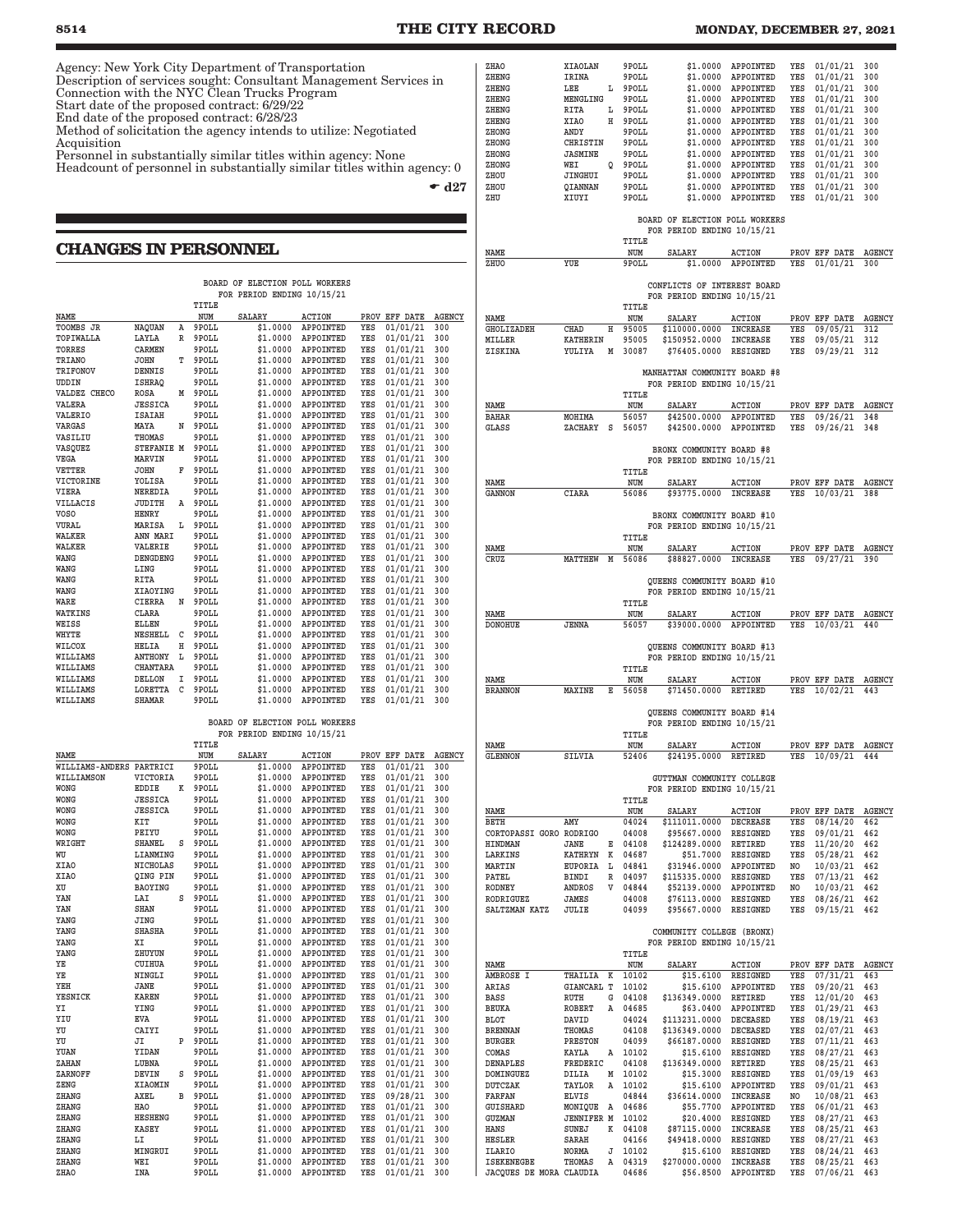# **MONDAY, DECEMBER 27, 2021 THE CITY RECORD**

| LANDAU                            |                                       |                |                                |                                   |                |                              |            |                                        |                                 |                |                                                 |                                        |                       |                          |               |
|-----------------------------------|---------------------------------------|----------------|--------------------------------|-----------------------------------|----------------|------------------------------|------------|----------------------------------------|---------------------------------|----------------|-------------------------------------------------|----------------------------------------|-----------------------|--------------------------|---------------|
| LANGAN                            | MAIDA<br>s<br>ELISE<br>s              | 04024<br>04024 | \$73428.0000<br>\$89861.0000   | <b>RETIRED</b><br><b>INCREASE</b> | YES<br>YES     | $01/29/21$ 463<br>08/25/21   | 463        | BABIC<br><b>BARZOLA</b>                | ANNESSA<br>A<br>ORSON<br>М      | 04293<br>04689 | \$45.5800                                       | \$70.5178 APPOINTED<br><b>RESIGNED</b> | YES<br>YES            | 09/12/21 465<br>12/11/20 | 465           |
| LEVY                              | <b>ERICA</b><br>N                     | 04099          | \$86865.0000                   | RESIGNED                          | YES            | 08/15/21                     | 463        | <b>BAUTISTA</b>                        | OLIVER                          | 04844          | \$36614.0000                                    | APPOINTED                              | NO.                   | 10/08/21                 | 465           |
| LUBO                              | <b>JOVAN</b>                          | 04844          | \$36614.0000                   | <b>INCREASE</b>                   | N <sub>O</sub> | 10/08/21                     | 463        | <b>BENNETT-LEWIS</b>                   | MARCIA                          | 04096          | \$66641.0000                                    | RETIRED                                | YES                   | 08/08/21                 | 465           |
| LUSARDI                           | LAURA                                 | 04687          | \$51.7000                      | APPOINTED                         | YES            | 06/14/21                     | 463        | <b>BLAND</b>                           | DANA<br>Е                       | 04294          | \$143.6978                                      | APPOINTED                              | YES                   | 09/12/21                 | 465           |
| MALDONADO                         | RHAIDA                                | 10102          | \$15.6100                      | RESIGNED                          | YES            | 08/19/21                     | 463        | <b>BOOKERT</b>                         | $\overline{B}$<br>RUSSELL       | 04625          | \$46.7800                                       | APPOINTED                              | YES                   | 09/20/21                 | 465           |
| MARTE TOMAS                       | <b>RAYMAR</b>                         | 10102<br>04916 | \$15.6100                      | APPOINTED<br>RESIGNED             | YES            | 09/01/21                     | 463        | <b>BURGHER</b>                         | SUE                             | 04625          | \$38.8800                                       | APPOINTED                              | YES                   | 10/06/21<br>10/04/21     | 465           |
| MCCARTHY JR<br><b>MCEWEN</b>      | DENIS<br>VICTORIA A                   | 10102          | \$563.5200<br>\$20.4000        | RESIGNED                          | NO<br>YES      | 09/26/21<br>04/22/21         | 463<br>463 | CHEN<br>CLAPP                          | HAILING<br><b>JENNIFER</b>      | 04625<br>04099 | \$40.0000<br>\$76113.0000                       | APPOINTED<br>RESIGNED                  | YES<br>YES            | 03/18/21                 | 465<br>465    |
| <b>MORALES</b>                    | SILVIA                                | 04166          | \$58220.0000                   | <b>RESIGNED</b>                   | YES            | 08/27/21                     | 463        | CONTA                                  | ANTHONY                         | 04625          | \$44.6900                                       | APPOINTED                              | YES                   | 09/29/21                 | 465           |
| MOSS                              | SUZAN                                 | 04108          | \$127823.0000                  | RETIRED                           | YES            | 08/25/21                     | 463        | CUMA                                   | FELIX<br>G                      | 04099          | \$58812.0000                                    | RESIGNED                               | YES                   | 03/21/21                 | 465           |
| NAGLOO                            | JOEL<br>c                             | 04024          | \$86865.0000                   | RESIGNED                          | YES            | 08/25/21                     | 463        | D'AGOSTA                               | PATRICIA                        | 04075          | \$96433.0000                                    | RETIRED                                | YES                   | 08/13/21                 | 465           |
| PAPAS-KAVALIS                     | HELEN                                 | 04108          | \$136349.0000                  | RETIRED                           | YES            | 08/25/21                     | 463        | FLEMMING                               | MONIQUE                         | 04844          | \$36614.0000                                    | APPOINTED                              | NO.                   | 10/08/21                 | 465           |
|                                   |                                       |                | COMMUNITY COLLEGE (BRONX)      |                                   |                |                              |            |                                        |                                 |                |                                                 | (KINGSBORO)                            |                       |                          |               |
|                                   |                                       |                | FOR PERIOD ENDING 10/15/21     |                                   |                |                              |            |                                        |                                 |                | COMMUNITY COLLEGE<br>FOR PERIOD ENDING 10/15/21 |                                        |                       |                          |               |
|                                   |                                       | TITLE          |                                |                                   |                |                              |            |                                        |                                 | TITLE          |                                                 |                                        |                       |                          |               |
| NAME                              |                                       | NUM            | SALARY                         | <b>ACTION</b>                     |                | PROV EFF DATE AGENCY         |            | NAME                                   |                                 | NUM            | SALARY                                          | <b>ACTION</b>                          |                       | PROV EFF DATE            | <b>AGENCY</b> |
| PITA                              | <b>MARIANNE</b>                       | 04685          | \$60.6100                      | APPOINTED                         | YES            | 01/29/21                     | 463        | <b>GREENBERG</b>                       | CINDY                           | 04108          | \$136349.0000                                   | RETIRED                                | YES                   | 09/01/21                 | 465           |
| <b>RAMOS</b>                      | PATRICIA A<br><b>SHANELL</b>          | 04097<br>04607 | \$133676.0000<br>\$86.1700     | RESIGNED<br>APPOINTED             | YES<br>YES     | 08/08/21<br>08/30/21         | 463<br>463 | <b>GRIFFIN</b><br><b>GUANTI</b>        | MICAH<br>М<br><b>JAMIE-AN</b>   | 04097<br>04689 | \$100017.0000<br>\$45.5800                      | RESIGNED<br>APPOINTED                  | YES<br>YES            | 01/02/21<br>08/30/21     | 465<br>465    |
| RAWLS<br><b>RIVERA</b>            | ABRAHAM                               | 04294          | \$71.1933                      | APPOINTED                         | YES            | 08/15/21                     | 463        | HUNT                                   | KATORA<br>D                     | 04844          | \$36614.0000                                    | APPOINTED                              | N <sub>O</sub>        | 10/03/21                 | 465           |
| ROJAS                             | ADRY                                  | 10102          | \$15.6100                      | RESIGNED                          | YES            | 08/27/21                     | 463        | KELLY                                  | <b>ROBERT</b><br>J              | 04294          | \$114.9525                                      | APPOINTED                              | YES                   | 09/12/21                 | 465           |
| ROSE                              | MICHAEL<br>J                          | 04688          | \$48.3600                      | APPOINTED                         | YES            | 07/06/21                     | 463        | LESLIE                                 | JANET                           | 04687          | \$61.3700                                       | APPOINTED                              | YES                   | 07/01/21                 | 465           |
| RUIZ JR                           | WILLIAM                               | 04099          | \$71112.0000                   | RESIGNED                          | YES            | 12/13/20                     | 463        | LEVINSHTEIN                            | SUSAN                           | 04689          | \$45.5800                                       | APPOINTED                              | YES                   | 09/09/21                 | 465           |
| <b>SCHUBERT</b>                   | MONIQUE                               | 04688          | \$56.7100                      | APPOINTED                         | YES            | 06/14/21                     | 463        | LLEDOS                                 | MANUEL<br>F                     | 04108          | \$127823.0000                                   | RETIRED                                | YES                   | 09/01/21                 | 465           |
| <b>SCHWARTZ</b><br>SHERR          | SAMUEL<br>GOLDIE<br>L                 | 04108<br>04024 | \$136349.0000<br>\$73428.0000  | RETIRED<br><b>INCREASE</b>        | YES<br>YES     | 08/25/21<br>08/25/21         | 463<br>463 | <b>LVOVICH</b><br>MACHLUS              | <b>NATASHA</b><br>MALKA<br>L    | 04108<br>04687 | \$136349.0000<br>\$53.7800                      | RETIRED<br>APPOINTED                   | YES<br>YES            | 09/01/21<br>07/01/21     | 465<br>465    |
| SOCAS                             | JOHN                                  | 04024          | \$89861.0000                   | <b>INCREASE</b>                   | YES            | 08/25/21                     | 463        | MCDONALD                               | DANIELLE                        | 04099          | \$67511.0000                                    | RESIGNED                               | YES                   | 11/19/20                 | 465           |
| <b>TROTTER</b>                    | <b>JOANNE</b>                         | 04802          | \$37915.0000                   | RESIGNED                          | NO.            | 09/04/21                     | 463        | <b>MERME</b>                           | ROY                             | 04017          | \$81841.0000                                    | <b>DECEASED</b>                        | YES                   | 01/28/21                 | 465           |
| <b>UMEMOTO</b>                    | YUKIKO                                | 04688          | \$45.5800                      | APPOINTED                         | YES            | 07/06/21                     | 463        | MOORE                                  | LEVY                            | 04099          | \$89517.0000                                    | RETIRED                                | YES                   | 09/01/21                 | 465           |
| URDANETA                          | <b>MEDARDO</b>                        | 04844          | \$36614.0000                   | <b>INCREASE</b>                   | NO.            | 10/08/21                     | 463        | MORALES-FLORES                         | <b>JUAN</b><br>R                | 04008          | \$102335.0000                                   | RETIRED                                | YES                   | 09/01/21                 | 465           |
| VANT HULL                         | <b>BRIAN</b><br>L                     | 04294          | \$57.1913                      | APPOINTED                         | YES            | 08/15/21                     | 463        | MOULIER                                | ANTHONY<br>M                    | 10102          | \$15.6100<br>\$113231.0000                      | APPOINTED                              | YES                   | 10/04/21                 | 465           |
| VENEDIKIAN<br>WINTER              | GEORGE<br>К<br>WILLIAM<br>L           | 04688<br>04906 | \$45.5800<br>\$347.2000        | APPOINTED<br>RETIRED              | YES<br>NO      | 06/14/21<br>09/26/21         | 463<br>463 | MURPHY<br>MURPHY                       | <b>JOSEPHIN</b><br>T<br>MATTHEW | 04024<br>90698 | \$239.8400                                      | RETIRED<br>APPOINTED                   | YES<br>N <sub>O</sub> | 01/07/21<br>09/26/21     | 465<br>465    |
| ZAMAN                             | KHADIJHA                              | 10102          | \$15,6100                      | APPOINTED                         | YES            | 09/01/21                     | 463        | MUSTO                                  | VICKY<br>М                      | 04167          | \$70179.0000                                    | RESIGNED                               | YES                   | 09/09/21                 | 465           |
|                                   |                                       |                |                                |                                   |                |                              |            | NADLER                                 | <b>BENJAMIN W</b>               | 10102          | \$21.3400                                       | APPOINTED                              | YES                   | 09/24/21                 | 465           |
|                                   |                                       |                | COMMUNITY COLLEGE (QUEENSBORO) |                                   |                |                              |            | NAGEL                                  | JILL<br>М                       | 10102          | \$15,6100                                       | RESIGNED                               | YES                   | 09/19/21                 | 465           |
|                                   |                                       |                | FOR PERIOD ENDING 10/15/21     |                                   |                |                              |            | <b>NYESUAH</b>                         | ELIZABET E                      | 10102          | \$15.6100                                       | APPOINTED                              | YES                   | 10/04/21                 | 465           |
| NAME                              |                                       | TITLE<br>NUM   | SALARY                         | <b>ACTION</b>                     | PROV           | EFF DATE AGENCY              |            | PAPARELLI<br>RICHARDS                  | ANTHONY<br>Μ<br>ARIELLE<br>J    | 04689<br>04099 | \$51.5300<br>\$59988.0000                       | APPOINTED<br>APPOINTED                 | YES<br>YES            | 07/01/21<br>10/03/21     | 465<br>465    |
| ADAMS                             | ELLEN                                 | 04097          | \$136349.0000                  | RETIRED                           | YES            | 03/01/21                     | 464        | RISI                                   | PAUL<br>J                       | 04693          | \$76478.0000                                    | <b>INCREASE</b>                        | YES                   | 09/01/21                 | 465           |
| ALLEN                             | JULES<br>т                            | 04108          | \$136349.0000                  | RETIRED                           | YES            | 08/25/21                     | 464        | <b>RIVERA</b>                          | LUIS<br>Е                       | 04625          | \$38.8800                                       | APPOINTED                              | YES                   | 09/28/21                 | 465           |
| AN                                | <b>GUOZHEN</b>                        | 04687          | \$51.7000                      | APPOINTED                         | YES            | 08/01/21                     | 464        | <b>RUBERTO</b>                         | RAFFAELE A                      | 04846          | \$59934.0000                                    | RESIGNED                               | NO.                   | 10/04/21                 | 465           |
| <b>AVENS</b>                      | INDRA<br>А                            | 04096          | \$87771.0000                   | RETIRED                           | YES            | 08/25/21                     | 464        | SALVATORE                              | <b>JANICE</b>                   | 04017          | \$62385.0000                                    | RETIRED                                | YES                   | 04/21/21                 | 465           |
| <b>BHANSALI</b>                   | PUNITA                                | 04687          | \$50.6900                      | APPOINTED                         | YES            | 08/01/21                     | 464        | <b>SANTIAGO</b>                        | <b>EVELYN</b>                   | 04689          | \$45.5800                                       | APPOINTED                              | YES                   | 06/21/21                 | 465           |
| <b>BROWN</b><br>CHO               | <b>KADIFFA</b><br>JUNG                | 04099<br>04096 | \$53191.0000<br>\$87771.0000   | RESIGNED<br>RETIRED               | YES<br>YES     | 01/31/21<br>06/16/21         | 464        | SANTORO<br><b>SHIELDS</b>              | ANTHONY<br>M<br>KARIMAH<br>M    | 04689<br>04601 | \$56.7100                                       | APPOINTED<br>RESIGNED                  | YES<br>YES            | 07/01/21<br>07/30/21     | 465<br>465    |
| CODER                             | DANIEL<br>P                           | 91650          | \$280.0000                     | RESIGNED                          | NO.            | 10/07/21                     | 464<br>464 | SINCLAIR LEWIS                         | JACQUELI                        | 04294          | \$32.4500<br>\$71.8489                          | APPOINTED                              | YES                   | 09/12/21                 | 465           |
| COHERIAN                          | ARPY<br>s                             | 04097          | \$136349.0000                  | RETIRED                           | YES            | 04/03/21                     | 464        | <b>STANSBERRY</b>                      | MAYA                            | 04601          | \$31.1800                                       | RESIGNED                               | YES                   | 01/30/21                 | 465           |
| CROSSON                           | <b>ADRIENNE</b>                       | 04099          | \$89517.0000                   | RETIRED                           | YES            | 08/25/21                     | 464        | THOMAS                                 | DE NAYA                         | 04861          | \$15.6100                                       | TERMINATED                             | YES                   | 09/24/21                 | 465           |
| DENNIHY                           | MELISSA A                             | 04687          | \$51.7000                      | APPOINTED                         | YES            | 08/01/21                     | 464        | UDLIS                                  | <b>RUSLAN</b>                   | 10102          | \$15.6300                                       | RESIGNED                               | YES                   | 10/03/21                 | 465           |
| <b>DUNN</b>                       | <b>HEATHER</b>                        | 04687          | \$51.7000                      | APPOINTED                         | YES            | 08/01/21                     | 464        | VITUCCI                                | NINA<br>Е                       | 04689          | \$45.5800                                       | APPOINTED                              | YES                   | 09/09/21                 | 465           |
|                                   |                                       |                |                                |                                   |                |                              |            |                                        |                                 |                |                                                 |                                        |                       |                          |               |
| ELLIS                             | LORENA                                | 04108          | \$63912.0000                   | RETIRED                           | YES            | 08/25/21                     | 464        | YOUNG                                  | GORDON<br>R                     | 04314          | \$160000.0000                                   | <b>INCREASE</b>                        | YES                   | 08/01/21                 | 465           |
| GONJON                            | QUINCIN                               | 04601          | \$43.3600                      | APPOINTED                         | YES            | 08/25/21                     | 464        | ZAGARI                                 | CHRISTIN                        | 04722          | \$110000.0000                                   | <b>INCREASE</b>                        | YES                   | 02/28/21                 | 465           |
| <b>GROSSMAN</b><br>GYOKENY        | <b>SUSANNE</b><br>J<br><b>KATALIN</b> | 04099<br>04625 | \$95667.0000<br>\$52.8200      | <b>DECEASED</b><br>APPOINTED      | YES<br>YES     | 10/04/21<br>06/06/21         | 464<br>464 |                                        |                                 |                | COMMUNITY COLLEGE                               | (MANHATTAN)                            |                       |                          |               |
| <b>HERRERA</b>                    | CARLOS                                | 04075          | \$100017.0000                  | DECEASED                          | YES            | 04/20/21                     | 464        |                                        |                                 |                | FOR PERIOD ENDING 10/15/21                      |                                        |                       |                          |               |
| IRVIN                             | <b>JESSICA</b>                        | 04689          | \$45.5800                      | APPOINTED                         | YES            | 09/28/21                     | 464        |                                        |                                 | TITLE          |                                                 |                                        |                       |                          |               |
| JANG                              | <b>KATRINA</b>                        | 04689          | \$45.5800                      | APPOINTED                         | YES            | 10/07/21                     | 464        | NAME                                   |                                 | NUM            | <b>SALARY</b>                                   | <b>ACTION</b>                          |                       | PROV EFF DATE            | <b>AGENCY</b> |
| <b>JONES</b>                      | <b>VIOLET</b><br>L                    | 04008          | \$83280.0000                   | RESIGNED                          | YES            | 08/25/21                     | 464        | AHMEDUZZAMAN                           | MD                              | 04108          | \$127823.0000                                   | RETIRED                                | YES                   | 12/02/20                 | 466           |
| KILOM<br>LI                       | <b>JONATHAN</b><br>QIN                | 04058<br>04687 | \$52117.0000<br>\$51.7000      | APPOINTED<br>APPOINTED            | YES<br>YES     | 09/23/21<br>08/01/21         | 464<br>464 | ANDOH<br>APARAJITA                     | <b>JOHN</b><br>A<br>UPALI       | 04861<br>04607 | \$35811.0000<br>\$261.8880                      | APPOINTED<br>APPOINTED                 | YES<br>YES            | 09/26/21<br>06/06/21     | 466<br>466    |
| LOFGREN                           | PATRICK T 04167                       |                | \$55457.0000                   | RESIGNED                          | YES            | 08/19/21 464                 |            | <b>AUGUSTIN</b>                        | J<br>ERICK                      | 04861          | \$35811.0000                                    | APPOINTED                              | YES                   | 09/26/21                 | 466           |
|                                   |                                       |                |                                |                                   |                |                              |            | <b>BONET</b>                           | ADAM                            | 04099          | \$67511.0000                                    | RESIGNED                               | YES                   | 07/20/21                 | 466           |
|                                   |                                       |                | COMMUNITY COLLEGE (QUEENSBORO) |                                   |                |                              |            | <b>BOYLE EGLAND</b>                    | PATRICIA                        | 04008          | \$95667.0000                                    | RETIRED                                | YES                   | 03/01/21                 | 466           |
|                                   |                                       |                | FOR PERIOD ENDING 10/15/21     |                                   |                |                              |            | <b>BROWN</b>                           | CHERRYLE V                      | 04716          | \$137.2590                                      | APPOINTED                              | YES                   | 09/12/21                 | 466           |
| NAME                              |                                       | TITLE<br>NUM   |                                | <b>ACTION</b>                     |                | PROV EFF DATE AGENCY         |            | CARLSON<br><b>CARTER</b>               | ERIKA<br>R<br>E                 | 04075          | \$86865.0000                                    | RESIGNED                               | YES<br>YES            | 12/21/20                 | 466<br>466    |
| LUKASIEWICZ                       | CAROL                                 | 04017          | SALARY<br>\$73423.0000         | RESIGNED                          | YES            | 01/02/21                     | 464        | CASTILLO                               | KEITH<br>GEOVANNI               | 04096<br>04017 | \$72385.0000<br>\$45003.0000                    | RESIGNED<br>RESIGNED                   | YES                   | 03/01/21<br>06/14/21     | 466           |
| MARTIN                            | GEMMA                                 | 04097          | \$124289.0000                  | RETIRED                           | YES            | 07/08/21 464                 |            | CAYANAN                                | ROMEO                           | 04008          | \$76113.0000                                    | APPOINTED                              | YES                   | 08/25/21                 | 466           |
| MONTESDEOCA                       | MATTHEW N                             | 10102          | \$15.6100                      | APPOINTED                         | YES            | 09/29/21                     | 464        | <b>CERRATO</b>                         | WILFREDO                        | 04017          | \$51161.0000                                    | RESIGNED                               | YES                   | 04/12/21                 | 466           |
| MULLER                            | $\, {\bf P}$<br>ANDREW                | 04832          | \$60947.0000                   | RESIGNED                          | YES            | 09/26/21 464                 |            | CLARK                                  | RANDELL                         | 04861          | \$32585.0000                                    | APPOINTED                              | YES                   | 09/26/21                 | 466           |
| MULLER<br>ORLOFSKY                | ANDREW<br>Ρ<br>z                      | 04075          | \$86865.0000                   | APPOINTED                         | YES<br>YES     | 09/26/21                     | 464        | COIFFE<br>CRUZ                         | DOROTHEA J<br>BRANDON R         | 04024          | \$103604.0000                                   | DECEASED                               | YES<br>YES            | 04/12/21                 | 466<br>466    |
| PACE                              | AMOS<br>PHYLLIS M                     | 04687<br>04108 | \$53.7800<br>\$136349.0000     | APPOINTED<br>RETIRED              | YES            | 08/01/21 464<br>08/25/21     | 464        | CRUZ                                   | <b>GUILLERM J</b>               | 04861<br>04099 | \$32585.0000<br>\$76113.0000                    | APPOINTED<br>RESIGNED                  | YES                   | 09/26/21<br>11/30/20     | 466           |
| PASKOR                            | KATHLEEN G                            | 10102          | \$11.2100                      | RESIGNED                          | YES            | 11/14/15                     | 464        | CUNNINGHAM                             | CRYSTAL<br>$\mathbf{I}$         | 04167          | \$57078.0000                                    | RESIGNED                               | YES                   | 08/22/21                 | 466           |
| RAMIREZ                           | MONICA                                | 04017          | \$44120.0000                   | RESIGNED                          | YES            | $06/13/21$ 464               |            | DE LAS NUECES                          | LISSETTE                        | 04861          | \$35811.0000                                    | RESIGNED                               | YES                   | 10/05/21                 | 466           |
| <b>RAMKISHUN</b>                  | DEVYA                                 | 04017          | \$54284.0000                   | APPOINTED                         | YES            | 10/03/21                     | 464        | DEAN                                   | MARGARET H                      | 04108          | \$115335.0000                                   | <b>RETIRED</b>                         | YES                   | 03/01/21                 | 466           |
| <b>RANGER</b>                     | TAMOYA                                | 50910          | \$34.9500                      | APPOINTED                         | YES            | 09/24/21                     | 464        | DELANO                                 | PAGE                            | 04024          | \$106345.0000                                   | RETIRED                                | YES                   | 08/25/21                 | 466           |
| <b>SANCHEZ</b><br>SEIFFER-KLINGSB | MELIDA<br>Е<br>FRANCINE               | 04687<br>04099 | \$61.3700<br>\$69846.0000      | APPOINTED<br>DECEASED             | YES<br>YES     | 08/01/21 464<br>06/01/21     | 464        | DIAZ<br><b>EDMONDSON</b>               | N<br>JACOB<br>PAUL              | 04058<br>04861 | \$52117.0000<br>\$35811.0000                    | RESIGNED<br>APPOINTED                  | YES<br>YES            | 08/28/21<br>09/26/21     | 466<br>466    |
| SHEKOYAN                          | VAZGEN                                | 04686          | \$57.9800                      | APPOINTED                         | YES            | 08/01/21                     | 464        | <b>EVANGELISTA</b>                     | ALEX<br>J                       | 04008          | \$79707.0000                                    | <b>INCREASE</b>                        | YES                   | 10/01/21                 | 466           |
| SHIVTAHAL                         | RICHARD U                             | 04601          | \$31.1800                      | APPOINTED                         | YES            | 08/25/21 464                 |            | FENNELL                                | CONSTANC                        | 04655          | \$87771.0000                                    | RETIRED                                | YES                   | 03/01/21                 | 466           |
| ST. LAURENT ROM NATACHA           |                                       | 10102          | \$15.6100                      | RESIGNED                          | YES            | 09/16/21 464                 |            | FIELD                                  | PAULA                           | 04008          | \$95667.0000                                    | RETIRED                                | YES                   | 08/25/21                 | 466           |
| <b>SVORONOS</b>                   | PARIS                                 | 04108          | \$136349.0000                  | RETIRED                           | YES            | 08/25/21                     | 464        | FRIAS                                  | JENNIFER                        | 04017          | \$51161.0000                                    | RESIGNED                               | YES                   | 06/01/21                 | 466           |
| TARASKO                           | ALEXANDR                              | 04108          | \$68175.0000                   | RETIRED                           | YES            | 08/25/21 464                 |            | GINSBERG                               | CHAIM                           | 04108          | \$136349.0000                                   | RETIRED                                | YES<br>YES            | 03/01/21                 | 466           |
| TRAVER<br>TUNNEY                  | AMY<br>BARBARA E                      | 04685<br>04099 | \$61.8300<br>\$95667.0000      | APPOINTED<br>RETIRED              | YES<br>YES     | 08/01/21 464<br>08/19/21 464 |            | GIOIA<br>GREEN                         | SAMANTHA J<br>SANDRA<br>Ι.      | 04099<br>04861 | \$62139.0000<br>\$32585.0000                    | RESIGNED<br>APPOINTED                  | YES                   | 06/07/21<br>09/26/21     | 466<br>466    |
| VILCHEZ                           | RAMON<br>Α                            | 04861          | \$35811.0000                   | RETIRED                           | YES            | 09/29/21 464                 |            | <b>HARRIS</b>                          | OLIVIA<br>С                     | 04017          | \$63328.0000                                    | RESIGNED                               | YES                   | 04/18/21                 | 466           |
| VINEIS                            | JANET                                 | 04689          | \$56.7100                      | RETIRED                           | YES            | 02/11/21 464                 |            | <b>HAUGHTON</b>                        | PAUL<br>Н                       | 04861          | \$35811.0000                                    | APPOINTED                              | YES                   | 09/26/21                 | 466           |
| WEISEL                            | MIATTA                                | 04075          | \$98056.0000                   | RESIGNED                          | YES            | 08/01/21 464                 |            | <b>HERNANDEZ</b>                       | MANUEL                          | 04108          | \$68175.0000                                    | RETIRED                                | YES                   | 08/25/21                 | 466           |
| XU                                | YANG                                  | 04099          | \$67511.0000                   | INCREASE                          | YES            | 08/27/21 464                 |            | HUFF                                   | MARY H.                         | 04108          | \$124289.0000                                   | RETIRED                                | YES                   | 03/01/21                 | 466           |
|                                   |                                       |                | COMMUNITY COLLEGE (KINGSBORO)  |                                   |                |                              |            | <b>JACKSON</b><br>JIMENEZ RAMIREZ JUAN | TYRONE<br>J                     | 04861<br>04861 | \$35811.0000<br>\$32585.0000                    | APPOINTED<br>APPOINTED                 | YES<br>YES            | 09/26/21<br>09/26/21     | 466<br>466    |
|                                   |                                       |                | FOR PERIOD ENDING 10/15/21     |                                   |                |                              |            | KABA                                   | IBRAHIMA S                      | 04841          | \$15.3000                                       | APPOINTED                              | YES                   | 10/04/21                 | 466           |
|                                   |                                       | TITLE          |                                |                                   |                |                              |            | KATZ                                   | <b>EDEN</b>                     | 04099          | \$59988.0000                                    | RESIGNED                               | YES                   | 06/22/21                 | 466           |
| NAME                              |                                       | NUM            | SALARY                         | <b>ACTION</b>                     |                | PROV EFF DATE AGENCY         |            | <b>KEVELIER</b>                        | SHARENA S                       | 04099          | \$76113.0000                                    | RESIGNED                               | YES                   | 08/27/21                 | 466           |
| ALHORIBI                          | ARWA<br>Α                             | 04099          | \$60921.0000                   | RESIGNED                          | YES            | 05/16/21                     | 465        | LAVA                                   | GARY<br>Α                       | 04604          | \$37.0000                                       | <b>DECEASED</b>                        | YES                   | 02/22/21                 | 466           |
| ALTIERI<br><b>ALVAREZ</b>         | GINASOPH<br>CASSANDR A                | 04099<br>04625 | \$93791.0000<br>\$38.8800      | RESIGNED<br>APPOINTED             | YES<br>YES     | 08/22/21<br>10/07/21 465     | 465        | LAWRENCE<br>LECADRE                    | SIENNA<br>с<br><b>JOELINE</b>   | 04017<br>10102 | \$50158.0000<br>\$15.6100                       | RESIGNED<br>APPOINTED                  | YES<br>YES            | 08/08/21<br>10/01/21 466 | 466           |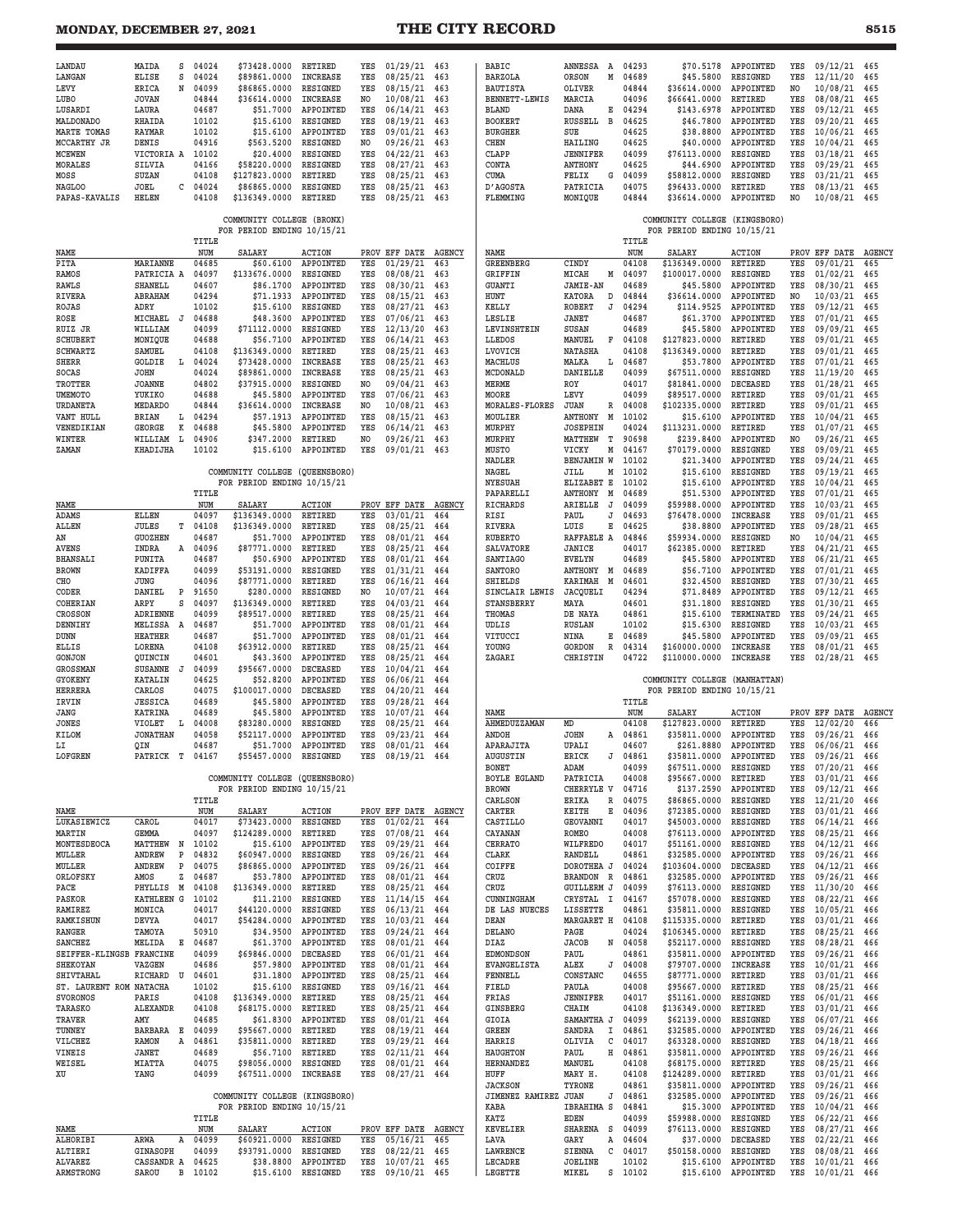| LEWIS                                 | <b>NOVA</b><br>S                | 10102          | \$19.6700                                                   | APPOINTED                   | YES                   | 09/20/21                 | 466           | SANTOS                      | AMY                          | 10102          | \$15.6100                                                   | APPOINTED              | YES        | 09/29/21                 | 468        |
|---------------------------------------|---------------------------------|----------------|-------------------------------------------------------------|-----------------------------|-----------------------|--------------------------|---------------|-----------------------------|------------------------------|----------------|-------------------------------------------------------------|------------------------|------------|--------------------------|------------|
| LIN                                   | QIANQIAN                        | 04601          | \$29,4200                                                   | APPOINTED                   | YES                   | 01/29/21                 | 466           | SHAVZIN-DREMEAU             | PEARL<br>Е                   | 04099          | \$86865.0000                                                | RESIGNED               | YES        | 10/01/21                 | 468        |
| LOFF<br>MAN                           | ALEXANDR M                      | 10102          | \$15.6100                                                   | APPOINTED<br>DECEASED       | YES<br>YES            | 09/29/21                 | 466           | <b>SUBERT</b>               | MARIA                        | 04008          | \$83280.0000                                                | RESIGNED               | YES        | 08/25/21                 | 468        |
| MANSOURI                              | HARVEY K<br>GAIL                | 04008<br>04065 | \$95667.0000<br>\$84042.0000                                | <b>DECEASED</b>             | YES                   | 07/01/21<br>06/21/21     | 466<br>466    | TAYLOR                      | KHADI<br>L                   | 10102          | \$15.6100                                                   | APPOINTED              | YES        | 09/27/21                 | 468        |
| MCNEIGHT                              | SCOTT                           | 04099          | \$69846.0000                                                | RESIGNED                    | YES                   | 03/01/21                 | 466           | TAYLOR                      | <b>STEVEN</b>                | 04293          | \$76.2840                                                   | APPOINTED              | YES        | 09/26/21                 | 468        |
| MEDELLIN                              | <b>CHRISTOP</b>                 | 04097          | \$136349.0000                                               | RESIGNED                    | YES                   | 02/15/21                 | 466           | TEJEDA                      | RAMON                        | 04060          | \$78091.0000                                                | RETIRED                | YES        | 12/01/20                 | 468        |
| MOORE                                 | WYNETTE                         | 04861          | \$35811.0000                                                | APPOINTED                   | YES                   | 09/26/21                 | 466           | TIMKO                       | <b>GEORGE</b><br>NARELL<br>s | 04293<br>10102 | \$76.2840<br>\$15.6100                                      | APPOINTED<br>APPOINTED | YES<br>YES | 09/26/21<br>10/06/21     | 468<br>468 |
| NAUTH                                 | NAVITA                          | 04017          | \$51161.0000                                                | RESIGNED                    | YES                   | 05/01/21                 | 466           | VASQUEZ LUQUE<br>WILSON     | AMALIA<br>O                  | 04017          | \$54284.0000                                                | RESIGNED               | YES        | 08/17/21                 | 468        |
|                                       |                                 | TITLE          | COMMUNITY COLLEGE (MANHATTAN)<br>FOR PERIOD ENDING 10/15/21 |                             |                       |                          |               |                             |                              |                | COMMUNITY COLLEGE (LAGUARDIA)<br>FOR PERIOD ENDING 10/15/21 |                        |            |                          |            |
| NAME                                  |                                 | NUM            | SALARY                                                      | <b>ACTION</b>               |                       | PROV EFF DATE            | <b>AGENCY</b> |                             |                              | TITLE          |                                                             |                        |            |                          |            |
| <b>NAVAS</b>                          | FRANK                           | 04108          | \$136349.0000                                               | RETIRED                     | YES                   | 03/01/21                 | 466           | NAME                        |                              | NUM            | SALARY                                                      | <b>ACTION</b>          |            | PROV EFF DATE AGENCY     |            |
| <b>NELSON</b>                         | WAYNE<br>с                      | 04861          | \$35811.0000                                                | APPOINTED                   | YES                   | 09/26/21                 | 466           | AZIZ                        | RASHIDA<br>М                 | 04096          | \$87771.0000                                                | RETIRED                | YES        | 09/01/21                 | 469        |
| NILA                                  | <b>JANNATUL F</b>               | 10102          | \$15.6100                                                   | APPOINTED                   | YES                   | 10/01/21                 | 466           | BAJWA                       | NAVTAJ<br>s                  | 04625          | \$38.8800                                                   | APPOINTED              | YES        | 09/13/21                 | 469        |
| NOBLE                                 | JUDITH                          | 04096          | \$82126.0000                                                | RETIRED                     | YES                   | 08/25/21                 | 466           | <b>BAKSH JARRETT</b>        | GAIL                         | 04320          | \$154598.0000                                               | <b>INCREASE</b>        | YES        | 05/02/21                 | 469        |
| NOGINA                                | ELENA                           | 04108          | \$127823.0000                                               | RETIRED                     | YES                   | 03/01/21                 | 466           | <b>BARTOVICS</b>            | LAURA<br>М                   | 04723          | \$140000.0000                                               | <b>INCREASE</b>        | YES        | 01/03/21                 | 469        |
| ORTIZ                                 | <b>DOUGLAS</b>                  | 04689          | \$45.5800                                                   | APPOINTED                   | YES                   | 09/03/21                 | 466           | <b>BECK</b>                 | MICHAEL<br>G                 | 04625          | \$57.2200                                                   | APPOINTED              | YES        | 09/27/21                 | 469        |
| PANIAGUA<br>RADICS                    | <b>ELIZABET</b><br>KATHERIN     | 04099<br>04017 | \$86865.0000<br>\$50158.0000                                | <b>RESIGNED</b><br>RESIGNED | YES<br>YES            | 01/25/21<br>10/03/21     | 466<br>466    | <b>BRASHEARS</b>            | JACQUELI A<br>D              | 04686          | \$55.7700                                                   | APPOINTED              | YES<br>YES | 06/15/21                 | 469        |
| RAMDATH                               | SANJAY                          | 04702          | \$165000.0000                                               | <b>INCREASE</b>             | YES                   | 06/27/21                 | 466           | <b>BUGAJ</b><br><b>BUSH</b> | MARZENA<br>AARON             | 04075<br>04687 | \$103604.0000<br>\$51.7000                                  | RESIGNED<br>APPOINTED  | YES        | 06/05/21<br>06/16/21     | 469<br>469 |
| <b>RAMOS-BUTLER</b>                   | NELIDA                          | 04861          | \$35811.0000                                                | APPOINTED                   | YES                   | 09/26/21                 | 466           | <b>BUTLER</b>               | FAY<br>М                     | 04320          | \$144500.0000                                               | <b>INCREASE</b>        | YES        | 05/02/21                 | 469        |
| RICHARDS                              | ARIELLE<br>J                    | 04017          | \$47814.0000                                                | RESIGNED                    | YES                   | 10/04/21                 | 466           | CHOWDHURY                   | <b>JASIA ME</b>              | 10102          | \$15.6100                                                   | APPOINTED              | YES        | 09/13/21                 | 469        |
| <b>ROBERTS</b>                        | EUAN                            | 04861          | \$35811.0000                                                | APPOINTED                   | YES                   | 09/26/21                 | 466           | COSTA                       | CATHERIN                     | 04108          | \$136349.0000                                               | RETIRED                | YES        | 09/01/21                 | 469        |
| ROWELL                                | WILLIAM A                       | 04861          | \$35811.0000                                                | APPOINTED                   | YES                   | 09/26/21                 | 466           | CUJI                        | <b>ALISON</b>                | 10102          | \$15.9700                                                   | APPOINTED              | YES        | 09/23/21                 | 469        |
| SAMMY                                 | MALESA<br>D                     | 10102          | \$16.6700                                                   | APPOINTED                   | YES                   | 10/04/21                 | 466           | DEMBY                       | MAYA<br>s                    | 10102          | \$15,6100                                                   | APPOINTED              | YES        | 09/20/21                 | 469        |
| SANTOS                                | GIL CLAR B                      | 04625          | \$52,8000                                                   | APPOINTED                   | YES                   | 07/01/18                 | 466           | <b>EGGER-SIDER</b>          | FRANCINE                     | 04108          | \$136349.0000                                               | RETIRED                | YES        | 09/01/21                 | 469        |
| <b>SCHWENK</b>                        | <b>JANET</b>                    | 04008          | \$86865.0000                                                | RESIGNED                    | YES                   | 08/25/21                 | 466           | <b>ELHALABI</b>             | WALID                        | 04865          | \$43990.0000                                                | RESIGNED               | YES        | 09/26/21                 | 469        |
| SHORT                                 | <b>JOHN</b>                     | 04099          | \$95667.0000                                                | RETIRED                     | YES                   | 02/01/21                 | 466           | <b>ELLIS</b>                | CASSIDY<br>$\mathbf{C}$      | 04017          | \$53220.0000                                                | RESIGNED               | YES        | 09/12/21                 | 469        |
| SILLS<br>SOBERS                       | <b>SIMONE</b><br>G<br>GAIL<br>Е | 04716<br>04625 | \$71.1713<br>\$49.0000                                      | APPOINTED<br>APPOINTED      | YES<br>YES            | 09/12/21<br>06/02/21     | 466<br>466    | FORMELLA                    | KAROLINA M                   | 04625          | \$59.3000                                                   | APPOINTED              | YES        | 09/27/21                 | 469        |
| THEONIA                               | <b>CHARLES</b>                  | 04625          | \$34.8300                                                   | APPOINTED                   | YES                   | 08/25/21                 | 466           | FORRESTER                   | LINDA<br>Е                   | 04096          | \$87771.0000                                                | RETIRED                | YES        | 09/01/21                 | 469        |
| TURCIOS                               | <b>BRENDA</b>                   | 10102          | \$15,6100                                                   | APPOINTED                   | YES                   | 09/20/21                 | 466           | <b>GABRIE</b>               | <b>EVELYN</b><br>Α           | 10102          | \$15.6100                                                   | APPOINTED              | YES        | 09/13/21                 | 469        |
| VALERIO TEJADA                        | N<br>IRAYLIN                    | 10102          | \$15.6100                                                   | APPOINTED                   | YES                   | 10/04/21                 | 466           | GAO                         | JIE                          | 04096          | \$87771.0000                                                | RETIRED                | YES        | 02/01/21                 | 469        |
| WADDELL                               | AINSLEY<br>Е                    | 04861          | \$35811.0000                                                | APPOINTED                   | YES                   | 09/26/21                 | 466           | <b>GRAIFF</b>               | NICOLE<br>Α                  | 10102          | \$15,6100                                                   | APPOINTED              | YES        | 10/04/21                 | 469        |
| WALKER-ANDERSON MISHKA-S Y            |                                 | 04008          | \$76113.0000                                                | RESIGNED                    | YES                   | 08/25/21                 | 466           | <b>GRANDE</b>               | <b>STEPHEN</b><br>J          | 04625          | \$38.8800                                                   | APPOINTED              | YES        | 09/13/21                 | 469        |
|                                       |                                 |                |                                                             |                             |                       |                          |               | <b>GUTIERREZ</b>            | CYNTHIA                      | 04099          | \$86865.0000                                                | RESIGNED               | YES        | 08/11/21                 | 469        |
|                                       |                                 |                | CUNY CENTRAL OFFICE                                         |                             |                       |                          |               | <b>GUZMAN</b>               | ENRIQUE<br>D                 | 04601          | \$36.7400                                                   | APPOINTED              | YES        | 04/12/21                 | 469        |
|                                       |                                 |                | FOR PERIOD ENDING 10/15/21                                  |                             |                       |                          |               | HOYOS QUINONES              | STEPHANI                     | 10102          | \$22,1700                                                   | APPOINTED              | YES        | 10/01/21                 | 469        |
| NAME                                  |                                 | TITLE<br>NUM   | SALARY                                                      | <b>ACTION</b>               |                       | PROV EFF DATE            | <b>AGENCY</b> | HULSE<br>IANNUZZO           | CORRIE<br>Е<br>LINDA         | 04167<br>04024 | \$65765.0000<br>\$113231.0000                               | RESIGNED<br>RETIRED    | YES<br>YES | 08/28/21<br>09/01/21     | 469<br>469 |
| <b>ANYAECHE</b>                       | STEPHANI U                      | 04075          | \$86865.0000                                                | RESIGNED                    | YES                   | 09/26/21                 | 467           | IMTIAZ                      | MINAHIL                      | 10102          | \$15.6100                                                   | APPOINTED              | YES        | 09/22/21                 | 469        |
| AUSSENBERG                            | DANA<br>L                       | 04689          | \$56.7100                                                   | RESIGNED                    | YES                   | 06/01/21                 | 467           | JIANG                       | <b>JIA YANG</b>              | 10102          | \$15.6100                                                   | APPOINTED              | YES        | 09/13/21                 | 469        |
| BYRUM                                 | ANDREW<br>Е                     | 04099          | \$79707.0000                                                | RESIGNED                    | YES                   | 07/07/21                 | 467           | JIMENEZ                     | MILAC<br>Е                   | 10102          | \$15.6100                                                   | APPOINTED              | YES        | 09/09/21                 | 469        |
| DAVIS                                 | CARLA<br>J                      | 04099          | \$78144.0000                                                | RESIGNED                    | YES                   | 03/21/21                 | 467           | JIMENEZ HERNAND             | ANDREA<br>К                  | 04689          | \$45.5800                                                   | APPOINTED              | YES        | 06/16/21                 | 469        |
| HARALAMPOUDIS                         | ALEXANDR Z                      | 04689          | \$45.5800                                                   | RESIGNED                    | YES                   | 08/08/21                 | 467           | <b>JOHNSON</b>              | S<br>LAQUON                  | 04099          | \$85162.0000                                                | RESIGNED               | YES        | 09/05/21                 | 469        |
| HUANG                                 | KUNMEI                          | 10102          | \$18.0000                                                   | APPOINTED                   | YES                   | 09/20/21                 | 467           | <b>JOHNSON</b>              | С<br>NICOLE                  | 04099          | \$83280.0000                                                | RESIGNED               | YES        | 02/06/21                 | 469        |
| LI                                    | XIAOHUI                         | 04689          | \$45.5800                                                   | RESIGNED                    | YES                   | 01/30/21                 | 467           | <b>JONATHAN</b>             | NADEB                        | 04017          | \$45003.0000                                                | RESIGNED               | YES        | 02/27/21                 | 469        |
| LIN                                   | CHENG YU                        | 04688          | \$44.6900                                                   | RESIGNED                    | YES                   | 06/01/20                 | 467           | KIZIRIAN                    | DAVID<br>Α                   | 04687          | \$55.9400                                                   | APPOINTED              | YES        | 06/16/21                 | 469        |
| LONDON                                | TAJANA<br>J                     | 04017          | \$64595.0000                                                | RESIGNED                    | YES                   | 09/14/21                 | 467           |                             | F                            | 10102          | \$20,0000                                                   | APPOINTED              | YES        | 10/04/21                 | 469        |
|                                       |                                 |                |                                                             |                             |                       |                          |               | KOENIG                      | <b>JOSEPH</b>                |                |                                                             |                        |            |                          |            |
| MARTINEZ-LYNCH                        | <b>JENNIFER N</b>               | 04099          | \$67511.0000                                                | RESIGNED                    | YES                   | 08/29/21                 | 467           | KUMAR                       | NITEEN                       | 04625          | \$80,0000                                                   | APPOINTED              | YES        | 09/27/21                 | 469        |
| MUJTABA                               | AHMED                           | 04689          | \$44.6900                                                   | RESIGNED                    | YES                   | 06/01/20                 | 467           | KURZYNA                     | WILLIAM                      | 04096          | \$87771.0000                                                | <b>RETIRED</b>         | YES        | 09/01/21                 | 469        |
| SANFRATELLO<br>SHET                   | ANDREW<br>Μ<br>DIVYA SH         | 04075<br>04877 | \$92850.0000<br>\$72209.0000                                | RESIGNED<br>RESIGNED        | YES<br>YES            | 09/02/21<br>10/03/21     | 467<br>467    | LI                          | GE                           | 04687          | \$53.7800                                                   | APPOINTED              | YES        | 06/16/21                 | 469        |
| VAZQUEZ BARLATT DESIREE M             |                                 | 04097          | \$108681.0000                                               | RESIGNED                    | YES                   | 06/13/21 467             |               | LIN                         | CHENG YU                     | 04625          | \$80.0000                                                   | APPOINTED              | YES        | 09/27/21                 | 469        |
|                                       |                                 |                |                                                             |                             |                       |                          |               | LIN                         | JUAN                         | 10102          | \$15.6100                                                   | APPOINTED              | YES        | 08/20/21                 | 469        |
|                                       |                                 |                | COMMUNITY COLLEGE (HOSTOS)                                  |                             |                       |                          |               | MARTIN                      | <b>VERNEISH T</b>            | 04017          | \$74147.0000                                                | RESIGNED               | YES        | 04/18/21                 | 469        |
|                                       |                                 |                | FOR PERIOD ENDING 10/15/21                                  |                             |                       |                          |               | <b>MATTHEWS</b>             | AKEYLA S                     | 10102          | \$17,0000                                                   | APPOINTED              | YES        | 09/27/21                 | 469        |
|                                       |                                 | TITLE          |                                                             |                             |                       |                          |               | MCKENZIE                    | CHERYL<br>С                  | 04099          | \$95667.0000                                                | <b>RETIRED</b>         | YES        | 09/25/21                 | 469        |
| NAME                                  |                                 | NUM            | SALARY                                                      | <b>ACTION</b>               |                       | PROV EFF DATE            | <b>AGENCY</b> | <b>NECHAYEVA</b>            | MARINA                       | 04606          | \$35.1430                                                   | APPOINTED              | YES        | 09/12/21                 | 469        |
| ADAMS                                 | <b>ANTHONY</b>                  | 04861          | \$32585.0000                                                | APPOINTED                   | YES                   | 10/03/21                 | 468           | ΝG                          | <b>KA SHAIN</b>              | 04097          | \$136349.0000                                               | <b>RETIRED</b>         | YES        | 06/03/21                 | 469        |
| ASTOR                                 | <b>ALEXANDE</b>                 | 04008          | \$95667.0000                                                | RETIRED                     | YES                   | 01/29/21                 | 468           | <b>NICHOLS</b>              | <b>ASHLEIGH</b>              | 04017          | \$54284.0000                                                | RESIGNED               | YES        | 06/05/21                 | 469        |
| <b>BARBER</b><br><b>BLOUNTE</b>       | THOMAS<br>F<br>MARK<br>Α        | 04687<br>04017 | \$53.7800<br>\$51161.0000                                   | APPOINTED<br>RESIGNED       | YES<br>YES            | 01/29/21<br>10/03/21 468 | 468           | PALACIOS                    | LUCY<br>$\mathtt{V}$         | 04017          | \$46098.0000                                                | RESIGNED               | YES        | 08/22/21 469             |            |
| BOCK                                  | KIMBERLY                        | 04167          | \$65765.0000                                                | RESIGNED                    | YES                   | 08/18/21                 | 468           | PAULSON                     | KERLENE<br>A                 | 10102          | \$15.6100                                                   | APPOINTED              | YES        | 09/28/21                 | 469        |
| <b>BRYBAG</b>                         | <b>ROSEMARY</b>                 | 04689          | \$45.5800                                                   | APPOINTED                   | YES                   | 08/25/21                 | 468           | PEREZ-RIOS                  | MARIA VI<br>WILLIAM S        | 04687<br>04625 | \$61.3700                                                   | APPOINTED              | YES<br>YES | 06/13/21                 | 469<br>469 |
| CAVIGLIANO                            | JONNINO                         | 04844          | \$36614.0000                                                | APPOINTED                   | YES                   | 10/08/21                 | 468           | PIEDRAHITA                  |                              |                | \$51.7700                                                   | APPOINTED              |            | 07/22/21                 |            |
| CHURCH                                | SARAH                           | E 04008        | \$95667.0000                                                | RETIRED                     | YES                   | 01/29/21                 | 468           |                             |                              |                | COMMUNITY COLLEGE (LAGUARDIA)                               |                        |            |                          |            |
| CRUZ                                  | GARY                            | 04888          | \$26.5300                                                   | APPOINTED                   | YES                   | 07/01/21                 | 468           |                             |                              |                | FOR PERIOD ENDING 10/15/21                                  |                        |            |                          |            |
| CRUZ<br>CRUZ RUIZ                     | NICOLAS<br>A<br>CELI            | 04601<br>10102 | \$29.4200<br>\$17.0000                                      | APPOINTED<br>APPOINTED      | YES<br>YES            | 01/29/21<br>10/06/21 468 | 468           |                             |                              | TITLE          |                                                             |                        |            |                          |            |
| <b>EDMUND</b>                         | CAROLANN D                      | 10102          | \$15.6100                                                   | APPOINTED                   | YES                   | 09/01/21                 | 468           | NAME                        |                              | NUM            | <b>SALARY</b>                                               | ACTION                 |            | PROV EFF DATE AGENCY     |            |
| FIGUEROA                              | SANDRA                          | 04024          | \$103604.0000                                               | RETIRED                     | YES                   | 08/25/21                 | 468           | <b>RIVERA VIVAS</b>         | JOSUE<br>Α                   | 10102          | \$15,6100                                                   | APPOINTED              | YES        | 09/09/21                 | 469        |
| FISHER                                | JERILYN                         | 04108          | \$136349.0000                                               | RETIRED                     | YES                   | 08/25/21                 | 468           | RODRIGUEZ                   | J<br><b>ISAIAH</b>           | 10102          | \$17,0000                                                   | APPOINTED              | YES        | 09/27/21                 | 469        |
| FOFANA                                | D<br>NANA                       | 10102          | \$15.6100                                                   | APPOINTED                   | YES                   | 10/05/21                 | 468           | ROMERO VASQUEZ              | D<br>RUBEN                   | 10102          | \$15.6100                                                   | APPOINTED              | YES        | 09/09/21                 | 469        |
| FORD                                  | <b>SHAVON</b><br>D              | 04075          | \$103604.0000                                               | RESIGNED                    | YES                   | 09/26/21                 | 468           | ROSENBLITT-LACE ALICE       |                              | 04686          | \$62.5300                                                   | APPOINTED              | YES        | 03/01/21                 | 469        |
| GADDI                                 | KEVIN<br>R                      | 10102          | \$15.6100                                                   | APPOINTED                   | YES                   | 10/08/21                 | 468           | SANTILLANA                  | <b>GERSON</b><br>R           | 10102          | \$15.6100                                                   | APPOINTED              | YES        | 09/20/21                 | 469        |
| GARCIA                                | CHRISTOP S                      | 04844          | \$36614.0000                                                | APPOINTED                   | YES                   | 10/08/21                 | 468           | SAUNDERS-NEWMAN             | DANA<br>J                    | 10102          | \$15.6100                                                   | APPOINTED              | YES        | 09/13/21                 | 469        |
| <b>GARCIA REYES</b>                   | I<br>ANA                        | 04314          | \$136916.0000                                               | <b>INCREASE</b>             | YES                   | 09/13/21                 | 468           | <b>SCHRADER</b>             | NATHAN<br>Α                  | 04689          | \$47.3900                                                   | APPOINTED              | YES        | 03/24/21                 | 469        |
| GEE                                   | ANDY                            | 10102<br>10102 | \$15.6100                                                   | APPOINTED                   | YES<br>YES            | 09/20/21                 | 468           | <b>SCHRYNEMAKERS</b>        | Е<br>EMILY                   | 04017          | \$57048.0000                                                | RESIGNED               | YES        | 11/21/20                 | 469        |
| GONZALEZ ROSADO JONATHAN D<br>HERRERA | <b>JENNIFER J</b>               | 04875          | \$17.0000<br>\$55608.0000                                   | APPOINTED<br>RESIGNED       | YES                   | 10/04/21<br>10/02/21     | 468<br>468    | SULTANA<br>THOMPSON         | HUMARA<br>Е                  | 04689<br>10102 | \$51.5300                                                   | APPOINTED              | YES<br>YES | 06/16/21                 | 469        |
| HUGGINS                               | LAUREL<br>N                     | 04075          | \$103604.0000                                               | RETIRED                     | YES                   | 04/14/21                 | 468           | TORO                        | CHANICE<br>NATHALIE          | 04017          | \$15.6100<br>\$47020.0000                                   | APPOINTED<br>RESIGNED  | YES        | 08/30/21<br>09/17/21     | 469<br>469 |
| HUGHEY-WILEY                          | LUCINDA                         | 04096          | \$87771.0000                                                | RETIRED                     | YES                   | 12/01/20                 | 468           | VYAS                        | HEM<br>N                     | 04099          | \$69846.0000                                                | RESIGNED               | YES        | 07/01/21                 | 469        |
| <b>JEFFERS</b>                        | s<br>LATOYA                     | 04097          | \$124289.0000                                               | APPOINTED                   | YES                   | 10/03/21                 | 468           | WILLIAMS                    | KAREN<br>Α                   | 04097          | \$124289.0000                                               | RESIGNED               | YES        | 12/09/20                 | 469        |
| KENNIS                                | JAMES                           | 04008          | \$95667.0000                                                | RETIRED                     | YES                   | 08/25/21                 | 468           | WIRYAWAN                    | DEWA MAD                     | 10102          | \$15.6100                                                   | APPOINTED              | YES        | 09/09/21 469             |            |
| <b>KREYMER</b>                        | DIANA                           | 04723          | \$140000.0000                                               | INCREASE                    | YES                   | 08/01/21                 | 468           |                             |                              |                |                                                             |                        |            |                          |            |
| LI                                    | <b>ISABEL</b>                   | 04097          | \$136349.0000                                               | DECEASED                    | YES                   | 05/08/21                 | 468           |                             |                              |                | HUNTER COLLEGE HIGH SCHOOL                                  |                        |            |                          |            |
| LOCKWARD                              | ELVIS                           | 04075          | \$113231.0000                                               | RETIRED                     | YES<br>YES            | 12/09/20                 | 468           |                             |                              |                | FOR PERIOD ENDING 10/15/21                                  |                        |            |                          |            |
| LUYANDO<br>MARTINEZ                   | YVETTE<br>MAX<br>P              | 04097<br>04844 | \$136349.0000<br>\$36614.0000                               | RETIRED<br>APPOINTED        | YES                   | 07/20/21<br>10/08/21     | 468<br>468    |                             |                              | TITLE          |                                                             |                        |            |                          |            |
| MCNAIR                                | <b>BLAISE</b><br>D              | 10102          | \$15.6100                                                   | APPOINTED                   | YES                   | 10/04/21                 | 468           | NAME                        |                              | NUM            | <b>SALARY</b>                                               | ACTION                 |            | PROV EFF DATE AGENCY     |            |
| <b>MERCEDES</b>                       | SHANNON<br>D                    | 10102          | \$15.6100                                                   | APPOINTED                   | YES                   | 09/30/21                 | 468           | CANTER                      | D<br>ARON                    | 04617          | \$199.2700                                                  | APPOINTED              | YES        | 09/01/21                 | 470        |
| MOYA                                  | <b>ELIZABET</b>                 | 04861          | \$32585.0000                                                | APPOINTED                   | YES                   | 09/22/21                 | 468           | CROOK JR                    | D<br>JAMES                   | 04135          | \$72437.0000                                                | APPOINTED              | YES        | 09/01/21 470             |            |
| MYRIE                                 | <b>JENNIFER</b>                 | 10102          | \$17.0000                                                   | APPOINTED                   | YES                   | 10/04/21                 | 468           | <b>DONITZ</b>               | HILLARY                      | 10102          | \$15.6100                                                   | APPOINTED              | YES        | 10/01/21 470             |            |
| NUNEZ-RODRIGUEZ NELSON                |                                 | 04685          | \$61.8300                                                   | APPOINTED                   | YES                   | 08/01/21                 | 468           | KASANUKI                    | <b>JENNIFER M</b>            | 04135          | \$78869.0000                                                | APPOINTED              | YES        | 09/01/21                 | 470        |
| PINAMONTI                             | SUSAN<br>J                      | 04314          | \$136474.0000                                               | INCREASE                    | YES                   | 12/20/20                 | 468           | MANNIE<br><b>MARRERO</b>    | SIERRA                       | 04139          | \$173.0000                                                  | APPOINTED              | YES<br>YES | 09/01/21                 | 470        |
| QUINONES<br>RODRIGUEZ                 | DANIELA<br>DANMEINA I           | 04841<br>10102 | \$36552.0000<br>\$15.6100                                   | RESIGNED<br>RESIGNED        | N <sub>O</sub><br>YES | 10/07/21<br>09/01/21     | 468<br>468    | MEYER                       | ALFREDO<br>L<br>GRANT<br>Α   | 10102<br>04617 | \$15.6100<br>\$199.2700                                     | APPOINTED<br>APPOINTED | YES        | 09/01/21<br>09/01/21 470 | 470        |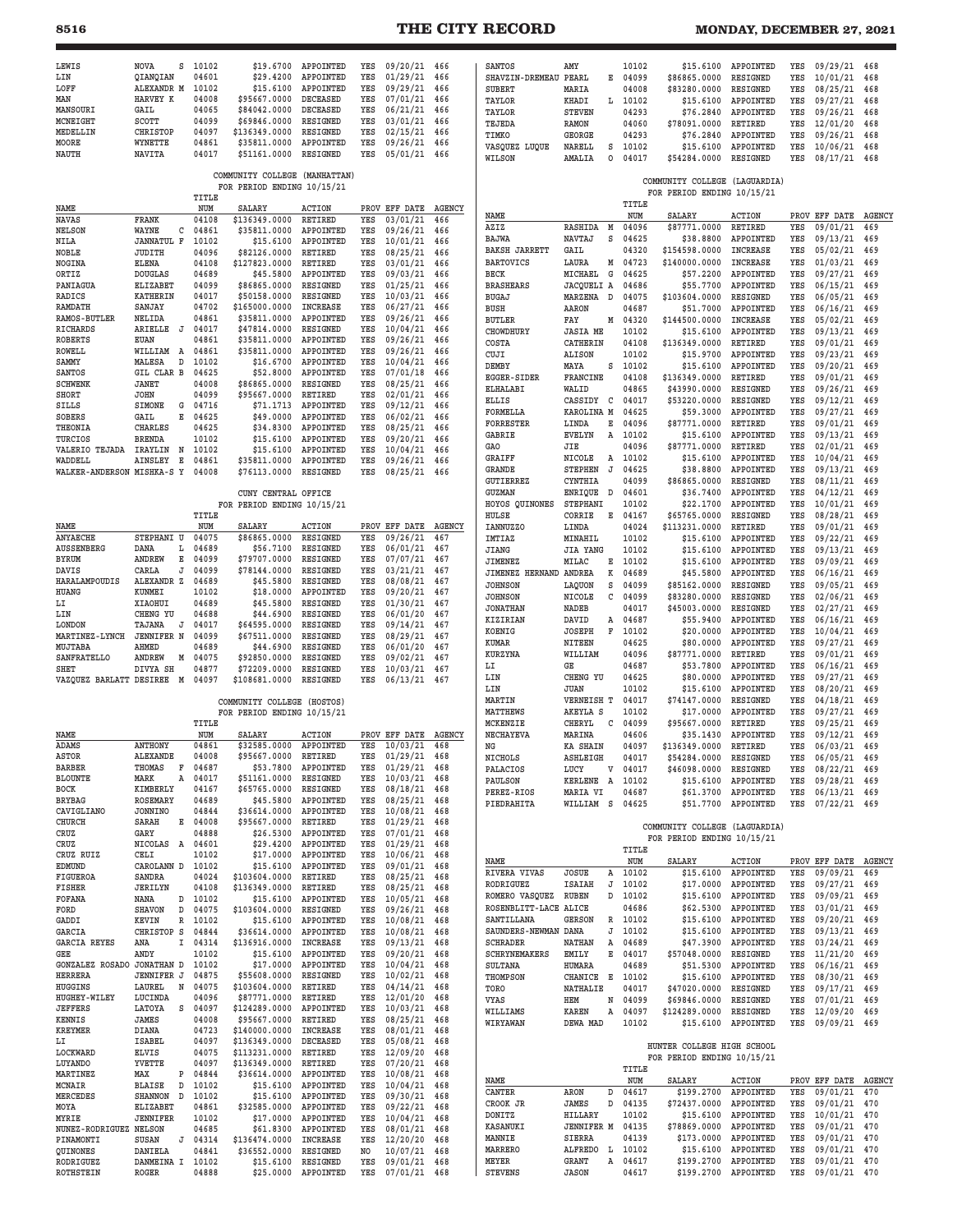## **MONDAY, DECEMBER 27, 2021 THE CITY RECORD 8517**

|                                   |                       |        |                | BROOKLYN COMMUNITY BOARD #2   |                              |            |                           |                      |
|-----------------------------------|-----------------------|--------|----------------|-------------------------------|------------------------------|------------|---------------------------|----------------------|
|                                   |                       |        | TITLE          | FOR PERIOD ENDING 10/15/21    |                              |            |                           |                      |
| NAME                              |                       |        | NUM            | SALARY                        | ACTION                       |            | PROV EFF DATE             | <b>AGENCY</b>        |
| MORAN                             | <b>GUSTAVO</b>        |        | 56056          | \$17.8000                     | RESIGNED                     | YES        | 09/07/21                  | 472                  |
|                                   |                       |        |                | BROOKLYN COMMUNITY BOARD #3   |                              |            |                           |                      |
|                                   |                       |        |                | FOR PERIOD ENDING 10/15/21    |                              |            |                           |                      |
|                                   |                       |        | TITLE          |                               |                              |            |                           |                      |
| NAME<br><b>MCLEAN</b>             | <b>SHAUN</b>          | C      | NUM<br>56057   | SALARY<br>\$44083.0000        | ACTION<br><b>INCREASE</b>    | YES        | PROV EFF DATE<br>09/26/21 | <b>AGENCY</b><br>473 |
| NYACK                             | BERYL                 | Α      | 56058          | \$67331.0000                  | INCREASE                     | YES        | 09/26/21                  | 473                  |
|                                   |                       |        |                |                               |                              |            |                           |                      |
|                                   |                       |        |                | DEPARTMENT OF EDUCATION ADMIN |                              |            |                           |                      |
|                                   |                       |        | TITLE          | FOR PERIOD ENDING 10/15/21    |                              |            |                           |                      |
| NAME                              |                       |        | NUM            | SALARY                        | <b>ACTION</b>                |            | PROV EFF DATE             | AGENCY               |
| VEGA                              | DIANE                 |        | 54503          | \$35494.0000                  | APPOINTED                    | YES        | 09/12/21                  | 740                  |
| ABOURICHEH                        | ANNA                  |        | 56073          | \$61893.0000                  | APPOINTED                    | YES        | 09/26/21                  | 740                  |
| ADAMS                             | JODY                  | R      | 56073          | \$61893.0000                  | RESIGNED                     | YES        | 09/26/21                  | 740                  |
| <b>ALCORN</b><br>ALFLALO          | KATE<br>HELLENA       |        | 10026<br>50910 | \$127243.0000<br>\$69456.0000 | RESIGNED<br>APPOINTED        | NO<br>YES  | 10/01/21<br>09/19/21      | 740<br>740           |
| ALI                               | DIANA                 | A      | 51221          | \$81186.0000                  | RETIRED                      | NO         | 09/01/21                  | 740                  |
| ALMANZAR                          | SULEIKA               |        | 56057          | \$38235.0000                  | APPOINTED                    | YES        | 09/15/21                  | 740                  |
| ANDERSON                          | DAVID                 | F      | 51222          | \$81186.0000                  | RETIRED                      | NO         | 10/01/21                  | 740                  |
| ANGELAKIS                         | <b>GEORGIA</b>        |        | 10025          | \$114919.0000                 | <b>INCREASE</b>              | NO         | 07/01/21                  | 740                  |
| <b>ANNOR-MENSAH</b><br>ARJUN      | KWAME                 |        | 51221          | \$75381.0000                  | APPOINTED<br><b>INCREASE</b> | YES        | 09/09/21                  | 740<br>740           |
| ARROYO                            | CHAMANLA<br>JACQUELI  |        | 13613<br>12633 | \$36.0600<br>\$71195.0000     | <b>INCREASE</b>              | NO<br>NO   | 09/21/21<br>09/19/21      | 740                  |
| ATLAS                             | ALEXANDR S            |        | 10026          | \$136386.0000                 | RESIGNED                     | NO         | 10/01/21                  | 740                  |
| <b>AUSTIN</b>                     | RACHELLE J            |        | 51221          | \$73394.0000                  | APPOINTED                    | YES        | 09/09/21                  | 740                  |
| BAE                               | <b>CHRISTY</b>        |        | 51221          | \$80270.0000                  | RESIGNED                     | NO         | 09/12/21                  | 740                  |
| BARBIERI<br><b>BATISTA</b>        | DANIELLE<br>INDIANA   | С      | 51221<br>56057 | \$75381.0000<br>\$43968.0000  | INCREASE<br>APPOINTED        | NO<br>YES  | 09/03/21<br>08/29/21      | 740<br>740           |
| <b>BAVUSO</b>                     | <b>JOHANNE</b>        |        | 10124          | \$56536.0000                  | <b>RETIRED</b>               | NO         | 10/04/21                  | 740                  |
| BAXTER                            | MARLENE               |        | 56058          | \$62055.0000                  | INCREASE                     | YES        | 09/19/21                  | 740                  |
| <b>BEDFORD</b>                    | AMOS                  |        | 1006B          | \$86427.0000                  | APPOINTED                    | NO         | 09/28/21                  | 740                  |
| <b>BENNETT</b>                    | SHANI                 |        | 51222          | \$75381.0000                  | APPOINTED                    | NO         | 09/09/21                  | 740                  |
| BEY<br>BHUNIYA                    | NURI<br>ANUPAM        | N      | 13613<br>51222 | \$46818.0000<br>\$81186.0000  | RESIGNED<br>RETIRED          | NO<br>NO   | 09/21/21<br>07/01/21      | 740<br>740           |
| <b>BILSBORROW</b>                 | BETH                  |        | B0087          | \$90093.0000                  | RESIGNED                     | YES        | 10/03/21                  | 740                  |
| BLUMM                             | KATHERIN              |        | 10245          | \$169950.0000                 | RESIGNED                     | YES        | 09/19/21                  | 740                  |
| <b>BOBB</b>                       | YOULANDA A            |        | 56073          | \$53820.0000                  | APPOINTED                    | YES        | 08/29/21                  | 740                  |
| <b>BOLSHIN</b><br><b>BOWERS</b>   | ANNA<br>SHAKEEM       | A      | 51222<br>56056 | \$77211.0000<br>\$32440.0000  | RESIGNED<br>APPOINTED        | NO<br>YES  | 09/09/21<br>08/29/21      | 740<br>740           |
| BRAKO BISMARCK                    | MICHAEL               |        | 10026          | \$125000.0000                 | INCREASE                     | NO         | 07/01/21                  | 740                  |
| <b>BRAVO</b>                      | ABE                   |        | 13613          | \$46818.0000                  | APPOINTED                    | NO         | 09/26/21                  | 740                  |
| <b>BREWER</b>                     | JADE                  |        | 51221          | \$75381.0000                  | APPOINTED                    | YES        | 09/30/21                  | 740                  |
| <b>BRITO</b>                      | KRISTY                |        | 56057          | \$38235.0000                  | <b>APPOINTED</b>             | YES        | 09/12/21                  | 740                  |
| <b>BROWN</b><br>BUIE              | IMANI<br>SHOLANDA L   | м      | 1003B<br>56057 | \$99726.0000<br>\$49000.0000  | APPOINTED<br>APPOINTED       | NO<br>YES  | 09/26/21<br>05/11/21      | 740<br>740           |
| BUTLER II                         | ROBERT                | v      | 56057          | \$38235.0000                  | APPOINTED                    | YES        | 09/14/21                  | 740                  |
| <b>BYERS</b>                      | MELISSA K             |        | 60888          | \$40345.0000                  | RESIGNED                     | NO         | 09/26/21                  | 740                  |
| BYRNE                             | PAUL                  |        | 10062          | \$150000.0000                 | INCREASE                     | NO         | 07/01/21                  | 740                  |
| CABRERA                           | ALEGNIS               |        | 50910<br>56057 | \$72917.0000<br>\$43968.0000  | <b>RESIGNED</b>              | YES        | 09/26/21                  | 740<br>740           |
| CAINE                             | DAMALI                |        |                |                               | RESIGNED                     | YES        | 07/01/21                  |                      |
|                                   |                       |        |                | DEPARTMENT OF EDUCATION ADMIN |                              |            |                           |                      |
|                                   |                       |        |                | FOR PERIOD ENDING 10/15/21    |                              |            |                           |                      |
| <b>NAME</b>                       |                       |        | TITLE<br>NUM   | SALARY                        | ACTION                       |            | PROV EFF DATE             | <b>AGENCY</b>        |
| CALDWELL                          | DERRICK               |        | 90733          | \$421.6800                    | RETIRED                      | NO         | 10/01/21                  | 740                  |
| CANTO                             | RMTT.TA               | Y      | 56057          | \$63000.0000 APPOTNTED        |                              | YES        | 09/30/21                  | 740                  |
| <b>CARABAJO</b>                   | SONIA                 | Μ      | 56057          | \$51255.0000                  | RESIGNED                     | YES        | 09/20/21                  | 740                  |
| CARABALLO                         | <b>TERESA</b>         |        | 56057          | \$43968.0000                  | APPOINTED                    | YES        | 09/09/21                  | 740                  |
| CASIMIRO-KIRKBR PAMELA<br>CELERIO | GLAZEN                | Ρ<br>к | 51221<br>50910 | \$73394.0000<br>\$69456.0000  | APPOINTED<br>APPOINTED       | YES<br>YES | 09/26/21<br>09/19/21      | 740<br>740           |
| CHAMPANERI                        | HEENA                 | U      | 13643          | \$130000.0000                 | INCREASE                     | NO         | 08/01/21                  | 740                  |
| CHANDLER                          | NEVRUTI               | т      | 54483          | \$53357.0000                  | RESIGNED                     | NO         | 10/03/21                  | 740                  |
| <b>CHAVEZ</b>                     | YASMIN                | s      | 56057          | \$38235.0000                  | APPOINTED                    | YES        | 09/12/21                  | 740                  |
| CHEFITZ                           | SARAH                 | N      | 51221          | \$75381.0000<br>\$69456.0000  | INCREASE                     | YES<br>YES | 09/03/21<br>09/19/21      | 740<br>740           |
| <b>CHEN</b><br>CHEUNG             | <b>STEVEN</b><br>MING |        | 50910<br>51221 | \$75381.0000                  | APPOINTED<br><b>INCREASE</b> | NO         | 09/03/21                  | 740                  |
| <b>CHRISTOPHER</b>                | LATEISHA H            |        | 54503          | \$26455.0000                  | APPOINTED                    | YES        | 09/21/21                  | 740                  |
| CIPOLLINA                         | TIFFANY               | с      | 56057          | \$38235.0000                  | APPOINTED                    | YES        | 09/26/21                  | 740                  |
| CLARKE                            | CHARLENE              |        | 10031          | \$141915.0000                 | INCREASE                     | NO         | 08/01/21                  | 740                  |
| CLEMENT<br>COHEN                  | GAIL<br><b>JASON</b>  |        | 13632<br>50910 | \$105144.0000<br>\$69456.0000 | RETIRED<br>APPOINTED         | NO<br>YES  | 10/01/21<br>09/19/21      | 740<br>740           |
| COHEN                             | <b>NAOMI</b>          |        | 51221          | \$80270.0000                  | RESIGNED                     | NO         | 09/09/21                  | 740                  |
| COLON                             | MELINDY               |        | 56058          | \$62055.0000                  | RESIGNED                     | YES        | 09/09/21                  | 740                  |
| CONROY                            | MARY                  | Е      | B0087          | \$99102.0000                  | APPOINTED                    | YES        | 09/26/21                  | 740                  |
| CORREA                            | SYDNEY                | L      | 56057          | \$49000.0000                  | APPOINTED                    | YES        | 09/26/21                  | 740                  |
| CORTES JR<br><b>CRESPO</b>        | EDWIN<br>в            |        | 56057<br>56057 | \$38235.0000<br>\$38235.0000  | APPOINTED<br>APPOINTED       | YES<br>YES | 09/21/21<br>09/26/21      | 740<br>740           |
| CRILLEY                           | LAURAINE              |        | 56057          | \$44116.0000                  | DECEASED                     | YES        | 08/25/21                  | 740                  |
| CRUMP                             | <b>JVONNE</b>         |        | 82976          | \$89479.0000                  | INCREASE                     | NO         | 09/09/21                  | 740                  |
| CRUZ                              | <b>BRENDA</b>         |        | 56058          | \$53961.0000                  | APPOINTED                    | YES        | 09/26/21                  | 740                  |
| <b>CUEVAS</b>                     | <b>JESSICA</b> L      |        | 56058          | \$65278.0000                  | RESIGNED                     | YES        | 09/09/21                  | 740                  |
| <b>DADOUN</b>                     | ADAM                  |        | 82901          | \$139050.0000                 | RESIGNED                     | YES        | 09/17/21                  | 740                  |
| DALRYMPLE<br>DANIEL               | ALEXANDR<br>DEXTER    | с      | 56058<br>10062 | \$65098.0000<br>\$87405.0000  | RESIGNED<br>INCREASE         | YES<br>YES | 09/30/21<br>07/01/21      | 740<br>740           |
| DANIELS                           | DERRICK               |        | 56057          | \$48000.0000                  | DECREASE                     | YES        | 09/19/21                  | 740                  |
| <b>DAVERIN</b>                    | REBECCA A             |        | 10062          | \$133249.0000                 | INCREASE                     | YES        | 07/01/21                  | 740                  |
| DAVIDSON                          | ROBERT                | Μ      | 51221          | \$75381.0000                  | APPOINTED                    | YES        | 09/12/21                  | 740                  |
| DE LOS SANTOS                     | EDWIN                 |        | 56057          | \$43968.0000                  | APPOINTED                    | YES<br>YES | 10/01/21                  | 740<br>740           |
| DEJESUS<br>DEL RIO                | EZEQUIEL<br>DENISE    |        | 56057<br>56057 | \$38235.0000<br>\$38235.0000  | APPOINTED<br>APPOINTED       | YES        | 09/12/21<br>09/26/21      | 740                  |
| DELASHMUTT                        | CHRISTIN              |        | 51222          | \$80730.0000                  | RESIGNED                     | NO         | 09/09/21                  | 740                  |
| <b>DELGADO</b>                    | NICOLE                | s      | 56057          | \$38235.0000                  | APPOINTED                    | YES        | 09/09/21                  | 740                  |
| DIAZ                              | EDDIE                 | Е      | 56073          | \$53820.0000                  | APPOINTED                    | YES        | 09/26/21                  | 740                  |
|                                   | ROSA                  |        | 10031          | \$161767.0000                 | INCREASE                     | NO         | 07/01/21                  | 740                  |
| <b>DIBENEDETTO</b><br>DIETRICH    | <b>JASMINE</b>        | с      | 51221          | \$73394.0000                  | RESIGNED                     | NO         | 09/09/21                  | 740                  |

| EDWARDS                    | SADE            | P | 56057 | \$43968.0000                  | RESIGNED         | YES            | 09/17/21      | 740           |
|----------------------------|-----------------|---|-------|-------------------------------|------------------|----------------|---------------|---------------|
| <b>EJEKPOKPO</b>           | MEVODE          |   | 50910 | \$69456.0000                  | APPOINTED        | YES            | 09/19/21      | 740           |
| <b>ELLIOTT-BARHAM</b>      | YVONNE          | С | 56058 | \$62055.0000                  | INCREASE         | YES            | 09/09/21      | 740           |
| <b>ERAZO</b>               | ALEXANDR C      |   | 56057 | \$38235.0000                  | APPOINTED        | YES            | 09/24/21      | 740           |
| <b>ETTANGI</b>             | ZEINEB          | I | 56057 | \$38235.0000                  | APPOINTED        | YES            | 09/09/21      | 740           |
| FELIZ                      | AMARYLLI I      |   | 56057 | \$38235.0000                  | APPOINTED        | YES            | 09/23/21      | 740           |
| FINE                       | SARAH           |   | B0087 | \$77937.0000                  | <b>RESIGNED</b>  | YES            | 10/03/21      | 740           |
| FINKELSTEIN                | RIVKA           | L | 51221 | \$73394.0000                  | APPOINTED        | YES            | 09/09/21      | 740           |
|                            |                 |   |       | DEPARTMENT OF EDUCATION ADMIN |                  |                |               |               |
|                            |                 |   |       |                               |                  |                |               |               |
|                            |                 |   |       | FOR PERIOD ENDING 10/15/21    |                  |                |               |               |
|                            |                 |   | TITLE |                               |                  |                |               |               |
| NAME                       |                 |   | NUM   | SALARY                        | <b>ACTION</b>    |                | PROV EFF DATE | <b>AGENCY</b> |
| <b>FISHER</b>              | CHARITY         | N | 56057 | \$43968.0000                  | RESIGNED         | YES            | 08/18/21      | 740           |
| FITZPATRICK                | <b>SEAN</b>     |   | 10245 | \$175000.0000                 | RESIGNED         | YES            | 09/24/21      | 740           |
| <b>FLORES</b>              | <b>EVELYN</b>   |   | 60888 | \$37413.0000                  | RESIGNED         | NO             | 09/26/21      | 740           |
| <b>FLORES</b>              | MARIA           | G | 56057 | \$38235.0000                  | <b>APPOINTED</b> | YES            | 09/17/21      | 740           |
| <b>FULLARD</b>             | VICTORIA L      |   | 10033 | \$141915.0000                 | RESIGNED         | N <sub>O</sub> | 09/23/21      | 740           |
| <b>GADSON</b>              | LATIFAH         |   | 56058 | \$62055.0000                  | INCREASE         | YES            | 09/22/21      | 740           |
| GANGAPERSAUD               | MICHELLE        |   | 56058 | \$62055.0000                  | <b>INCREASE</b>  | YES            | 09/21/21      | 740           |
| GARNER                     | <b>JOANNE</b>   |   | 54503 | \$35494.0000                  | APPOINTED        | YES            | 09/12/21      | 740           |
| GILBERT                    | COURTNEY        |   | 56057 | \$43968.0000                  | RESIGNED         | YES            | 09/09/21      | 740           |
| GILLER                     | <b>JENNIFER</b> |   | 51221 | \$73394.0000                  | APPOINTED        | YES            | 09/30/21      | 740           |
| GODDARD                    | TERRI JO        |   | 56073 | \$62024.0000                  | RETIRED          | YES            | 09/13/21      | 740           |
| <b>GOLDSTEIN</b>           | SARA            | L | 51221 | \$76755.0000                  | RESIGNED         | NO             | 09/12/21      | 740           |
| GOMEZ                      | CATHERI         |   | 56057 | \$38235.0000                  | APPOINTED        | YES            | 09/30/21      | 740           |
| <b>GONZALEZ</b>            | SHEILA          |   | 56057 | \$50781.0000                  | <b>RESIGNED</b>  | YES            | 08/18/21      | 740           |
| <b>GROYSMAN</b>            | VALERIE         |   | 51221 | \$81186.0000                  | RESIGNED         | NO             | 09/12/21      | 740           |
| HAMLER                     | MONIQUE         |   | 56058 | \$62055.0000                  | RESIGNED         | YES            | 09/26/21      | 740           |
| HART III                   | WILLIAM         | I | 56058 | \$70000.0000                  | <b>INCREASE</b>  | YES            | 08/11/21      | 740           |
| <b>HERNANDEZ</b>           | <b>KASSANDR</b> |   | 56057 | \$43968.0000                  | RESIGNED         | YES            | 09/28/21      | 740           |
| HINDS                      | RASHIDA         | D | 13613 | \$53000.0000                  | DECREASE         | NO             | 09/26/21      | 740           |
| HOLLANDER                  | <b>BARBARA</b>  |   | 10062 | \$155052.0000                 | INCREASE         | NO             | 07/01/21      | 740           |
| <b>HOWARD</b>              | TEMESIA         |   | 56057 | \$50000.0000                  | APPOINTED        | YES            | 08/29/21      | 740           |
| <b>HUANG</b>               | SIMON           |   | 1263A | \$81051.0000                  | RESIGNED         | YES            | 09/24/21      | 740           |
| <b>HUGHES</b>              | ROCHELLE        |   | 40493 | \$60855.0000                  | RETIRED          | YES            | 09/17/21      | 740           |
| IBOS                       | TAYLOR          |   | 10031 | \$125000.0000                 | <b>INCREASE</b>  | NO             | 09/26/21      | 740           |
| <b>IPPOLITO</b>            | PAUL            |   | 56056 | \$37306.0000                  | RESIGNED         | YES            | 09/09/21      | 740           |
| <b>JAMES</b>               | DAVID           | Ε | B0087 | \$95000.0000                  | INCREASE         | YES            | 09/02/21      | 740           |
| <b>JEFFERSON</b>           | MATHEU          | s | 56057 | \$38235.0000                  | <b>APPOINTED</b> | YES            | 07/25/21      | 740           |
| JIMENEZ                    | NYDIA           | E | 56057 | \$43968.0000                  | RESIGNED         | YES            | 09/10/21      | 740           |
| JONES                      | LESHEA          | Μ | 56057 | \$38235.0000                  | RESIGNED         | YES            | 09/27/21      | 740           |
| KALIS                      | MARGARET M      |   | 56057 | \$53439.0000                  | RETIRED          | YES            | 09/24/21      | 740           |
| KAPLAN-MAGNUS              | STACIE          | в | 56058 | \$62055.0000                  | <b>INCREASE</b>  | YES            | 09/09/21      | 740           |
| KARAGEORGIOU               | KATELYN         | L | 10062 | \$124056.0000                 | INCREASE         | NO             | 09/26/21      | 740           |
| KASSIM                     | ADEKEMI         | Α | 40510 | \$57750.0000                  | RESIGNED         | YES            | 10/03/21      | 740           |
| KELLY                      | DEBRA           |   | 10026 | \$162430.0000                 | INCREASE         | NO.            | 07/01/21      | 740           |
| KEMRAJ                     | RANDY           |   | 51221 | \$75381.0000                  | INCREASE         | NO             | 09/03/21      | 740           |
| KORNEGAY                   | PHYLLIS         | Α | 10251 | \$44109.0000                  | RETIRED          | NO             | 10/04/21      | 740           |
| KUHN                       | LAURA           | Е | 51221 | \$75381.0000                  | <b>INCREASE</b>  | NO             | 09/03/21      | 740           |
| LEDESMA                    | NARCISA         | M | 1003B | \$84616.0000                  | RESIGNED         | NO             | 09/28/21      | 740           |
| LEE                        | DEBRA           | Α | 50910 | \$69456.0000                  | APPOINTED        | YES            | 09/19/21      | 740           |
| LENZO                      | KRISTIN         | D | 51221 | \$75381.0000                  | <b>APPOINTED</b> | YES            | 09/17/21      | 740           |
| LESZCZYNSKI                | MARCIN          |   | 40493 | \$65434.0000                  | APPOINTED        | YES            | 10/03/21      | 740           |
| LEVINE                     | TOBY            |   | 1006B | \$90000.0000                  | APPOINTED        | NO             | 09/28/21      | 740           |
| <b>LEWKOW</b>              | CHELSEA         |   | 1006B | \$82922.0000                  | RESIGNED         | YES            | 10/03/21      | 740           |
| LIPARI                     | KAITLYN         | M | 56057 | \$43968.0000                  | APPOINTED        | YES            | 09/09/21      | 740           |
| LITVINOVICH                | ZINA            |   | 1003B | \$97508.0000                  | RETIRED          | NO.            | 09/30/21      | 740           |
| LYUBOMUDROVA               | YELIZAVE        |   | 51221 | \$75381.0000                  | APPOINTED        | YES            | 09/19/21      | 740           |
| <b>MAHARAJ</b>             | NADIA           | Α | 54483 | \$43711.0000                  | <b>RESIGNED</b>  | YES            | 09/22/21      | 740           |
| MAINIERI                   | <b>COLEEN</b>   | Α | 56057 | \$53712.0000                  | <b>RETIRED</b>   | YES            | 08/29/21      | 740           |
| MANCUSO                    | SALVATOR P      |   | 3114A | \$83023.0000                  | RESIGNED         | YES            | 09/26/21      | 740           |
| MARIS                      | GEORGE          | P | 12750 | \$48381.0000                  | RESIGNED         | YES            | 09/23/21      | 740           |
| <b>MATTHIAS</b>            | MARION          |   | 56056 | \$32440.0000                  | APPOINTED        | YES            | 09/10/21      | 740           |
|                            |                 |   |       |                               |                  |                |               |               |
|                            |                 |   |       | DEPARTMENT OF EDUCATION ADMIN |                  |                |               |               |
|                            |                 |   |       | FOR PERIOD ENDING 10/15/21    |                  |                |               |               |
|                            |                 |   | TITLE |                               |                  |                |               |               |
| NAME                       |                 |   | NUM   | SALARY                        | <b>ACTION</b>    |                | PROV EFF DATE | <b>AGENCY</b> |
| MAYEN                      | ARELY           |   | 56057 | \$38235.0000                  | APPOINTED        | YES            | 09/30/21      | 740           |
| <b>MAYSONET</b>            | RAVEN           |   | 56057 | \$44235.0000                  | APPOINTED        | YES            | 09/21/21      | 740           |
| MCGOWAN                    | JENNIFER        |   | 51221 | \$75381.0000                  | <b>INCREASE</b>  | NO             | 09/03/21      | 740           |
| MCKENZIE                   | ROYELLE         |   | 1006B | \$111000.0000                 | INCREASE         | NO             | 08/12/21      | 740           |
| <b>MCKEOWN</b>             | THERESE         |   | 50910 | \$73448.0000                  | RETIRED          | YES            | 09/27/21      | 740           |
| MEDINA                     | <b>JOANN</b>    |   | 56056 | \$32440.0000                  | APPOINTED        | YES            | 09/09/21      | 740           |
| <b>MIAH</b>                | SARWAR          | s | 54483 | \$43711.0000 APPOINTED        |                  | YES            | 10/03/21      | 740           |
| MILANES                    | LUZ             | Υ | 56058 | \$62055.0000 RESIGNED         |                  | YES            | 09/26/21      | 740           |
| MILLER                     | SHIRRELL N      |   | 54503 | \$26455.0000 APPOINTED        |                  | YES            | 09/21/21      | 740           |
| MINAYA                     | NICOLLE         |   | 56058 | \$65000.0000 APPOINTED        |                  | YES            | 09/09/21      | 740           |
| MINCHUK                    | RACHEL          |   | 51221 | \$73394.0000 APPOINTED        |                  | YES            | 10/03/21      | 740           |
| MOHAMED                    | FARIDA          | F | 10031 | \$125000.0000                 | INCREASE         | NO             | 09/12/21      | 740           |
| MOHAMED                    | MEERZA          |   | 34221 | \$102326.0000 RETIRED         |                  | NO             | 09/22/21      | 740           |
| MOHAMED                    | SARA            |   | 56057 | \$43968.0000                  | RESIGNED         | YES            | 09/17/21      | 740           |
| MOIN                       | MASHNUN M       |   | 54483 | \$41911.0000 RESIGNED         |                  | YES            | 09/19/21      | 740           |
| MOORER                     | TYLENN          | Α | 56058 | \$53961.0000 APPOINTED        |                  | YES            | 09/12/21      | 740           |
| <b>MORENO</b>              | BRENDA          |   | 56073 | \$61893.0000 APPOINTED        |                  | YES            | 09/12/21      | 740           |
| MUELLER                    | KRISTEN L       |   | 56057 | \$38235.0000 APPOINTED        |                  | YES            | 09/09/21      | 740           |
| <b>NATALE</b>              | OLIVIA          |   | 51221 | \$75381.0000 INCREASE         |                  | NO             | 09/03/21      | 740           |
|                            |                 |   | 56057 | \$43968.0000                  |                  | YES            | 09/12/21      | 740           |
| <b>NEGRIMOVSKY</b><br>NEVE | LEONA<br>LINDA  | A | 56057 | \$58612.0000 RESIGNED         | <b>INCREASE</b>  | YES            | 09/09/21      | 740           |
| NEWSON                     | LAKESHA L       |   | 56057 | \$43968.0000 APPOINTED        |                  | YES            | 09/09/21      | 740           |
|                            |                 |   |       |                               |                  |                |               |               |
| NIEVES                     | BRENDA          | L | 56057 | \$38235.0000                  | APPOINTED        | YES            | 09/22/21      | 740           |
| NIEVES                     | MADELINE        |   | 56057 | \$51797.0000 RETIRED          |                  | YES            | 09/24/21      | 740           |
| NUNEZ                      | CLARA           |   | 56057 | \$43968.0000 INCREASE         |                  | YES            | 10/04/21      | 740           |
| OʻBRIEN                    | <b>HANNAH</b>   | в | 51221 | \$75381.0000 DECREASE         |                  | NO             | 09/09/21      | 740           |
| PACK                       | ELLA            |   | 60910 | \$57466.0000                  | INCREASE         | NO             | 08/20/21      | 740           |
| PADRON-CORDOVA             | ADRIANA A       |   | 51221 | \$75381.0000                  | APPOINTED        | YES            | 09/09/21      | 740           |
| <b>PANTALEON</b>           | MIGDALIA        |   | 56058 | \$62055.0000                  | INCREASE         | YES            | 09/26/21      | 740           |
| PATEL                      | <b>MINTA</b>    |   | 51221 | \$73394.0000                  | <b>APPOINTED</b> | YES            | 09/23/21      | 740           |
| PAYEN                      | FIRMAUSE        |   | 51221 | \$75381.0000 APPOINTED        |                  | YES            | 10/03/21      | 740           |

**DONALDSON HEIDI 56057 \$38235.0000 APPOINTED YES 09/29/21 740 EDMONDS SUZETTE 10001 \$153247.0000 INCREASE NO 07/01/21 740**